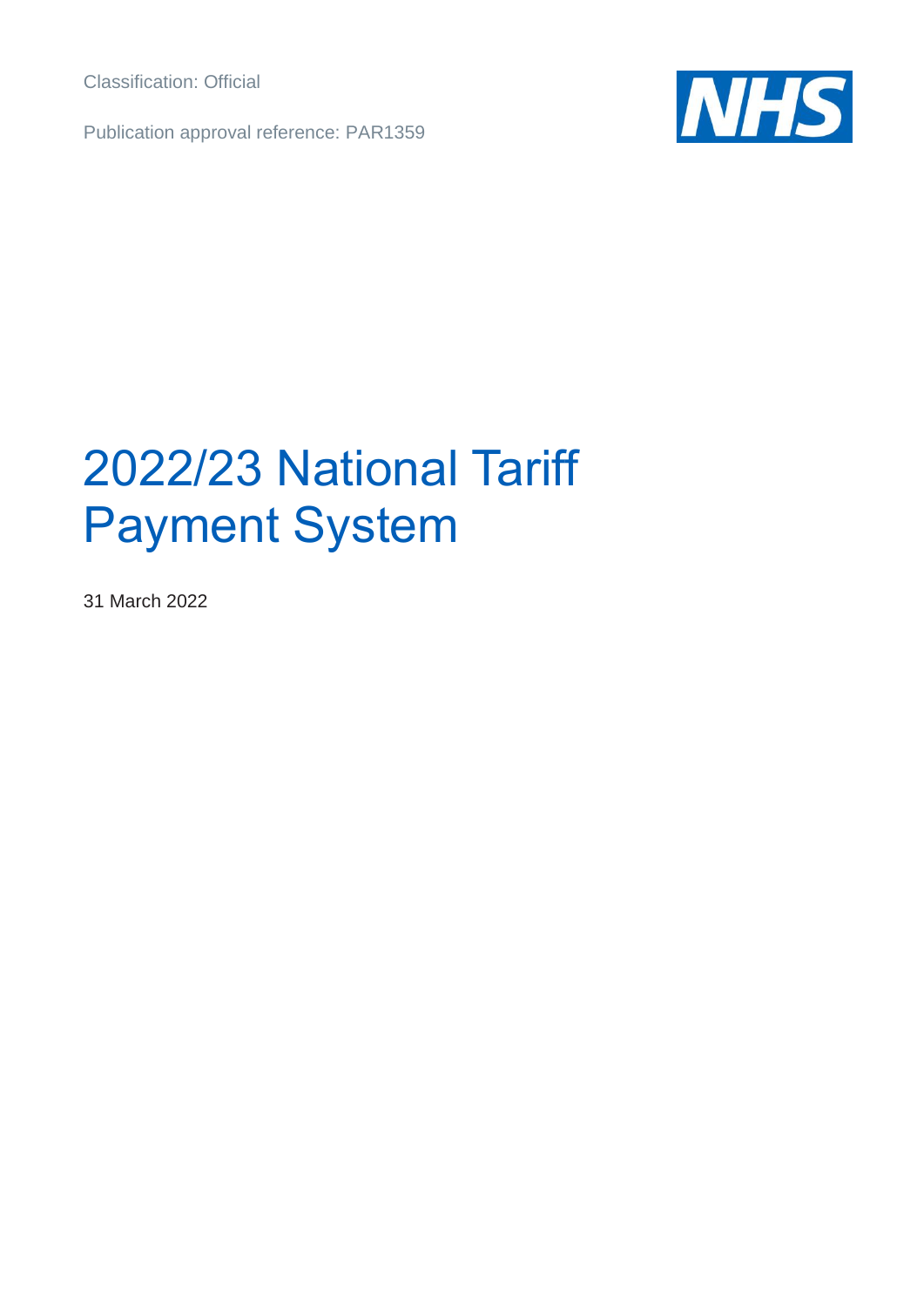# **Contents**

| 4.1 Principles applying to local variations, local modifications and local prices 22 |  |
|--------------------------------------------------------------------------------------|--|
|                                                                                      |  |
|                                                                                      |  |
|                                                                                      |  |
|                                                                                      |  |
|                                                                                      |  |
|                                                                                      |  |
|                                                                                      |  |
|                                                                                      |  |
|                                                                                      |  |
|                                                                                      |  |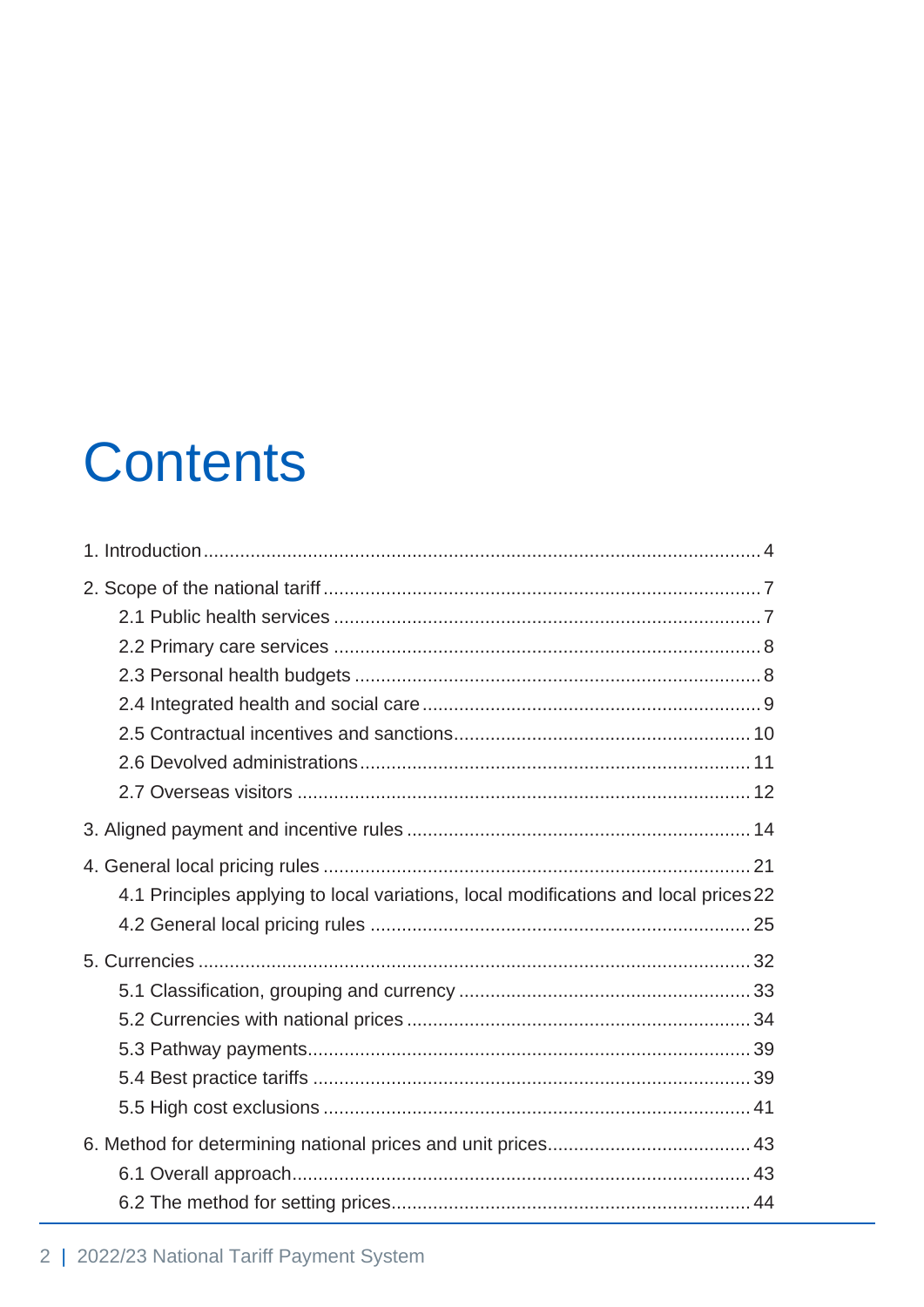| 7.1 Variations to reflect regional cost differences: the market forces factor  60 |  |
|-----------------------------------------------------------------------------------|--|
|                                                                                   |  |
|                                                                                   |  |
|                                                                                   |  |
|                                                                                   |  |
|                                                                                   |  |
|                                                                                   |  |
|                                                                                   |  |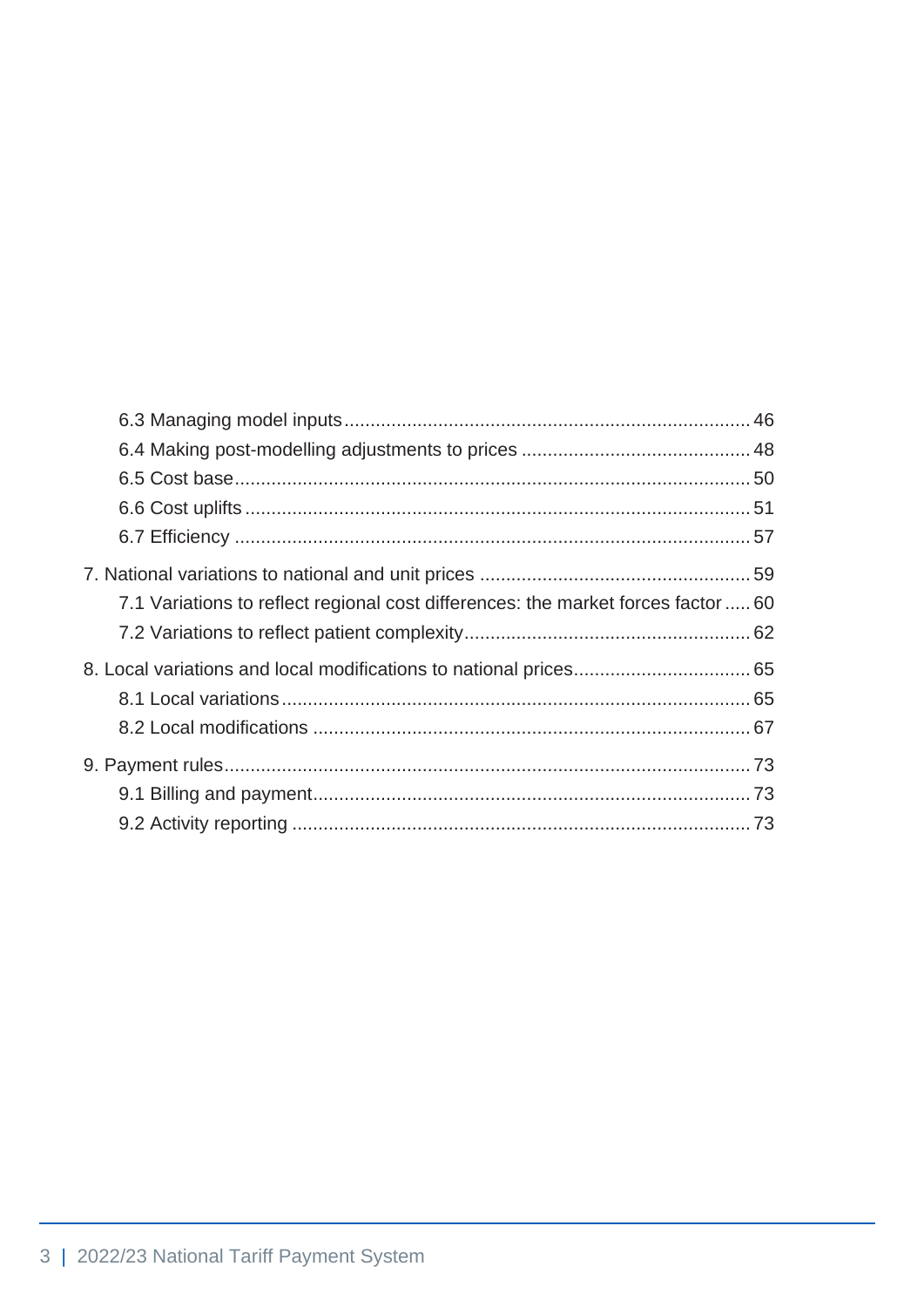# <span id="page-3-0"></span>1. Introduction

- 1. This is the national tariff for the NHS in England. It specifies the following components that make up the National Tariff Payment System for 2022 to 2023 (the 2022/23 NTPS):
	- the local pricing and payment rules, including the rules for the 2022/23 aligned payment and incentive approach
	- currencies
	- national prices and unit prices
	- the method for determining those prices
	- the methods for determining local modifications
	- related guidance.
- 2. Since 1 April 2016, Monitor and the NHS Trust Development Authority have operated as a single integrated organisation known as NHS Improvement. Since 1 April 2019, NHS England and NHS Improvement have come together to act as a single organisation. This document is published in exercise of functions conferred on Monitor by section 116 of the Health and Social Care Act 2012 (the 2012 Act). The proposals which form the basis of this national tariff were agreed between NHS England and Monitor under section 118 of the 2012 Act. In the rest of this document, 'NHS Improvement' means Monitor, unless the context otherwise requires.
- 3. This 2022/23 NTPS has effect for the period beginning on 1 April 2022 and ending on 31 March 2023, or the day before the next national tariff published under section 116 of the 2012 Act has effect, whichever is the later.<sup>1</sup>

<sup>1</sup> If a replacement national tariff was to be introduced before the end of this period, this tariff would cease to have effect when that new tariff takes effect.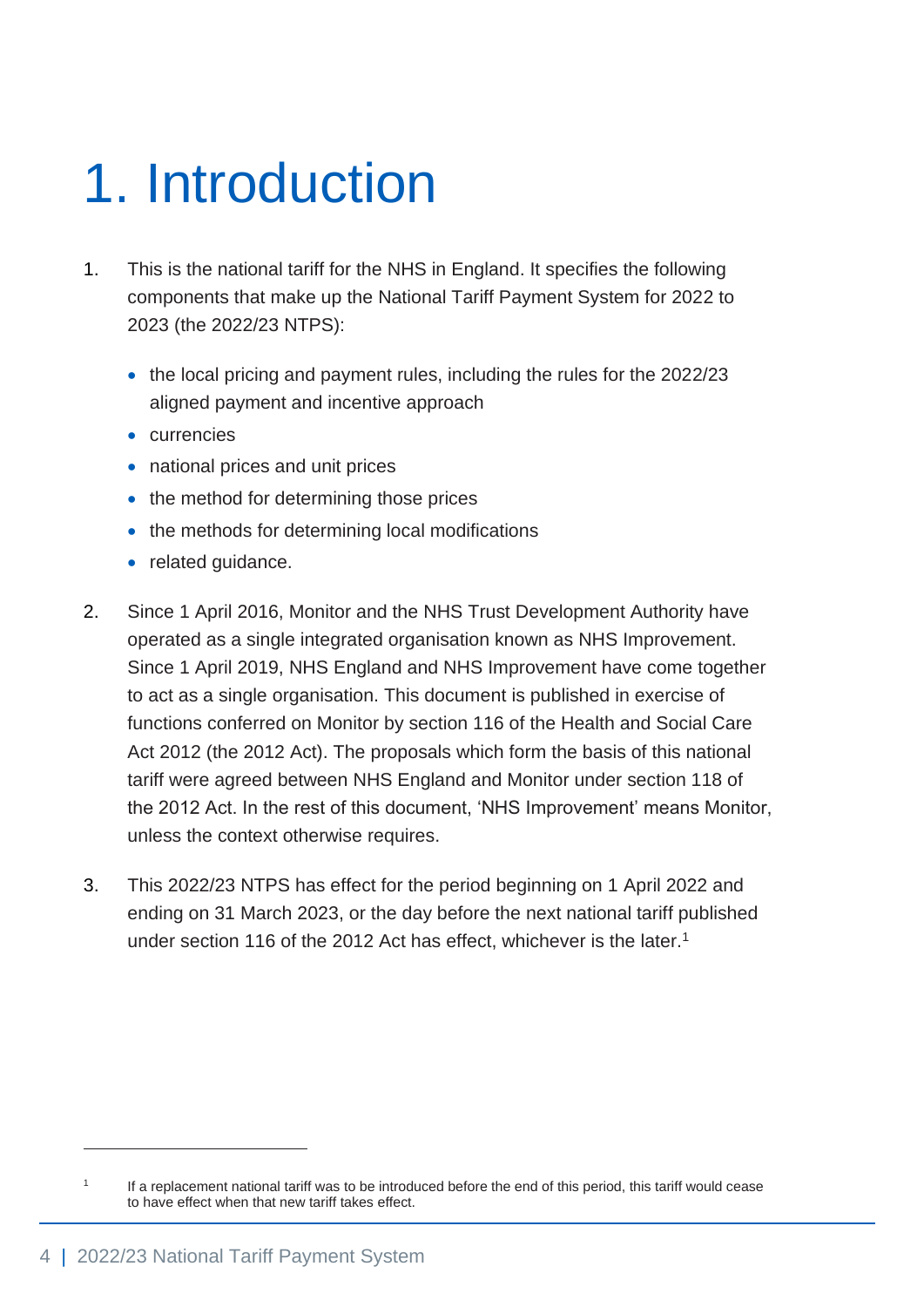- 4. The 2012 Act sets out that the national tariff must contain national prices and rules for those services not subject to national prices (known as "local pricing rules"). The 2022/23 aligned payment and incentive approach involves many more services being subject to such rules (specifically the aligned payment and incentive rules in Section 3), rather than national prices.<sup>2</sup>
- 5. For services without national prices, subject to the rules, we have continued to include in this document what are referred to as 'unit prices' – these are not mandatory national prices, but are produced to assist the pricing of services under the local pricing rules. We have continued to calculate unit prices for all services that had national prices in the 2017/19 NTPS (before the introduction of blended payment in 2019/20), using the same method as for the calculation of national prices. The unit prices are, in particular, available to use for activity outside the scope of the aligned payment and incentive approach, including activity commissioned under the NHS Increasing Capacity Framework, in accordance with the aligned payment and incentive rules (see Section 3).
- 6. The document is split into the following sections:
	- Section 2: the scope of the tariff
	- Section 3: aligned payment and incentive rules
	- Section 4: general local pricing rules
	- Section 5: currencies with national prices
	- Section 6: the method for determining national and unit prices
	- Section 7: national variations
	- Section 8: local variations and local modifications to national prices
	- Section 9: payment rules.
- 7. In summary, Sections 3 and 4 set out the rules which apply to services without national prices, while Sections 5 to 8 deal with national and unit prices (and variations/modifications to those prices).
- 8. There are five annexes, listed in Table 1.

<sup>&</sup>lt;sup>2</sup> The 2022/23 NTPS contains a significant reduction in the scope of national prices, which apply to unbundled diagnostic imaging services only (see Section 5).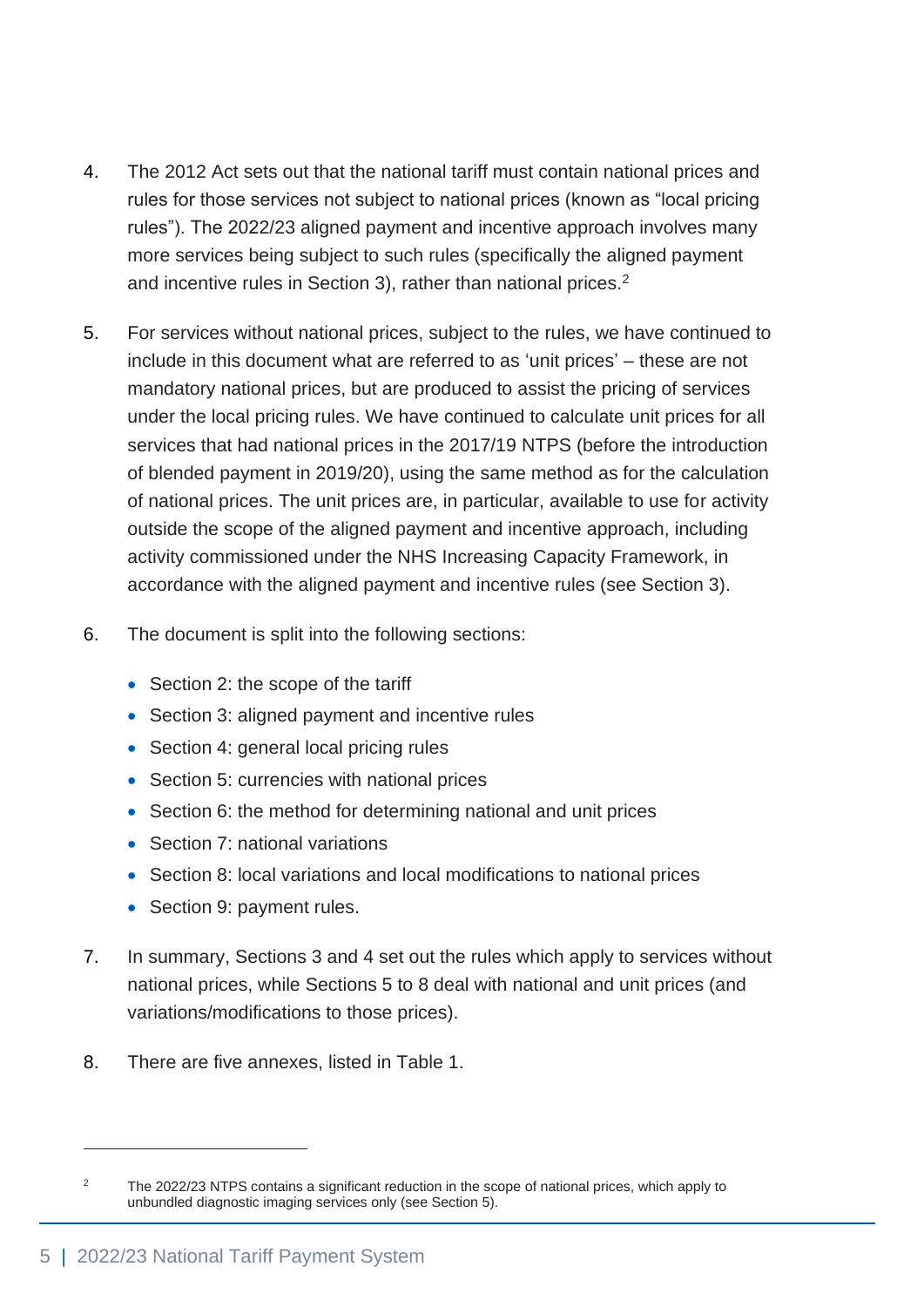#### Table 1: 2022/23 NTPS annexes

| <b>Annex</b> | <b>Description</b>                                                  |
|--------------|---------------------------------------------------------------------|
|              | National tariff workbook, including national prices and unit prices |
| В            | Guidance on currencies <sup>3</sup>                                 |
|              | Guidance on best practice tariffs                                   |
|              | Method used to calculate prices                                     |
|              | Guidance on local modifications to national prices                  |

9. The national tariff is also supported by documents containing guidance and other information, listed in Table 2.

#### Table 2: Supporting documents to the 2022/23 NTPS

| <b>Title</b>                                           |
|--------------------------------------------------------|
| Non-mandatory guide prices workbook                    |
| A guide to the market forces factor                    |
| Guidance on the aligned payment and incentive approach |
| Introduction to the 2022/23 national tariff            |

- 10. All annexes and supporting materials can be downloaded from the NHS [England and NHS Improvement website.](https://www.england.nhs.uk/pay-syst/national-tariff/national-tariff-payment-system/)<sup>4</sup>
- 11. The national tariff forms part of a set of materials that inform planning and payment of healthcare services. Related materials include [NHS Operational](https://www.england.nhs.uk/operational-planning-and-contracting/)  [Planning and Contracting Guidance](https://www.england.nhs.uk/operational-planning-and-contracting/) and the [NHS Standard Contract.](http://www.england.nhs.uk/nhs-standard-contract/)

<sup>&</sup>lt;sup>3</sup> As national prices are only for unbundled diagnostic imaging, guidance on these currencies is included in Section 5 of the NTPS. Guidance on services such as admitted patient care and the maternity payment pathway are included in Annex B.

<sup>4</sup> [www.england.nhs.uk/pay-syst/national-tariff/national-tariff-payment-system/](http://www.england.nhs.uk/pay-syst/national-tariff/national-tariff-payment-system/)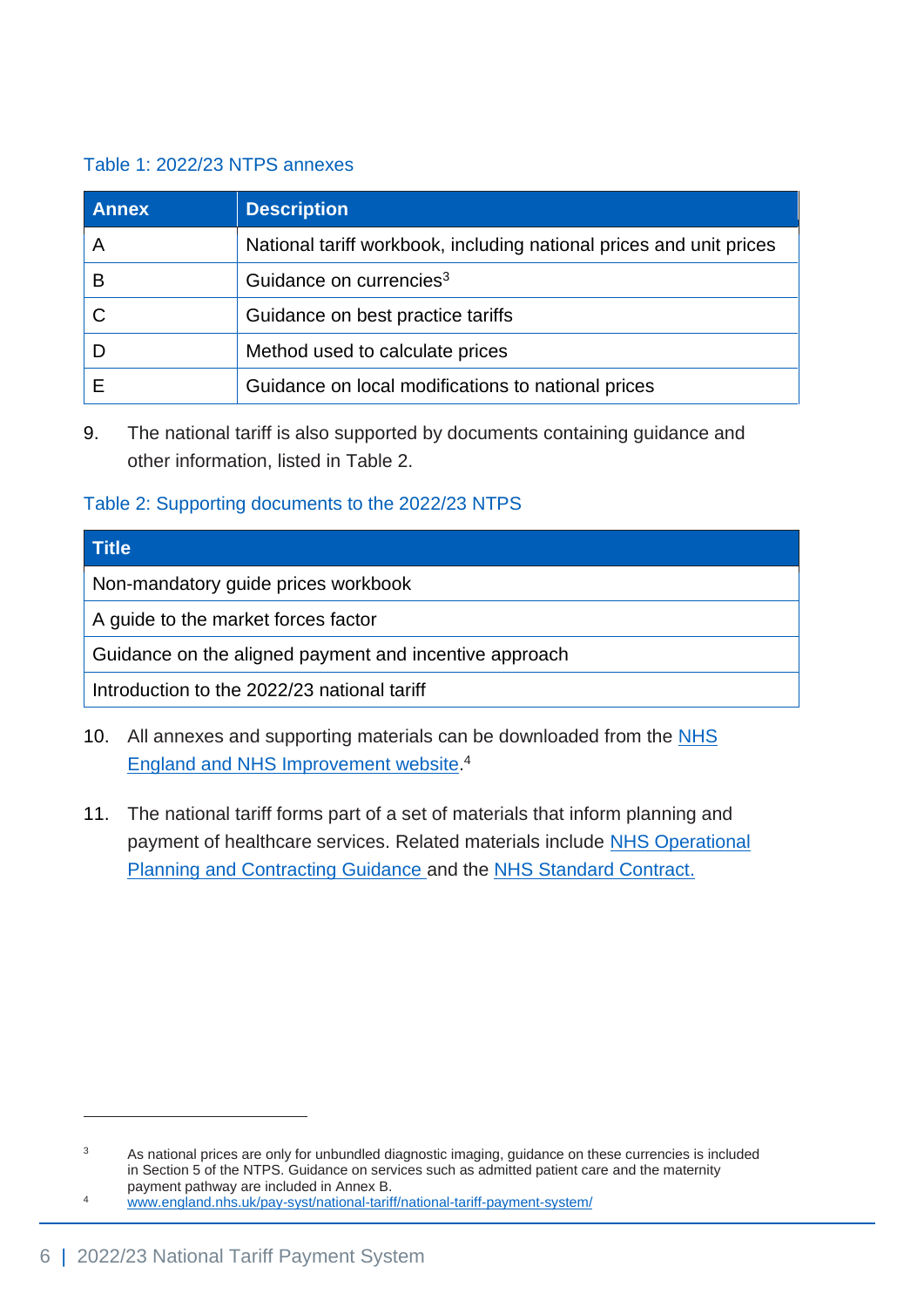# <span id="page-6-0"></span>2. Scope of the national tariff

- 12. As set out in the [2012 Act,](http://www.legislation.gov.uk/ukpga/2012/7/contents/enacted) the national tariff covers the pricing of healthcare services provided for the purposes of the NHS. Other than the exclusions described in Sections 2.1-2.7, this covers all forms of NHS healthcare provided to individuals, whether relating to physical or mental health and whether commissioned by local NHS commissioners,<sup>5</sup> NHS England or local authorities acting on behalf of NHS commissioners under partnership arrangements.
- 13. Various healthcare services are, however, outside the scope of the national tariff. The rest of this section explains these exclusions.

## <span id="page-6-1"></span>2.1 Public health services

- 14. The national tariff does not apply to public health services that are:<sup>6</sup>
	- provided or commissioned by local authorities or United Kingdom Health Security Agency (formerly Public Health England)
	- commissioned by NHS England under its Section 7A public health functions agreement with the Secretary of State, including national immunisation programmes<sup>7</sup>
	- commissioned by NHS England or a local NHS commissioner on behalf of a local authority pursuant to a partnership agreement under section 75 of the National Health Service Act 2006.
- 15. Public health services commissioned by local authorities include local open access sexual health services and universal health visitor reviews. The

<sup>5</sup> In this document, 'local NHS commissioners' refers to either clinical commissioning groups (CCGs) or integrated care boards (ICBs), should ICBs become statutory organisations during the period the tariff is in effect.

<sup>&</sup>lt;sup>6</sup> See the meaning of 'healthcare service' given in section 64 of the 2012 Act; and the exclusion of public health services in section 116(11).

<sup>7</sup> For the Section 7A agreement, see [www.gov.uk/government/collections/nhs-public-health-functions](http://www.gov.uk/government/collections/nhs-public-health-functions-agreements)[agreements.](http://www.gov.uk/government/collections/nhs-public-health-functions-agreements)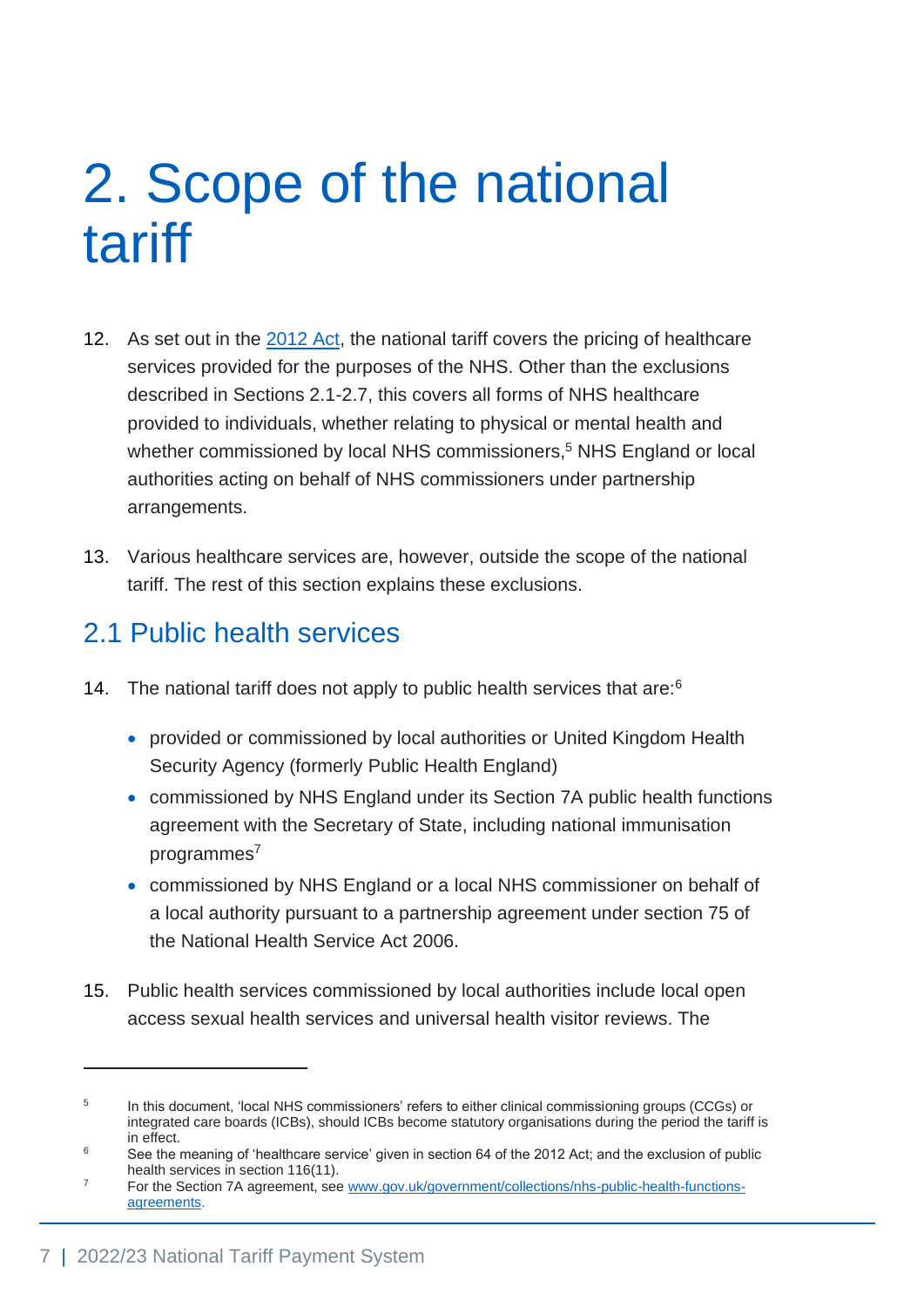services commissioned by NHS England under Section 7A arrangements include public health screening programmes, sexual assault services and public health services for people in prison.

# <span id="page-7-0"></span>2.2 Primary care services

- 16. The national tariff does not apply to primary care services (general practice, community pharmacy, general dental practice and community optometry) where payment for the services is substantively determined by or in accordance with regulations or directions, and related instruments, made under the provisions of the [National Health Service Act 2006](http://www.legislation.gov.uk/ukpga/2006/41/contents) (the 2006 Act).<sup>8</sup>
- 17. Where the payment for NHS services provided in a primary care setting is not determined by or in accordance with regulations or directions, or related instruments, made under the 2006 Act then the 2022/23 NTPS rules on local price setting apply (see Section 4.2.3). For instance, local price-setting rules apply to minor surgical procedures performed by GPs and commissioned by local NHS commissioners.

## <span id="page-7-1"></span>2.3 Personal health budgets

- 18. A personal health budget (PHB) is a set amount of money to support the identified health and wellbeing needs of a particular patient, planned and agreed between that patient and their local NHS.
- 19. There are three types of PHB:
	- **Notional budget; no money changes hands:** the patient and their NHS commissioner agree how to spend the money; the NHS will then arrange the agreed care.
	- **Real budget held by a third party:** an organisation legally independent of the patient and their NHS commissioner will hold the budget and pay for the care in the agreed care plan.
	- **Direct payment for healthcare:** the budget is transferred to the patient to buy the care that has been agreed between the patient and their NHS commissioner.

<sup>&</sup>lt;sup>8</sup> See chapters 4 to 7 of the 2006 Act: for example, the Statement of Financial Entitlements for GP Services, and the drug tariff for pharmaceutical services.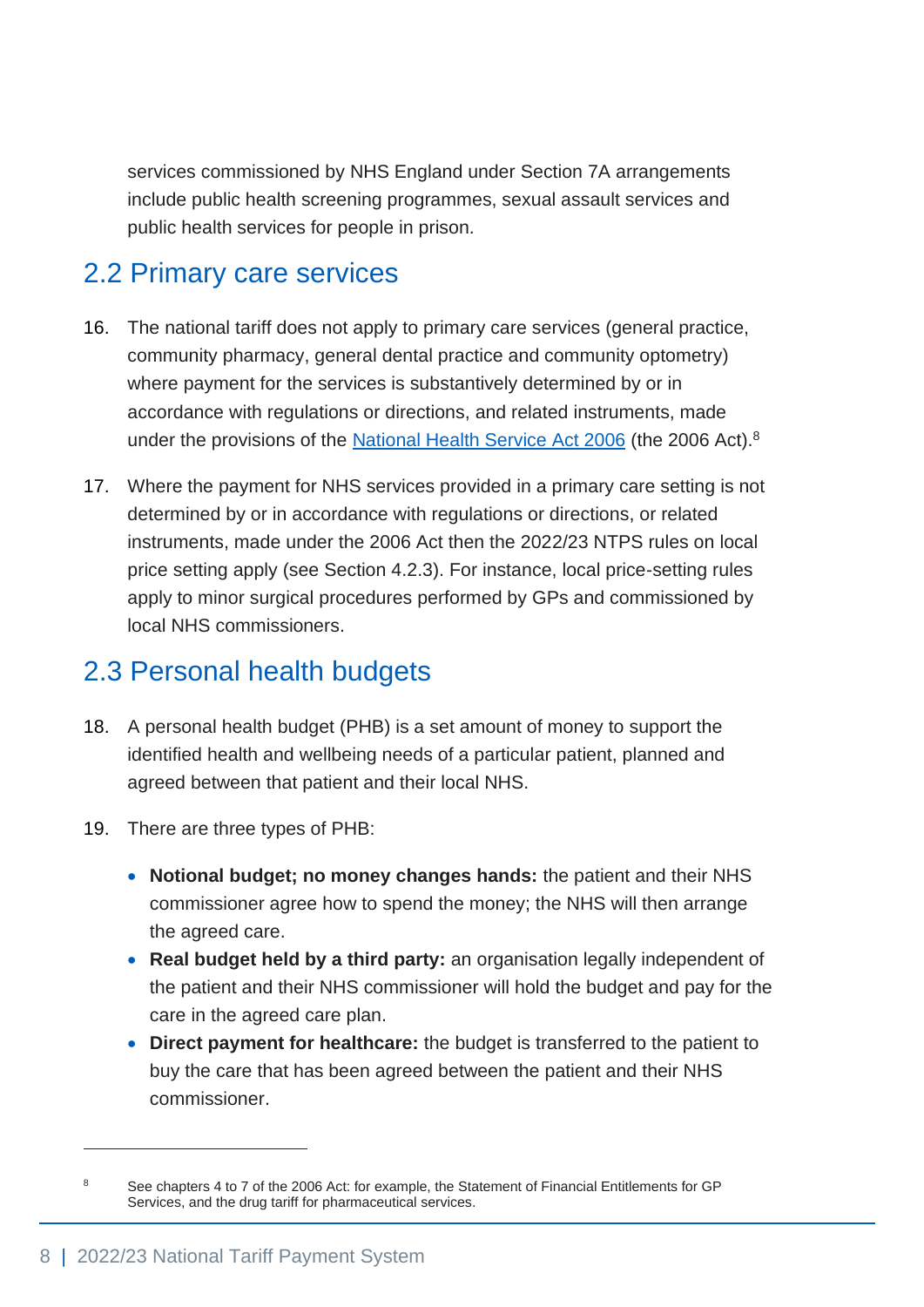- 20. If an NHS commissioner uses a notional budget to pay providers of NHS services, this is in the scope of the 2022/23 NTPS. Payment will be governed by the national prices or rules applicable to the services in question.
- 21. A notional budget may also be used to buy integrated health and social care services to facilitate more personalised care planning. Where these services and products are not NHS services, the 2022/23 NTPS does not apply.
- 22. If a PHB takes the form of a direct payment to the patient or budget held by a third party, the payments for health and care services agreed in the care plan and funded from the PHB are not in the scope of the 2022/23 NTPS. Direct payments for healthcare are governed by regulations made under sections 12A(4) and 12B(1) to (4) of the 2006 Act.<sup>9</sup>
- 23. The following are not in the scope of the 2022/23 NTPS, as they do not involve paying for provision of NHS healthcare services:
	- Payment for assessing an individual's needs to determine a PHB.
	- Payment for advocacy (advice to individuals and their carers about how to use their PHB).
	- Payment for the use of a third party to manage an individual's PHB on their behalf.
- 24. More information about PHBs can be found on the NHS Personal Health [Budgets](https://www.england.nhs.uk/personal-health-budgets/) page.

# <span id="page-8-0"></span>2.4 Integrated health and social care

25. Section 75 of the 2006 Act provides for the delegation of a local authority's health-related functions (statutory powers or duties) to its NHS partner, and vice versa, to help meet partnership objectives and create joint funding arrangements.

<sup>9</sup> See the National Health Service (Direct Payments) Regulations 2013 (SI 2013/1617, as amended) [www.legislation.gov.uk/uksi/2013/1617/contents/made](http://www.legislation.gov.uk/uksi/2013/1617/contents/made)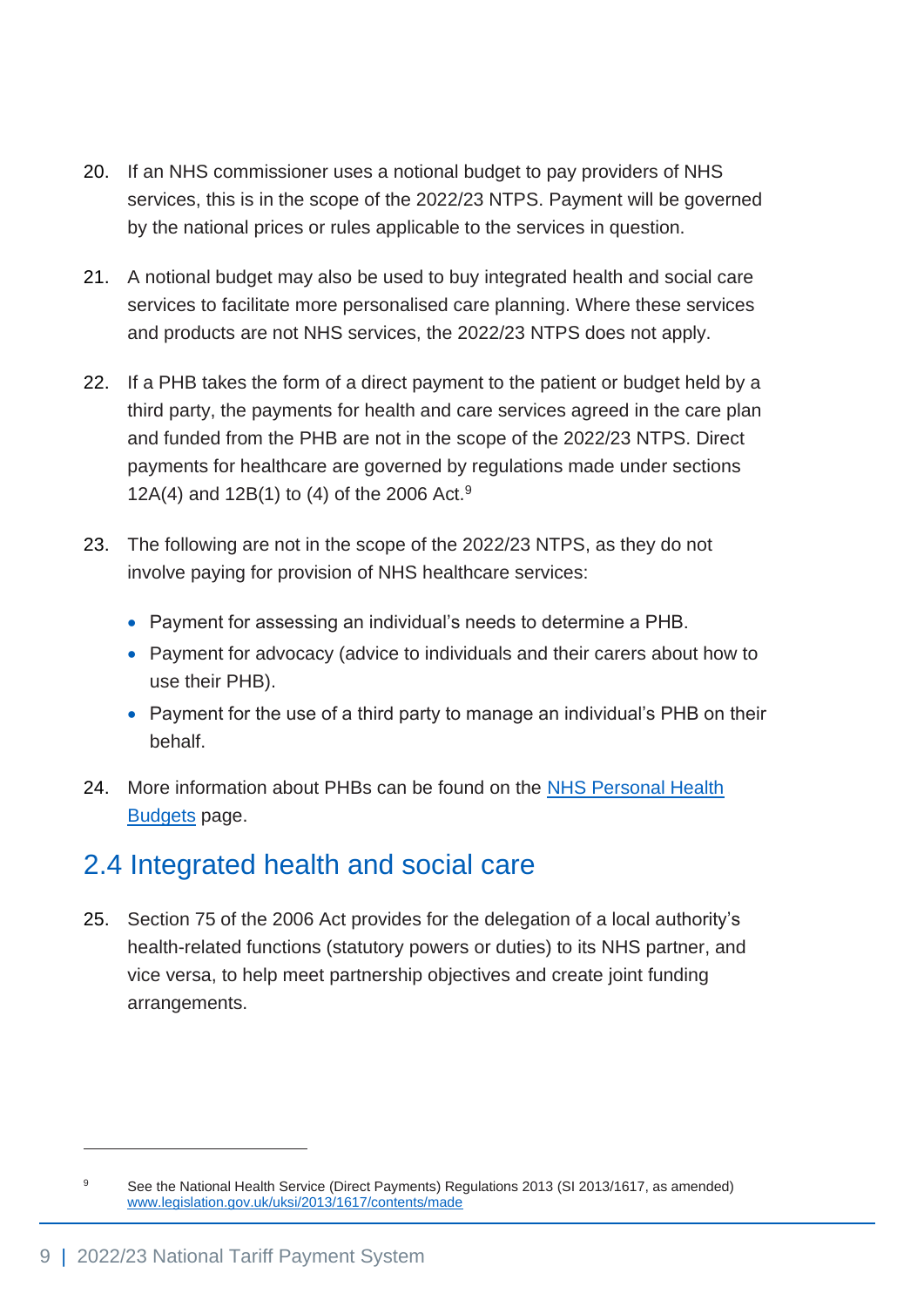- 26. Where NHS healthcare services are commissioned under these arrangements ('joint commissioning'), they remain in the scope of the 2022/23 NTPS even if commissioned by a local authority.<sup>10</sup>
- 27. Payment to providers of NHS services that are jointly commissioned are governed by the national prices and rules applicable to those services, as set out in this document.
- 28. Local authority social care or public health services commissioned under joint commissioning arrangements are outside the scope of the 2022/23 NTPS.

## <span id="page-9-0"></span>2.5 Contractual incentives and sanctions

- 29. In previous years, commissioners' application of CQUIN payments and contractual sanctions were based on provider performance, after a provider's income has been determined in accordance with the NTPS.
- 30. Nationally set financial sanctions for failure to achieve national standards have been removed from the NHS Standard Contract. However, the Contract continues to include certain provisions under which commissioners may withhold payment from providers. Where these contractual provisions are used and change the amount paid for the provision of an NHS service, this is permitted under the rules relating to the making of payments to providers (see Section 9).
- 31. As with 2021/22, CQUIN funding is included in the tariff. This has been given effect for aligned payment and incentive agreements (see rules 2 and 3 in Section 3). The cost base for 2022/23 unit and national prices includes the 1.25% increase made in 2021/22. Where local prices are agreed that are not based on the 2021/22 cost base, an additional 1.25% increase would be required (see general local pricing rule 2 in Section 4.2). All providers to which CQUIN applies will be expected to report CQUIN metric data, even if they implemented a local departure from the aligned payment and incentive rules.

 $10$  This would also apply to NHS services commissioned by local authorities under arrangements made under the new section 65Z5 (joint working and delegation arrangements) proposed in the Health and Care Bill.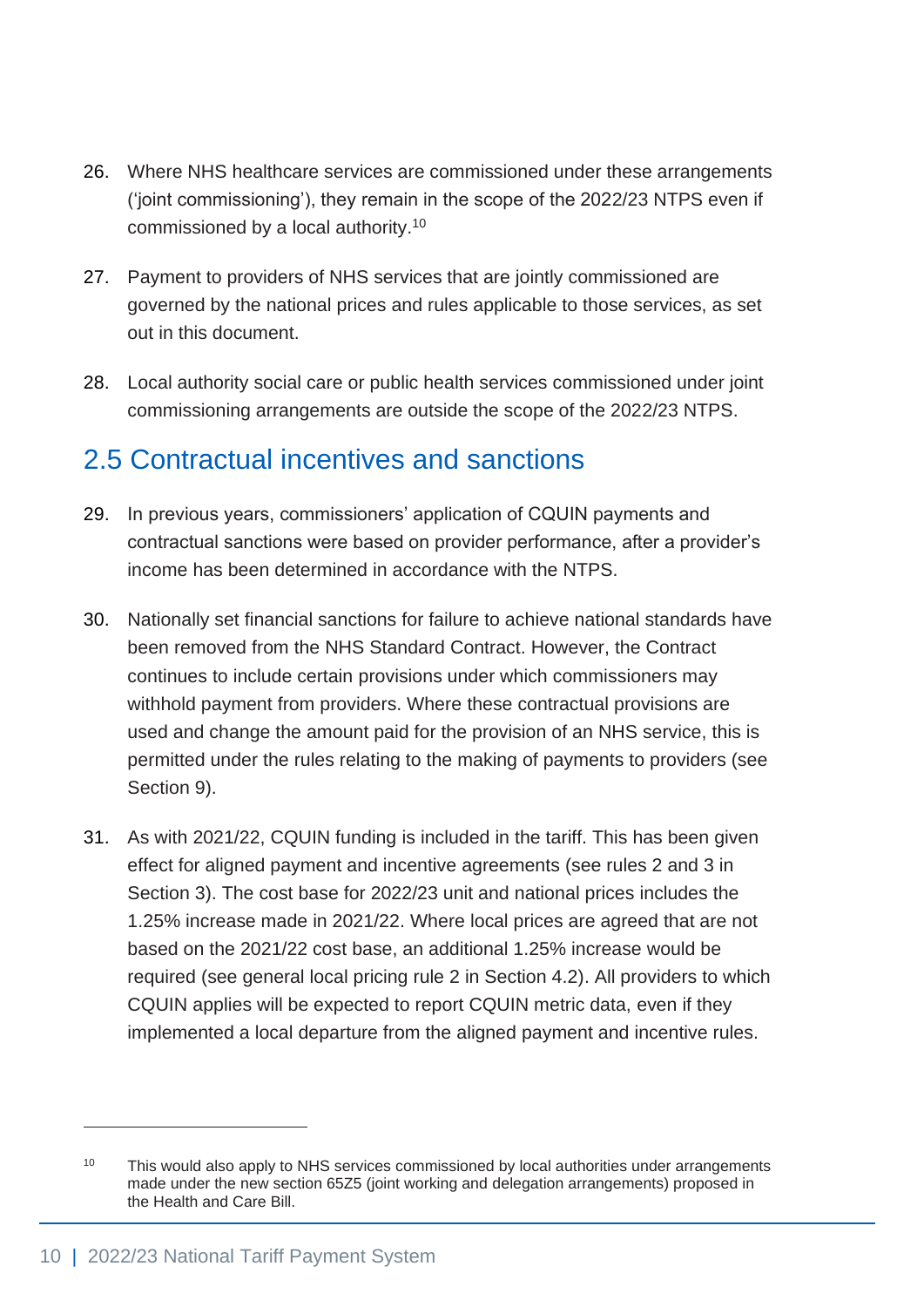# <span id="page-10-0"></span>2.6 Devolved administrations

- 32. The pricing provisions of the 2012 Act cover healthcare services in the NHS in England only. The devolved administrations (DAs) are responsible for the NHS in Scotland, Wales and Northern Ireland. If a patient from Scotland, Wales or Northern Ireland is treated in England or vice versa, the 2022/23 NTPS applies in some but not all circumstances.
- 33. Table 3 summarises how the 2022/23 NTPS applies to various cross-border scenarios. 'DA commissioner' or 'DA provider' refers to a commissioner or provider in Scotland, Wales and Northern Ireland.

| <b>Scenario</b>                                                                | <b>NTPS applies to</b><br>provider | <b>NTPS applies</b><br>to<br>commissioner | <b>Examples</b>                                                                                                                                                                                    |
|--------------------------------------------------------------------------------|------------------------------------|-------------------------------------------|----------------------------------------------------------------------------------------------------------------------------------------------------------------------------------------------------|
| DA patient treated in<br>England and paid for<br>by commissioner in<br>England |                                    |                                           | A Scottish patient<br>attends A&E in<br>England                                                                                                                                                    |
| DA patient treated in<br>England and paid for<br>by DA commissioner            | ×                                  | $\boldsymbol{\mathsf{x}}$                 | A Welsh patient, who<br>is the responsibility of<br>a local health board<br>in Wales, has<br>elective surgery in<br>England which is<br>commissioned and<br>paid for by that local<br>health board |
| English patient treated<br>in DA and paid for by<br>DA commissioner            | ×                                  | $\boldsymbol{\mathsf{x}}$                 | An English patient,<br>who is the<br>responsibility of a<br>CCG, attends A&E in<br>Scotland                                                                                                        |
| English patient treated<br>in DA and paid for by<br>commissioner in<br>England | ×                                  |                                           | An English patient<br>has surgery in<br>Scotland which is<br>commissioned and<br>paid for by their CCG<br>in England                                                                               |

#### Table 3: How the 2022/23 NTPS applies to devolved administrations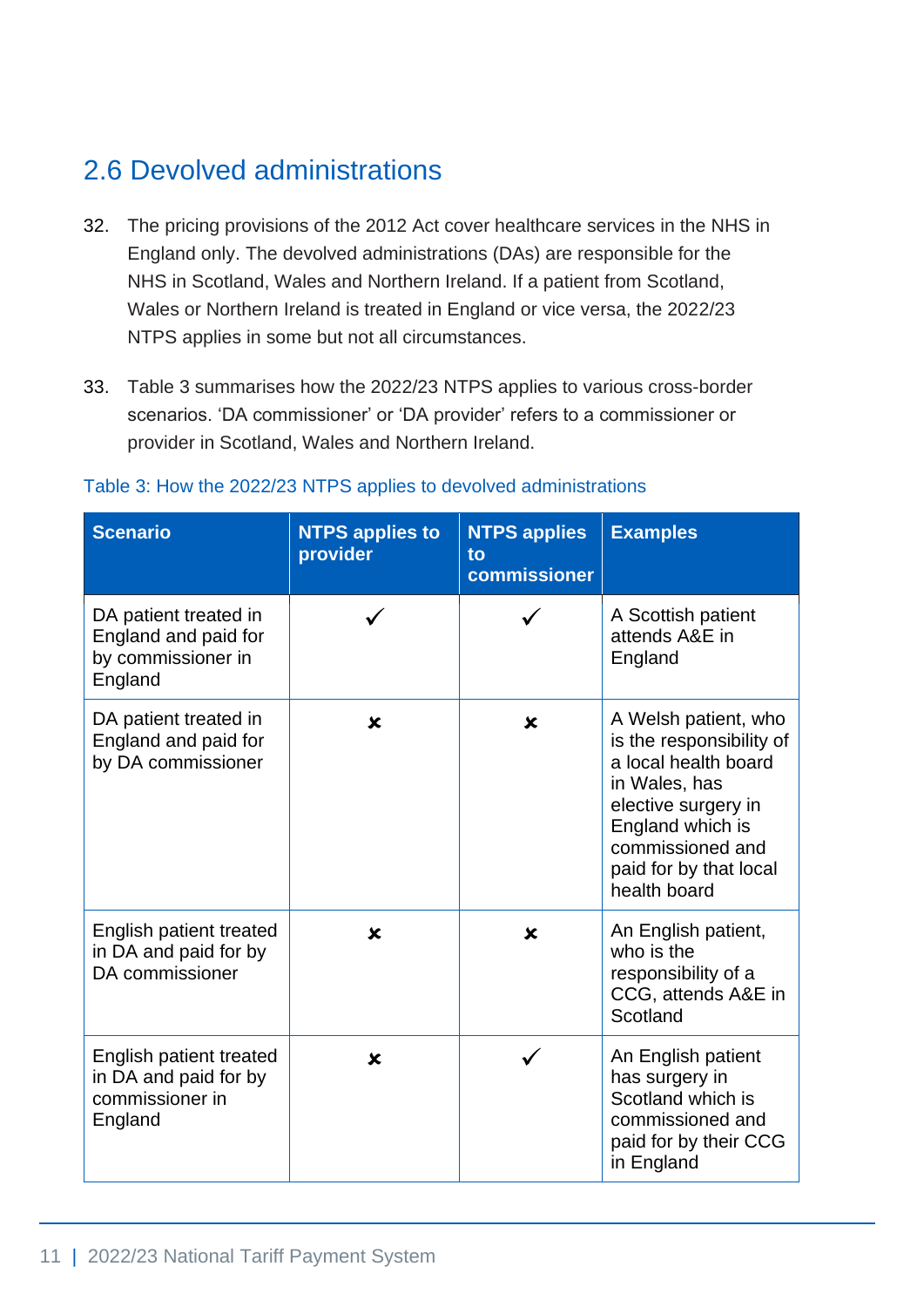- 34. In the final scenario above, the commissioner in England must follow the prices and rules in the 2022/23 NTPS, including the aligned payment and incentive rules in Section 3. However, there is no such requirement for the DA provider. The commissioner in England may wish or need to pay a price set locally in the country in question, or use a different currency from that mandated by the national tariff. In such cases, the commissioner must follow the general rules for local pricing (see Section 4.2). If there is a national price for the service, a local variation would be required to pay a different price to the DA provider or to make a change to the currency. If there is no national price, the commissioner should follow the rules for local pricing.
- 35. Providers and commissioners should also be aware of guidance relating to cross-border payment responsibility. The [England/Wales cross border](http://www.england.nhs.uk/publication/england-wales-crossborder-healthcare-services-statement-of-values-and-principles/)  [healthcare services: statement of values and principles](http://www.england.nhs.uk/publication/england-wales-crossborder-healthcare-services-statement-of-values-and-principles/) sets out the values and principles agreed between the NHS in Wales and the NHS in England to ensure smooth and efficient interaction between NHS organisations for patients along the England-Wales border. NHS England also provides comprehensive [guidelines on payment responsibility in England.](https://www.england.nhs.uk/who-pays/)<sup>11</sup>
- 36. The payment responsibility rules set out in these documents should be applied as well as any applicable provisions of the 2022/23 NTPS. The scope of the 2022/23 NTPS does not cover these rules.

## <span id="page-11-0"></span>2.7 Overseas visitors

- 37. Overseas visitors who are liable to pay a charge under the relevant regulations are NHS patients where the cost of treatment is to be recovered from the individual. As such, where they receive treatment that falls within the scope of the national tariff, they should be charged based on commissioned prices. This might be national prices, including relevant national variations, or any applicable local variations or local prices. The charges will either be 100% or 150% of the commissioned price, depending on country of residence.
- 38. For more details, please see the [overseas visitors charging rules.](https://www.gov.uk/government/publications/how-the-nhs-charges-overseas-visitors-for-nhs-hospital-care/how-the-nhs-charges-overseas-visitors-for-nhs-hospital-care)

<sup>&</sup>lt;sup>11</sup> See th[e Who pays?](https://www.england.nhs.uk/who-pays/) guidance. For queries relating to commissioning responsibilities, you can also contac[t england.responsiblecommissioner@nhs.net](file://///irnhsft.local/monitor/Pricing%20Data/Sector%20Involvement/2020-XX%20Tariff/Projects/Writing%20the%202020%20tariff/2020%20s118/2020%20s118%20package/england.responsiblecommissioner@nhs.net)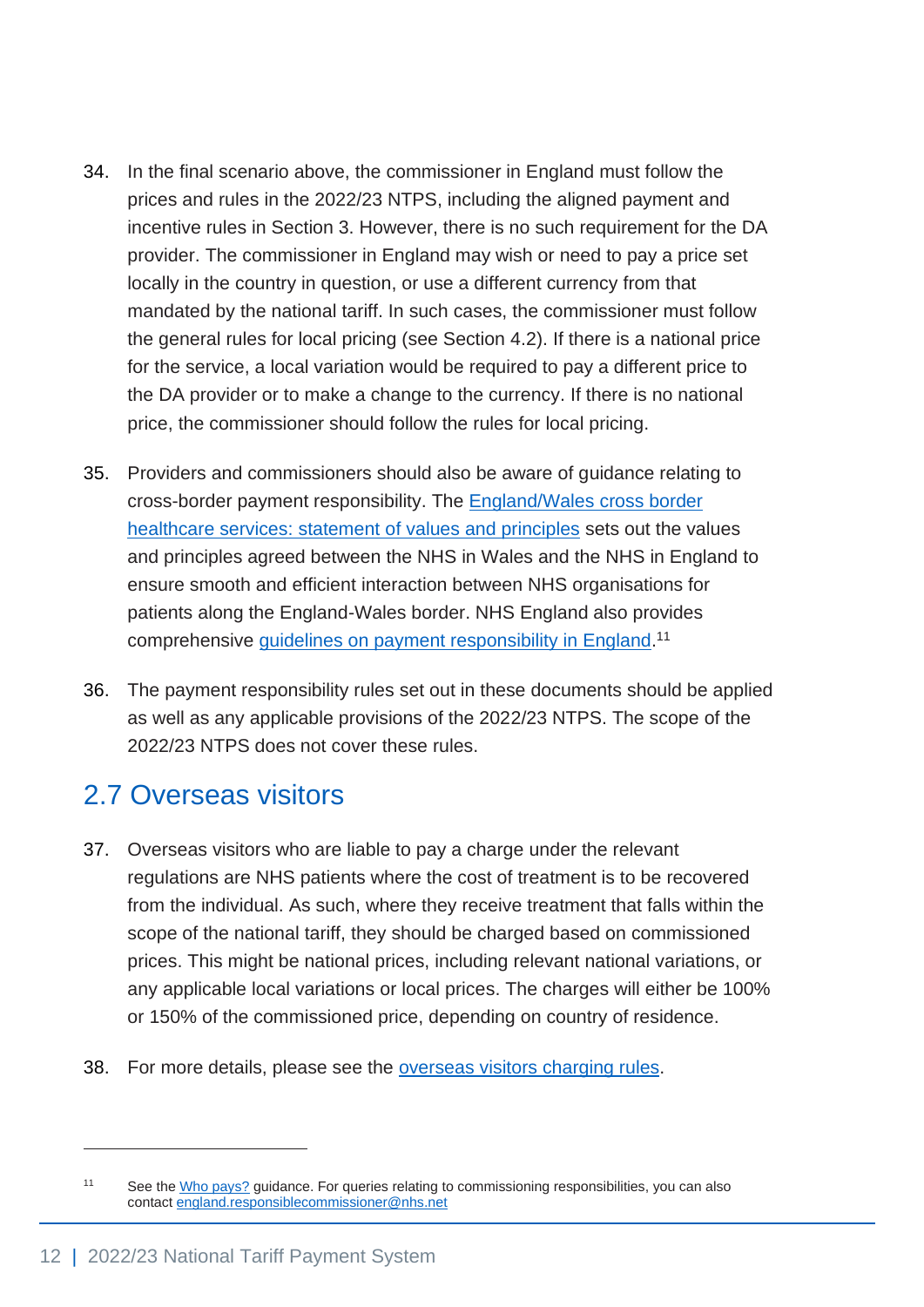39. It is important to be aware of exemptions from charges. This may be services (for example accident and emergency or family planning services) or individuals (including vulnerable people such as refugees or asylum seekers). Please see Chapter 1 of the Guidance on implementing the overseas visitor [charging regulations](https://www.gov.uk/government/publications/overseas-nhs-visitors-implementing-the-charging-regulations) for details of exempt services and individuals.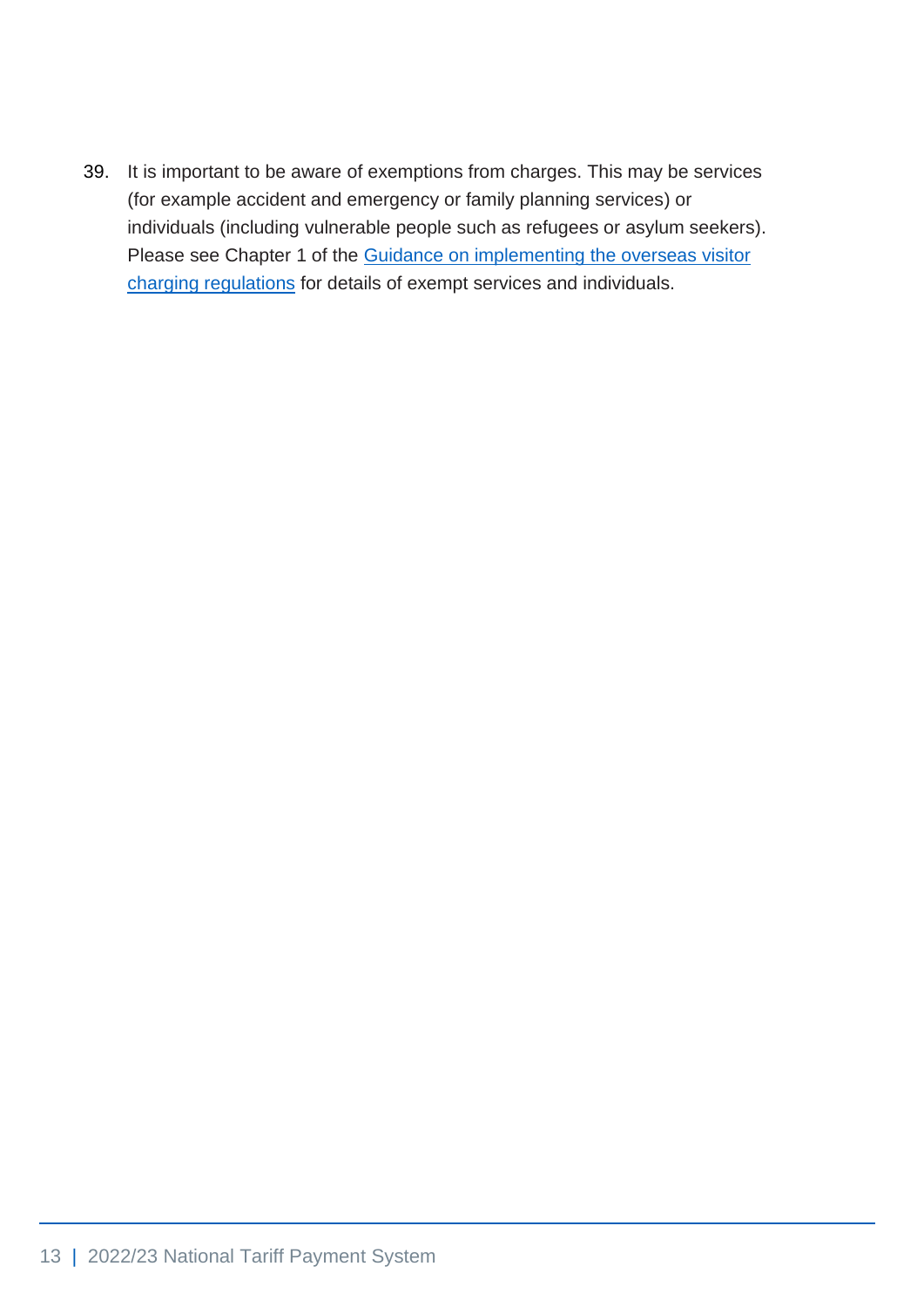# <span id="page-13-0"></span>3. Aligned payment and incentive rules

- 40. This section sets out the aligned payment and incentive rules for services without national prices for 2022/23. There are national prices for unbundled diagnostic imaging services only (see Section 5). This means that all secondary care services apart from diagnostic imaging are not in the scope of national prices.
- 41. Providers and commissioners must apply the rules set out here to agree the amounts payable for the specified services, subject to certain exceptions. In cases where the exceptions apply (eg where the contract is between a provider and a local NHS commissioner that are mapped to different ICSs for financial control purposes, and the expected annual contract value is less than £30 million), then the general position is that the general local pricing rules in Section 4 apply (but see detailed provisions in rule 4).
- 42. The aligned payment and incentive approach does not change the requirements to report activity data (see Section 9.2).
- 43. The aligned payment and incentive approach is a type of blended payment, based on the model introduced in the 2019/20 tariff. In line with the commitments in the [NHS Long Term Plan,](https://www.longtermplan.nhs.uk/) a blended payment approach remains the direction of travel for the NHS payment system.

## **Rule 1 (general rule)**

- a) Commissioners and providers must determine the prices payable for the provision of secondary care services in accordance with this rule, and rules 2 to 5 below, and having regard to guidance published by NHS England and NHS Improvement in relation to the pricing of those services.
- b) The local pricing rules specified in Section 4.2 (general local pricing rules) do not apply to those cases where the aligned payment and incentive specified in rule 2 applies.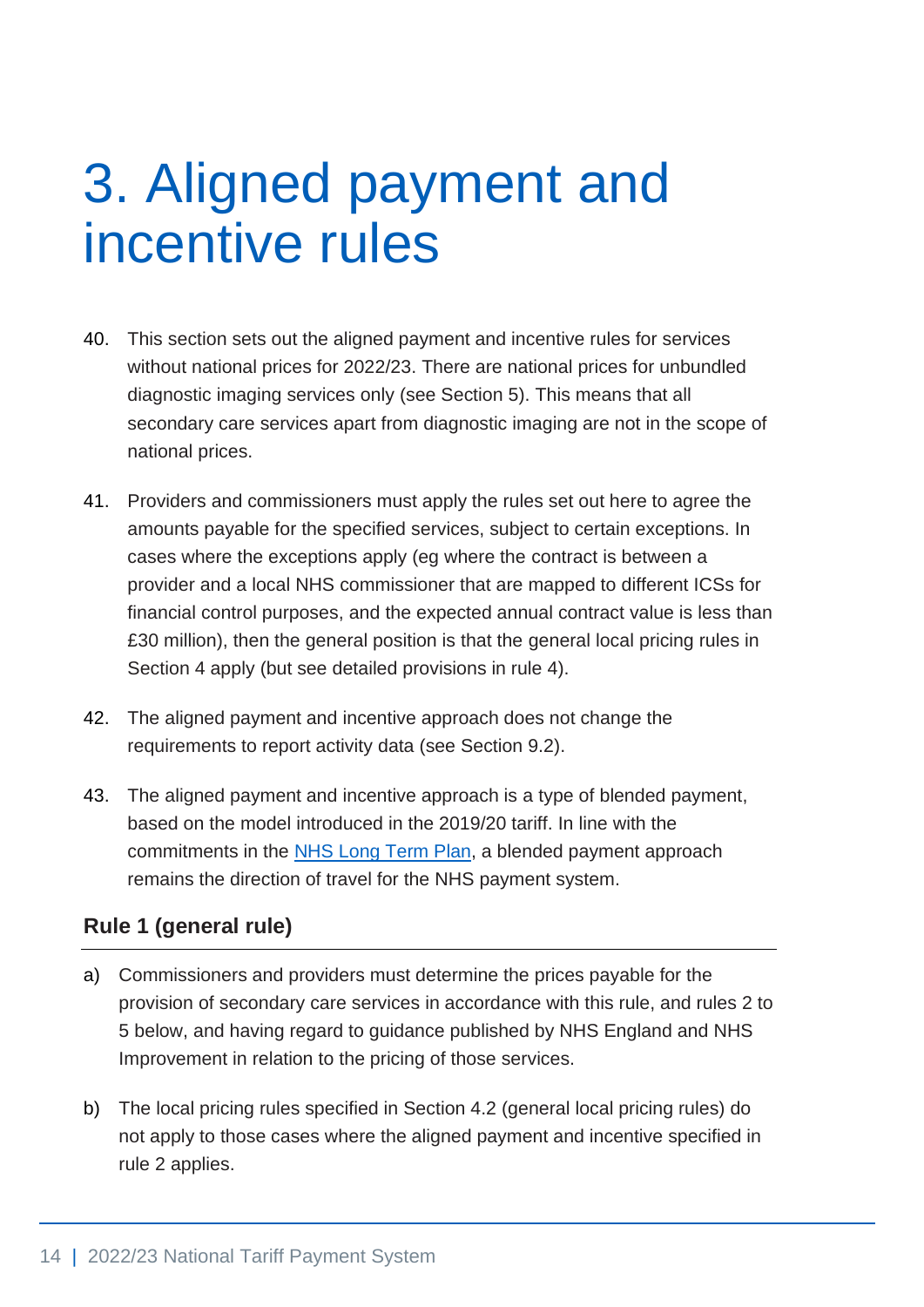- c) Subject to rule 4 (exceptions), rule 2 and the aligned payment and incentive specified in that rule applies to all secondary care services where one or more of the following conditions applies:
	- i. the commissioner and provider have an expected annual contract value of £30 million or more, 12
	- ii. the commissioner is a local NHS commissioner, and that both provider and commissioner are mapped to the same ICS for financial control purposes,
	- iii. the commissioner is NHS England for Specialised Commissioning services.<sup>13</sup>
- d) In these rules:

"CQUIN metrics" means Commissioning for Quality and Innovation (CQUIN) scheme metrics to be used in accordance with guidance issued by NHS England;

"expected annual contract value" means:

- i. the amount agreed by the commissioner and provider as the expected value of the contract between them for the provision of secondary care services for the financial year 2022/23, or
- ii. if no such contract has been agreed but the commissioner and provider accept that such services are to be provided by the provider (for the benefit of persons for which the commissioner is responsible) during some or all of that year, the amount agreed by the commissioner and provider as the expected amount to be paid for provision of those services if a contract was agreed, calculated on the same basis as referred to in paragraph (a);

<sup>&</sup>lt;sup>12</sup> The intention is for the £30m or more threshold to apply at the level of the proposed ICB footprints. Should CCGs remain in place at April 2022, we expect contracts to take into account what an ICB-level contract value would be with the provider and use aligned payment and incentive agreements accordingly. See *Guidance on the aligned payment and incentive approach* for more information.

 $13$  This includes where the NHS England commissions those services jointly with Integrated Care Boards under proposed joint working arrangements under the Health and Care Bill.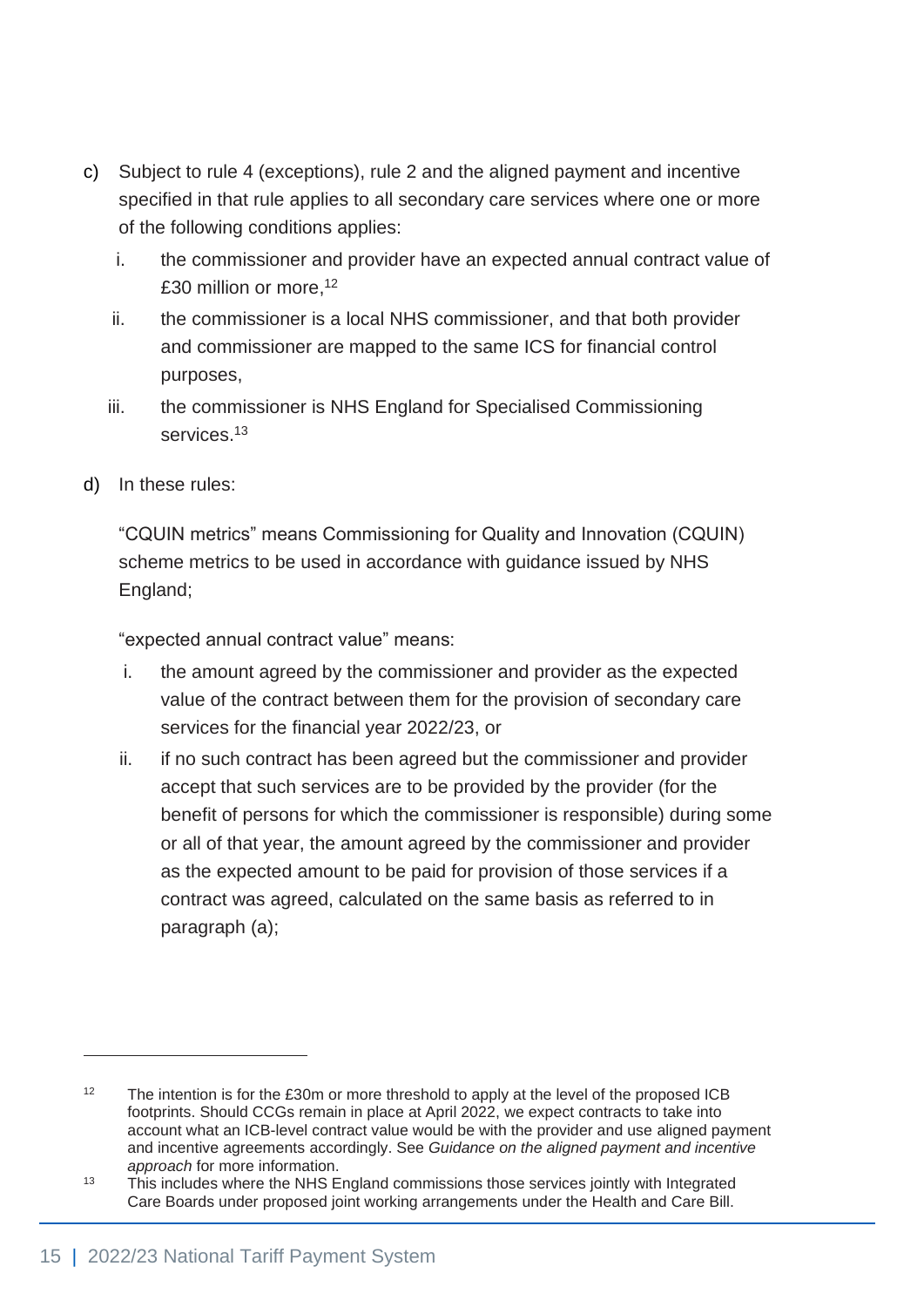"elective activity" means the number of elective spells, first outpatient attendances and outpatient procedures which group to a non-WF HRG with a published HRG price;

"ICS" means an integrated care system; 14

"secondary care services" means health care services provided for the purposes of the NHS,<sup>15</sup> other than primary care services where the payments made to providers of those services are determined by, or in accordance with, regulations or directions, and related instruments, made under the primary care provisions of the National Health Act 2006 (chapters 4 to 7);

"Specialised Commissioning services" means the services specified in Schedule 4 to the National Health Service Commissioning Board and Clinical Commissioning Groups (Responsibilities and Standing Rules) Regulations 2012;<sup>16</sup>

"the value of elective activity" is, in relation to any period during the financial year 2022/23, the amount that would be payable for elective activity, calculated by reference to the number of elective spells, first outpatient attendances and outpatient procedures which group to a non-WF HRG with a published HRG price for that year, if that activity was priced using the unit prices set out in Annex A, along with the national variations which would have applied if they were national prices.

e) These rules do not apply to services subject to national prices under this national tariff (unbundled diagnostic imaging services).

## **Rule 2 (agreeing the aligned payment and incentive)**

a) Where this rule applies, the price payable by a commissioner to a provider for the provision of secondary care services shall be a single payment for the financial year, calculated in accordance with the following paragraphs.<sup>17</sup>

<sup>16</sup> S.I. 2012/2996, as amended.

<sup>14</sup> [www.england.nhs.uk/integratedcare/integrated-care-systems/](http://www.england.nhs.uk/integratedcare/integrated-care-systems/)

<sup>15</sup> This includes hospital, community, mental health and ambulance services, but excludes services provided pursuant to the public health functions of local authorities or the Secretary of State

<sup>17</sup> The supporting document *Guidance on the aligned payment and incentive approach* provides more detail on calculating this payment.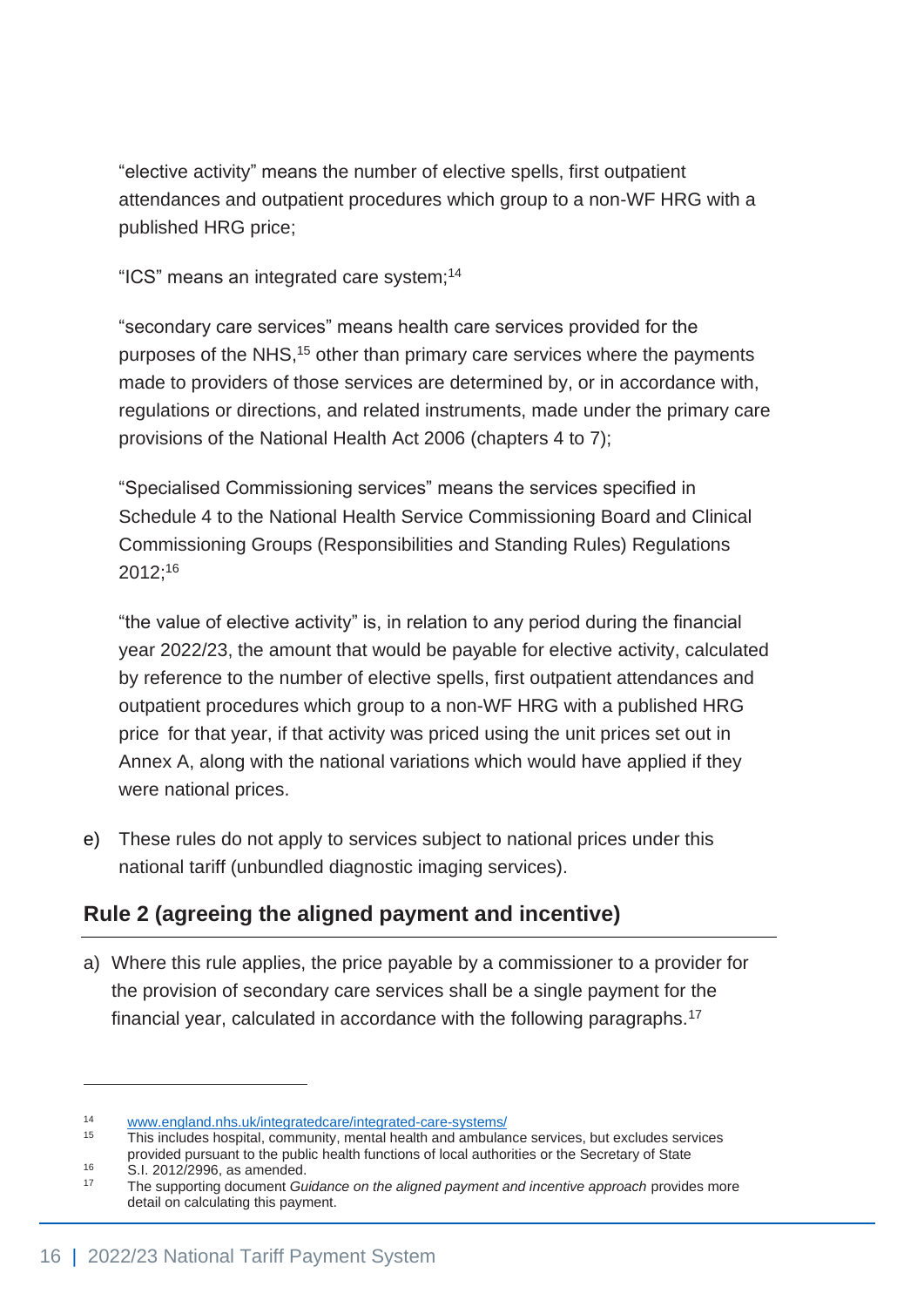- b) The provider and commissioner must agree an initial fixed element representing funding for the provision of secondary care services for the financial year, applying the principles for local pricing specified in Section 4.1, and having regard to guidance published by NHS England and NHS Improvement,<sup>18</sup> the cost uplift and efficiency factors for 2022/23 (as set out in Sections 6.6 and 6.7). This should include an expected value for the provision of high cost drugs, devices and listed procedures unless they are identified as not included in aligned payment and incentive fixed elements in Annex A (tabs 14a, 14b and 14c), and the implementation costs of the listed innovation products in tab 14c.
- c) The high cost drugs, devices and listed procedures, and innovative products that are not identified as included in aligned payment and incentive fixed elements in Annex A (tabs 14a, 14b and 14c) will be reimbursed in accordance with local pricing rule 3 (see Section 4.2.2) and, for devices commissioned by NHS England Specialised Commissioning, the [HCTED \(high cost tariff-excluded](https://www.england.nhs.uk/commissioning/spec-services/key-docs/medical-devices/)  [devices\)](https://www.england.nhs.uk/commissioning/spec-services/key-docs/medical-devices/) programme.
- d) The initial fixed element must reflect assumed full achievement of CQUIN metrics and so needs to be increased by 1.25% if CQUIN funding is not already included. This produces the fixed payment.
- e) The provider and commissioner must also agree:
	- i. the expected level of BPT criteria attainment which the provider will achieve in delivering those services,
	- ii. the expected level of elective activity for the financial year which is intended to be reflected in the initial fixed element,
	- iii. the expected level of advice and guidance activity for the financial year which is intended to be reflected in the initial fixed element.
- f) Subject to rule 3, the price payable shall be the fixed payment, varied as set out below:
	- i. If the value of elective activity undertaken during the financial year is greater than the amount planned for and reflected in the initial fixed element, an amount equal to 75% of the difference between the value of

<sup>18</sup> Includin[g 2022/23 Operational Planning Guidance.](https://www.england.nhs.uk/operational-planning-and-contracting/)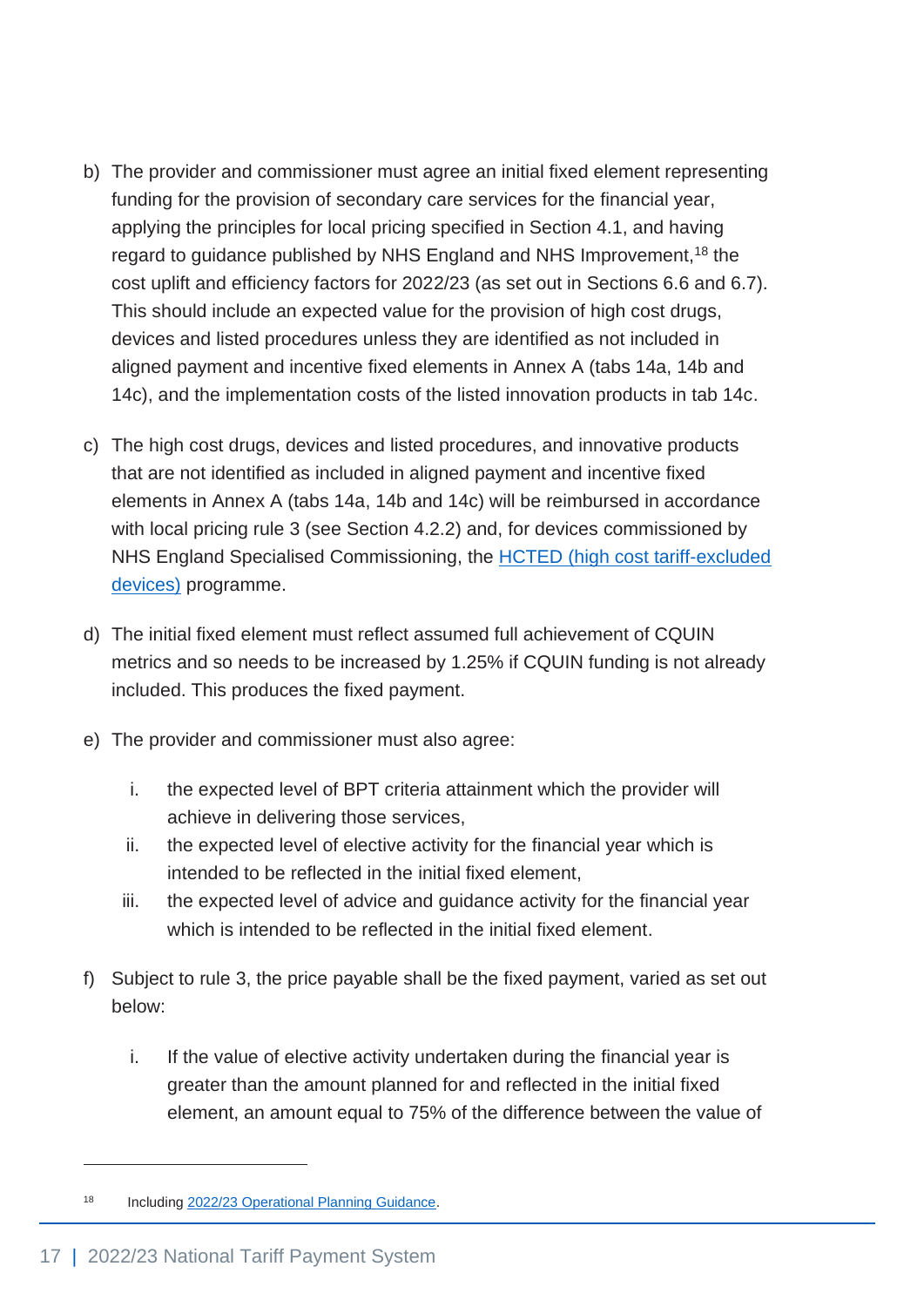actual elective activity and the value of planned elective activity must be added to the fixed payment.

- ii. If the value of elective activity undertaken during the financial year is less than the amount planned for and reflected in the initial fixed element, an amount equal to 75% of the difference between the value of planned elective activity and the value of actual elective activity must be deducted from the fixed payment.
- iii. If the level of advice and guidance activity is different to that agreed pursuant to paragraph (e) above, the fixed payment should be increased or decreased as agreed by the commissioner and provider in accordance with guidance issued by NHS England.
- iv. If the attainment of BPT criteria in relation to services delivered is different to that agreed pursuant to paragraph (e) above, the fixed payment should be increased or decreased by the difference in value between the expected and actual levels of activity meeting BPT criteria, calculated using the BPT and unit prices published in Annex A.
- v. If the provider does not achieve required performance against the CQUIN metrics, the fixed payment should be decreased as agreed by the commissioner and provider in accordance with guidance issued by NHS England.

## **Rule 3 (locally agreed adjustments)**

- a) The commissioner and provider may agree an adjustment to the price payable under rule 2, including a change as to how the fixed payment is calculated or a variation to the fixed payment other than as provided for in rule 2(f), provided that:
	- i. they comply with paragraphs (b) to (f), which are intended to mirror the requirements for agreeing a local variation for a service with a national price, set out in Section 8.1; and
	- ii. the agreement is approved by NHS England and NHS Improvement following an application by the commissioner and provider.
- b) The commissioner and provider must apply the local pricing principles in Section 4.1.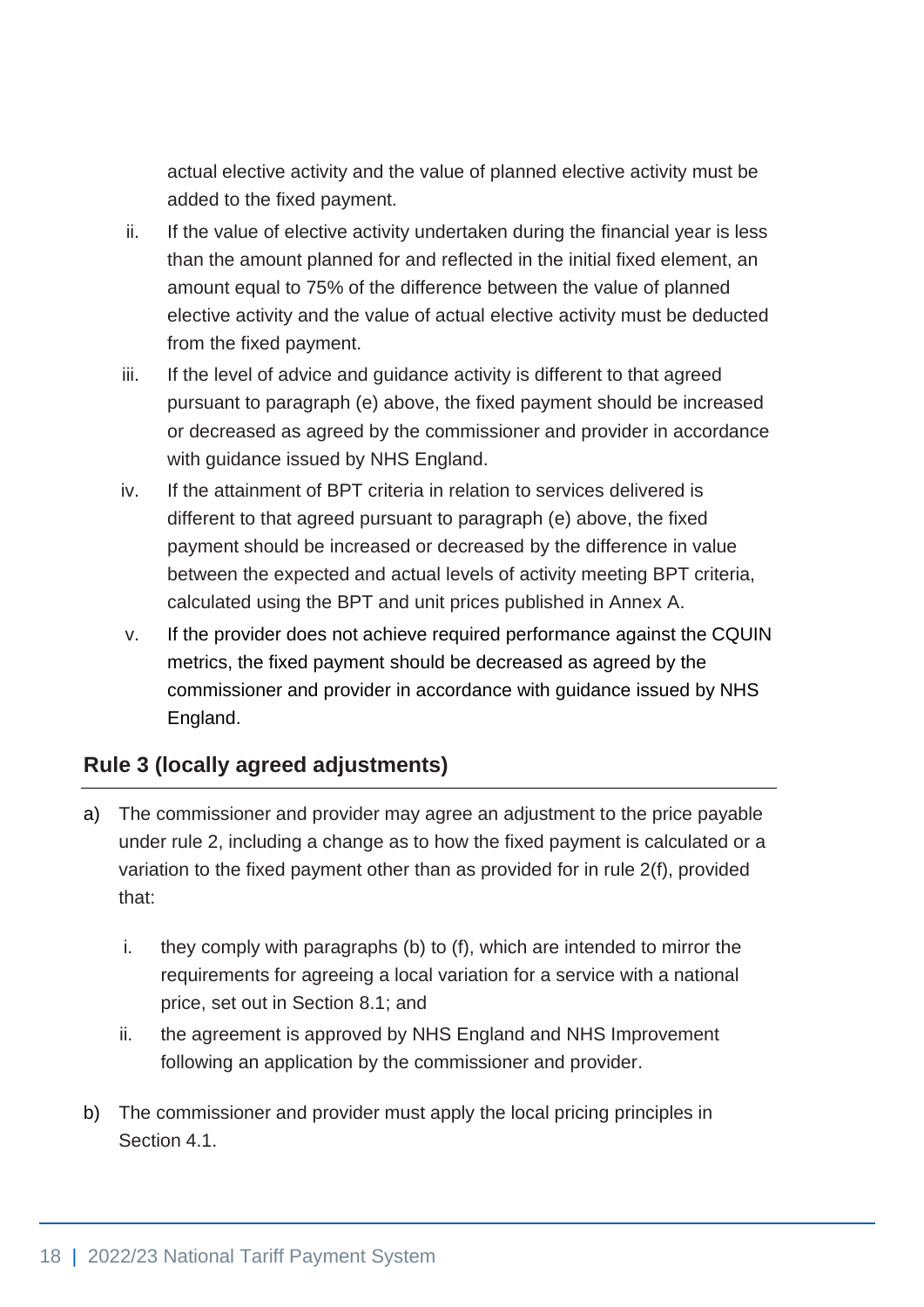- c) The agreement must be documented in the [NHS Standard Contract](https://www.england.nhs.uk/nhs-standard-contract/) between the commissioner and provider that covers the services in question.
- d) The commissioner must maintain and publish a written statement of the agreement, using the template provided by NHS Improvement,<sup>19</sup> within 30 days of the relevant contract being signed, or in the case of an agreement during the term of an existing contract, the date of the agreement.
- e) The commissioner must have regard to the guidance in Section 8.1 when preparing and updating the written statement.
- f) The commissioner must submit the written statement to NHS Improvement.

### **Rule 4 (exceptions – services outside the aligned payment and incentive)**

- a) Rules 2 and 3 do not apply where:
	- i. a commissioner and provider of secondary care services (other than Specialised Commissioning Services) have an expected annual contract value of less than £30 million and are not mapped to the same ICS for financial control purposes; or
	- ii. the services are provided pursuant to a contract awarded under the NHS Increasing Capacity Framework<sup>20</sup>
	- iii. the services have been subcontracted to a separate provider.
- b) In those cases, the prices payable for the provision of secondary care services for the financial year must be determined as follows:
	- i. in cases falling within paragraph  $(a)(i)$ :
		- a. the prices agreed between the commissioner and provider in accordance with the general local pricing rules in Section 4.2, or
		- b. where no agreement can be reached between provider and commissioner, the unit and BPT prices set out in Annex A (to the extent those prices apply to the services), subject to the national variations which would have applied if they were national prices; or

<sup>19</sup> Template available from: [www.england.nhs.uk/pay-syst/national-tariff/locally-determined-prices/](https://improvement.nhs.uk/resources/locally-determined-prices/)<br>20 Eer details of the framework, soo: www.ardonaemscu.phs.uk/phs.orgland.increasing.capacity <sup>20</sup> For details of the framework, see: [www.ardengemcsu.nhs.uk/nhs-england-increasing-capacity](http://www.ardengemcsu.nhs.uk/nhs-england-increasing-capacity-framework/)[framework/](http://www.ardengemcsu.nhs.uk/nhs-england-increasing-capacity-framework/)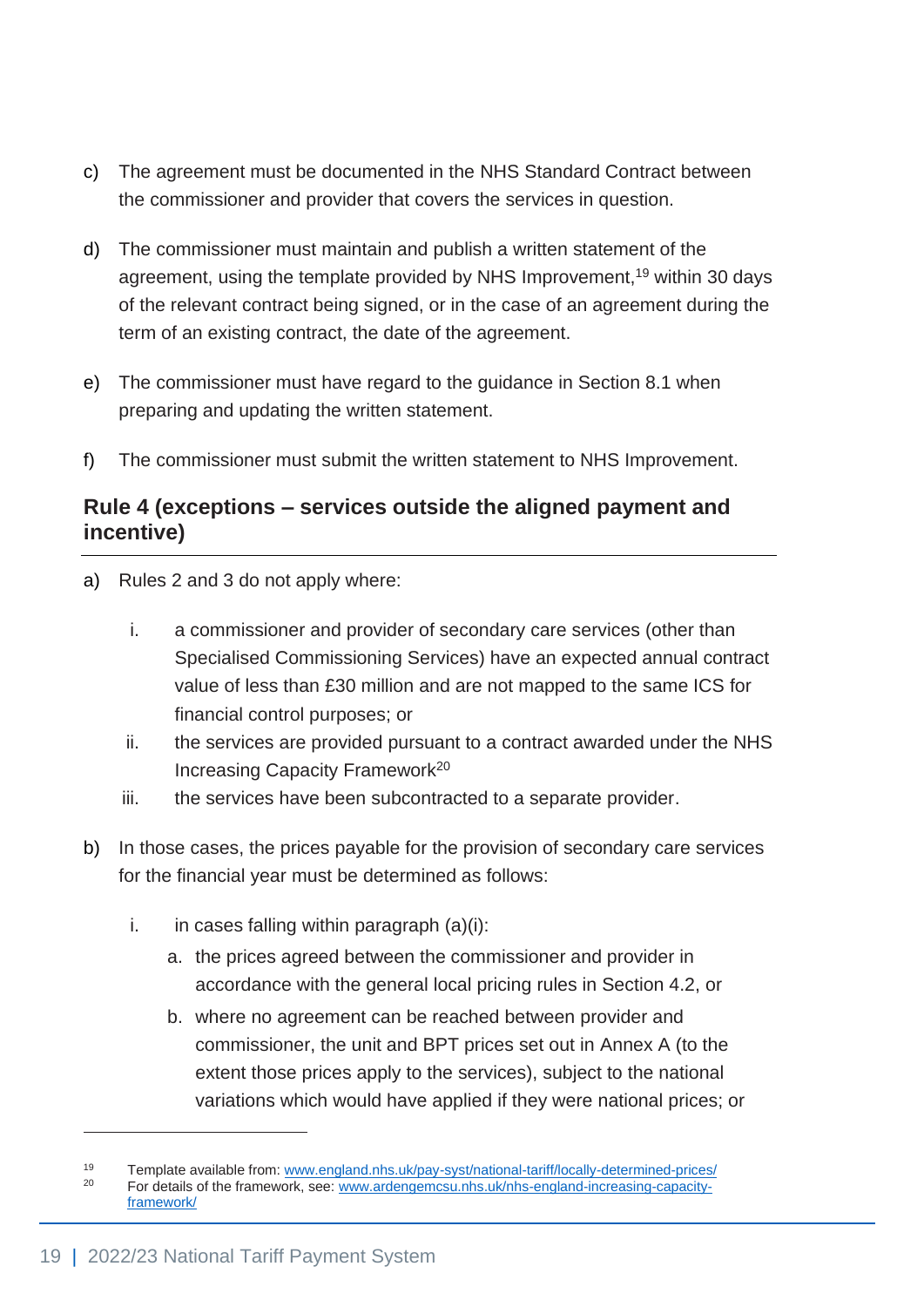ii. in cases falling within paragraph  $(a)(ii)$  or  $(a)(iii)$  (whether or not also falling within paragraph (a)(i)), the unit and BPT prices set out in Annex A (to the extent those prices apply to the services), subject to the national variations which would have applied if they were national prices, and any payment rules applicable under the Framework.

### **Rule 5 (additional requirements)**

In addition to agreeing payment in accordance with rules 2, 3 and 4, providers of certain services must also comply with the following requirements:

- a) Where providers of mental health services covered by the care cluster currencies are clustering patients, they should record and submit the cluster data to NHS Digital as part of the Mental Health Services Dataset.
- b) All providers of IAPT services are required to submit the IAPT dataset to NHS Digital, whether or not the person receiving services is covered by a care cluster.
- c) Mental health providers and commissioners must ensure that any agreed payment approach enables appropriate patient choice.
- d) For ambulance services, quality and outcome indicators must be agreed locally and included in the commissioning contracts covering the services in question.
- e) All providers of services covered by the CQUIN metrics should record and report achievement against the relevant indicators.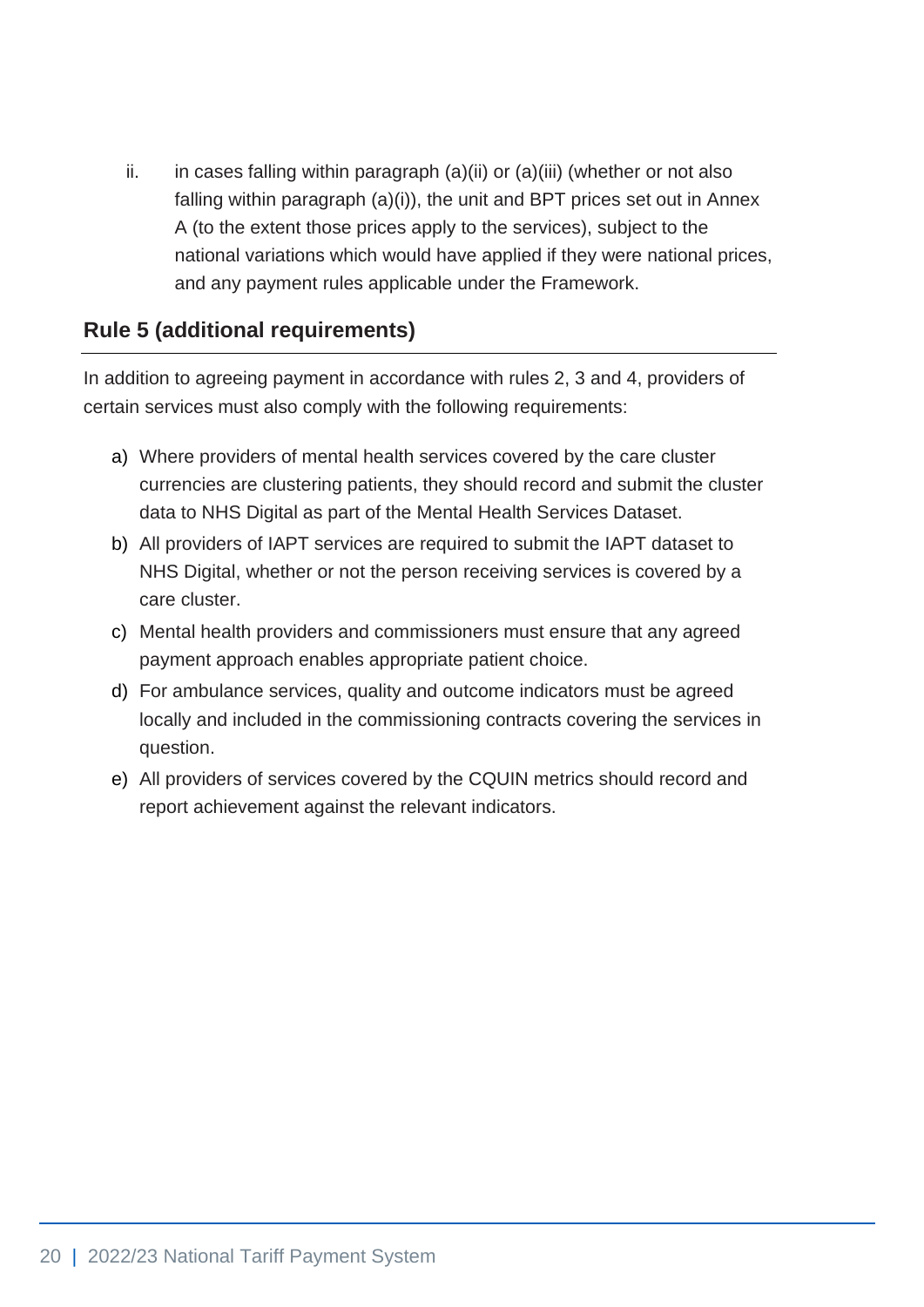# <span id="page-20-0"></span>4. General local pricing rules

- 44. National prices can sometimes be adjusted through local variations or, where they do not adequately reimburse efficient costs because of certain issues, through local modifications. Provisions relating to local variations and local modifications to national prices can be found in Section 8. Where there are no national prices, commissioners and providers must determine local prices in accordance with any rules specified in the national tariff.
- 45. Section 3 has set out the rules which apply in most cases to secondary care services without national prices. This section sets out:
	- the principles that apply to locally determined prices (Section 4.1)
	- the general local pricing rules which apply to cases where the aligned payment and incentive rules in Section 3 do not apply (Section 4.2).
- 46. Unbundled diagnostic imaging are the only services subject to national prices in 2022/23. The local prices for all other services are, however, to be determined in accordance with the detailed aligned payment and incentive rules in Section 3 and the general local pricing rules in Section 4.2.
- 47. This section is supported by the following annexes and supporting document:<sup>21</sup>
	- Annex A: National tariff workbook
	- Annex B: Guidance on currencies
	- Guidance on the aligned payment and incentive approach.

<sup>&</sup>lt;sup>21</sup> All available to download from: [www.england.nhs.uk/pay-syst/national-tariff/national-tariff-payment](https://improvement.nhs.uk/resources/national-tariff/)[system//](https://improvement.nhs.uk/resources/national-tariff/)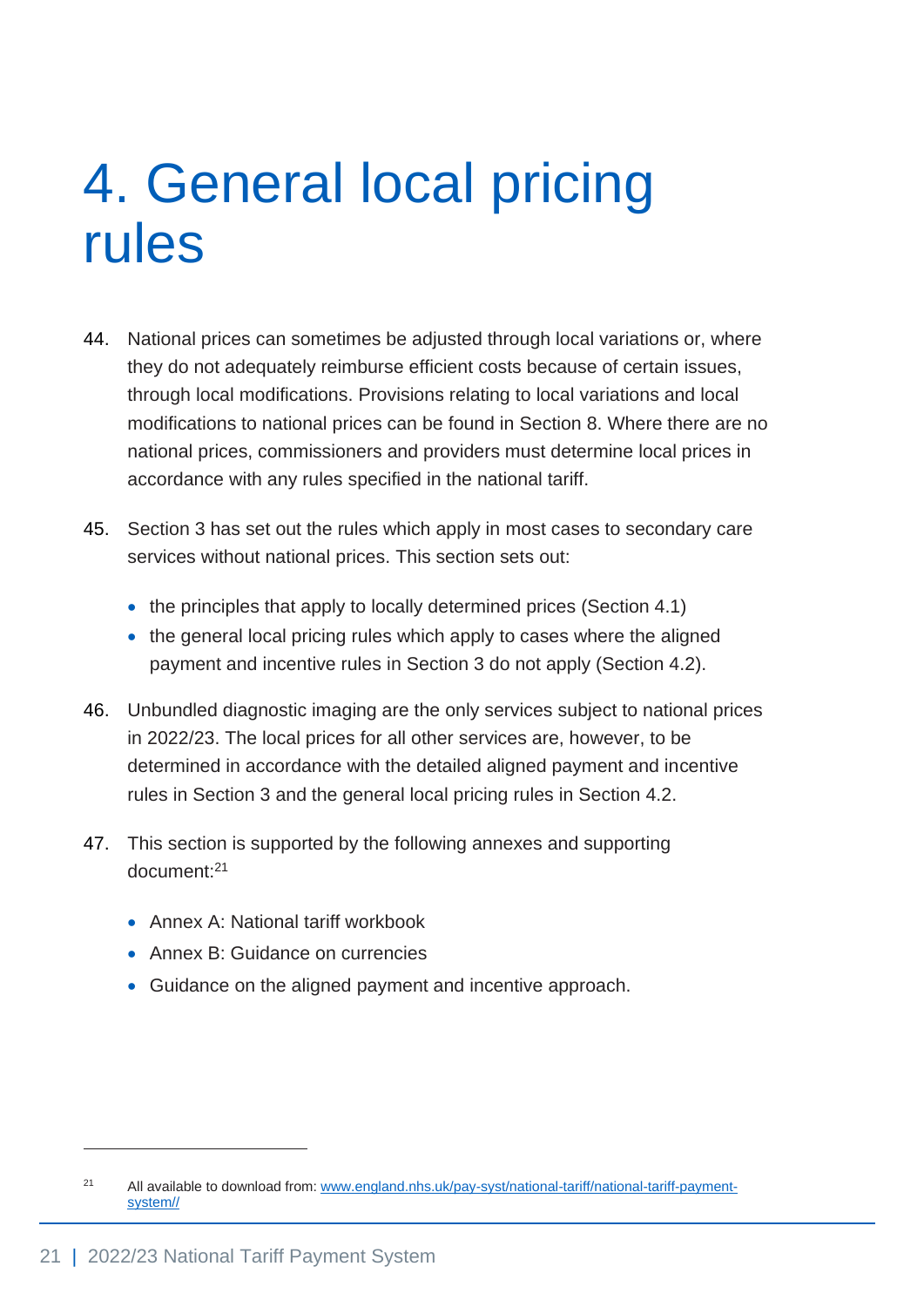## <span id="page-21-0"></span>4.1 Principles applying to local variations, local modifications and local prices

- 48. Subject to paragraph [50,](#page-21-1) commissioners and providers must apply the following three principles when agreeing a local payment approach:
	- The approach must be in the best interests of patients.
	- The approach must promote transparency to improve accountability and encourage the sharing of best practice.
	- The provider and commissioner(s) must engage constructively with each other when trying to agree local payment approaches
	- The provider and commissioner(s) should consider how the payment approach could contribute to reducing health inequalities.
- 49. These principles are explained in more detail in Sections 4.1.1 to 4.1.4 and are additional to other legal obligations on commissioners and providers. These obligations include other rules set out in the national tariff, and the requirements of competition law, procurement law, regulations under section 75 of the 2012 Act,<sup>22</sup> and NHS Improvement's provider licence.
- <span id="page-21-1"></span>50. In relation to the 2022/23 aligned payment and incentive approach set out in Section 3, commissioners and providers must apply the principles when setting the fixed element of the payment (see rule 2(b)) or when agreeing local departures from the approach (rule 3(b)).
- 51. Providers and commissioners should maintain a record of how local payment approaches comply with the principles. The content and level of detail of this record will vary depending on the circumstances. For example, more information is likely to be required for high value contracts than for lower value contracts.

<sup>&</sup>lt;sup>22</sup> See the National Health Service (Procurement, Patient Choice and Competition) (No.2) Regulations 2013 (SI 2013/500).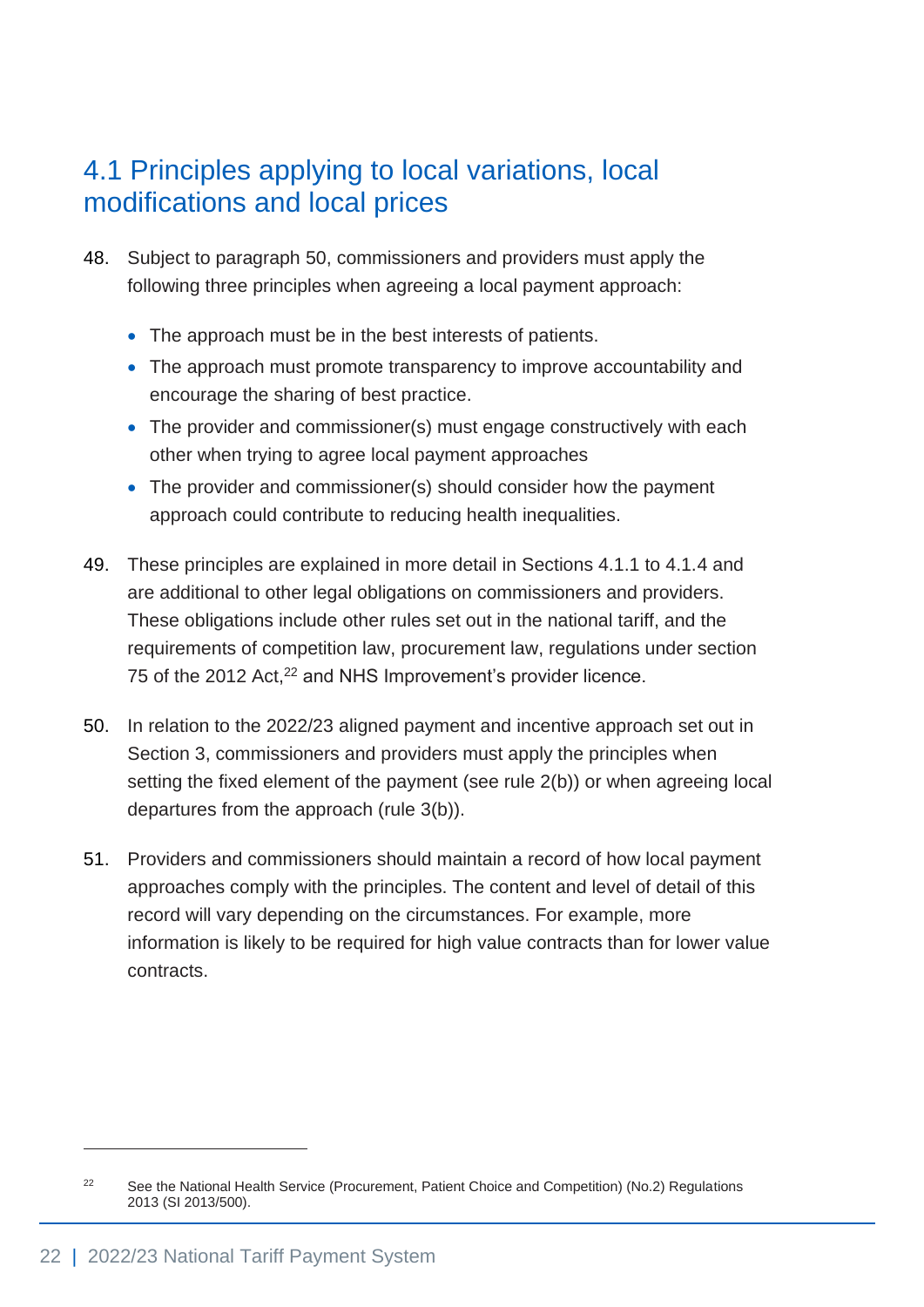### **4.1.1 Best interest of patients**

- 52. Local variations, modifications and prices must be in the best interests of patients today and in the future. In agreeing a locally determined price, commissioners and providers must therefore consider the following factors:
	- **Quality**: how will the agreement maintain or improve the clinical effectiveness, patient experience and safety of healthcare today and in the future?
	- **Cost-effectiveness**: how will the agreement make healthcare more cost effective, without reducing quality, to enable more effective use of resources for patients today and in the future?
	- **Innovation**: how will the agreement support, where appropriate, the development of new and improved service delivery models which are in the best interests of patients today and in the future?
	- **Allocation of risk**: how will the agreement allocate the risks associated with unit costs, patient volumes and quality in a way that protects the best interests of patients today and in the future?
- 53. The extent to which, and way in which, these factors need to be considered will differ according to the characteristics of the services and the circumstances of the agreement.
- 54. To have considered a relevant factor properly, we would expect providers and commissioners to have:
	- obtained sufficient information
	- used appropriately qualified/experienced individuals to assess the information
	- followed an appropriate process to arrive at a conclusion.
- 55. It is up to providers and commissioners to determine how to consider the factors set out above based on the matter in hand.

### **4.1.2 Transparency**

56. Local variations, modifications and prices must be transparent. Increased transparency will make commissioners and providers more accountable to each other, patients, the general public and other interested stakeholders.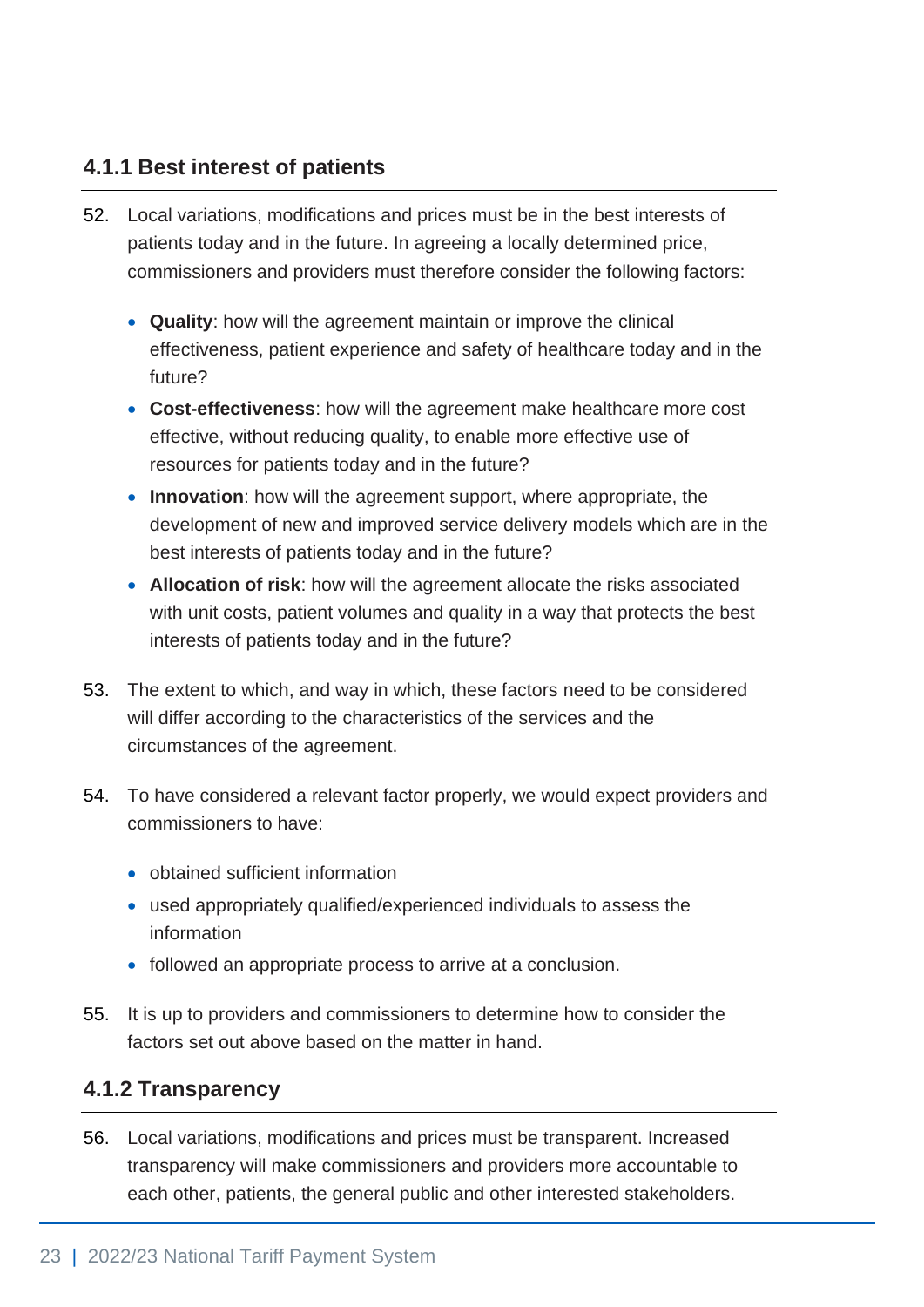Transparent agreements also mean that best practice examples and innovation in service delivery models or payment approaches can be shared more widely. In agreeing a locally determined price, commissioners and providers must therefore consider the following factors:

- **Accountability**: how will relevant information be shared in a way that allows commissioners and providers to be held to account by one another, patients, the public and other stakeholders?
- **Sharing best practice**: how will innovations in service delivery or payment approaches be shared in a way that spreads best practice?

### **4.1.3 Constructive engagement**

- 57. Providers and commissioners must engage constructively with each other to decide on the mix of services, delivery model and payment approach that delivers the best value for patients in their local area. This process should involve clinicians, patient groups and other relevant stakeholders where possible. It should also facilitate the development of positive working relationships between commissioners and new or existing providers over time. Constructive engagement is intended to support better and more informed decision making in both the short and long term.
- 58. In agreeing a locally determined price, commissioners and providers must therefore consider the following factors:
	- **Framework for negotiations**: Have the parties agreed a framework for negotiating local variations, modifications and prices that is consistent with the existing guidelines in the [NHS Standard Contract](https://www.england.nhs.uk/nhs-standard-contract/) and procurement law (if applicable)?
	- **Information sharing**: Are there agreed policies for sharing relevant and accurate information in a timely and transparent way to facilitate effective and efficient decision-making?
	- **Involvement of relevant clinicians and other stakeholders**: Are relevant clinicians and other stakeholders, such as patients or service users, involved in the decision-making process?
	- **Short- and long-term objectives**: Are clearly defined short- and long-term strategic objectives for service improvement and development agreed before starting price negotiations?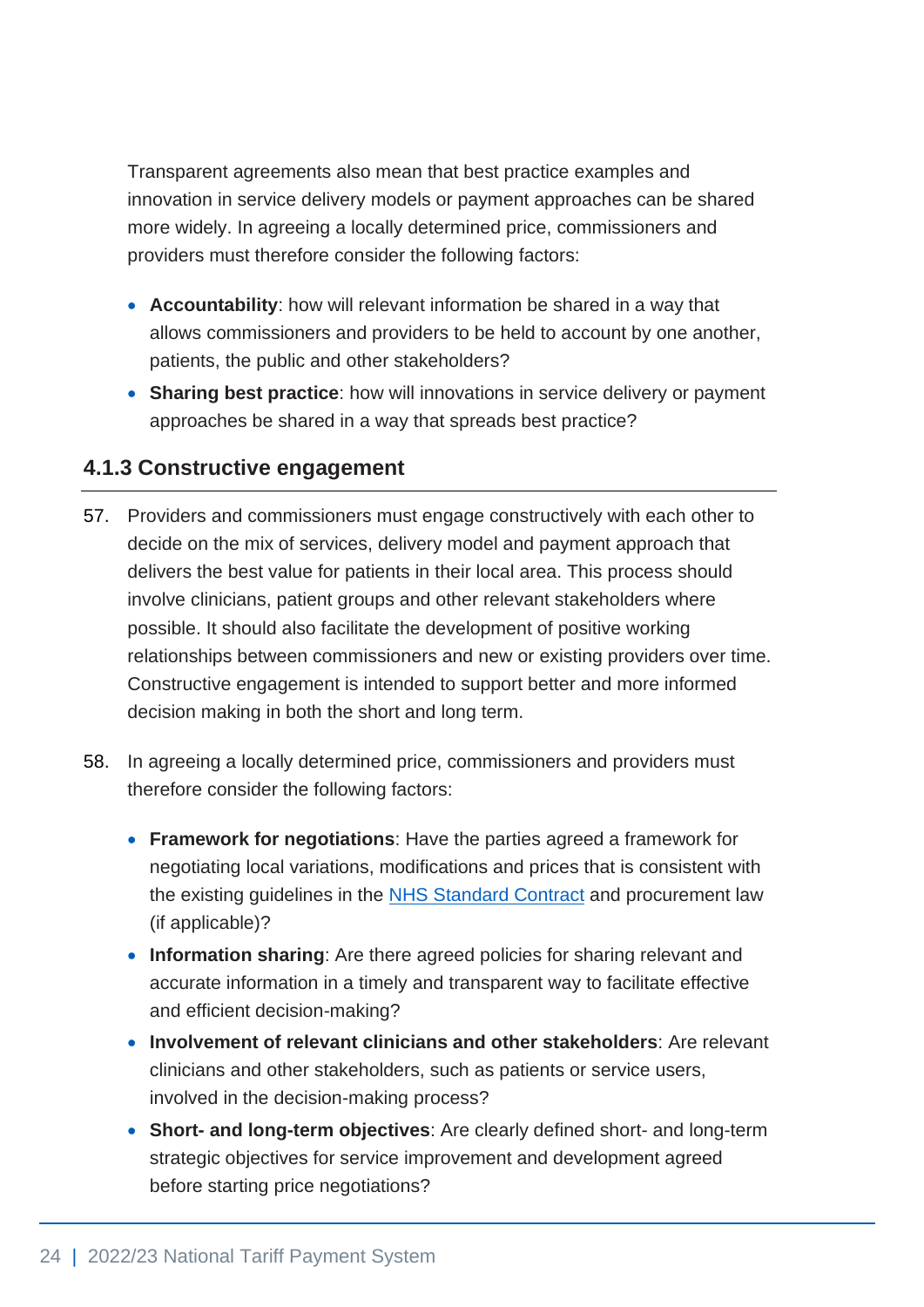## **4.1.4 Health inequalities**

- 59. Addressing health inequalities is a key priority for the NHS. When agreeing a locally determined price, commissioners and providers must ask how the agreement facilitates equitable access, excellent experience and optimal outcomes for seldom heard population cohorts. This should be underpinned by analysis of suitably disaggregated data, where available.
- 60. The agreement must not adversely affect other national and local initiatives which seek to tackle health inequalities. Where all or part of the agreement is specifically tailored to enhance equality of healthcare provision, commissioners and providers must jointly recognise both the expected cost of this and the anticipated benefit. This should be reflected in the locally determined price.
- 61. In agreeing a locally determined price, it is recommended commissioners and providers visit the [NHS Equality and Health Inequalities Hub](https://www.england.nhs.uk/about/equality/equality-hub/)<sup>23</sup> to consider their legal duties with regard to health inequalities and to learn more on how the NHS aims to reduce health inequalities. Providers and commissioners should also consider using the [Core20PLUS5](https://www.england.nhs.uk/about/equality/equality-hub/core20plus5/) approach to achieve better, more sustainable outcomes and reduce healthcare inequalities.

## <span id="page-24-0"></span>4.2 General local pricing rules

62. For 2022/23, most NHS services do not have national prices. Most secondary care services will be paid for using the pricing rules set out in Section 3. However, there are exceptions from those rules – in particular, where the commissioner and provider are mapped to different ICSs for financial control purposes and have a contract whose annual value is less than £30 million. In these cases, commissioners and providers must work together to agree prices, using the rules in this section.

### **4.2.1 General rules for all services without a national price**

63. Rules 1 and 2 apply when providers and commissioners agree local prices (whether a single annual price for a bundle of services or unit prices for single items of treatment) for services without national prices, in cases where neither

<sup>23</sup> [www.england.nhs.uk/about/equality/equality-hub/](https://www.england.nhs.uk/about/equality/equality-hub/)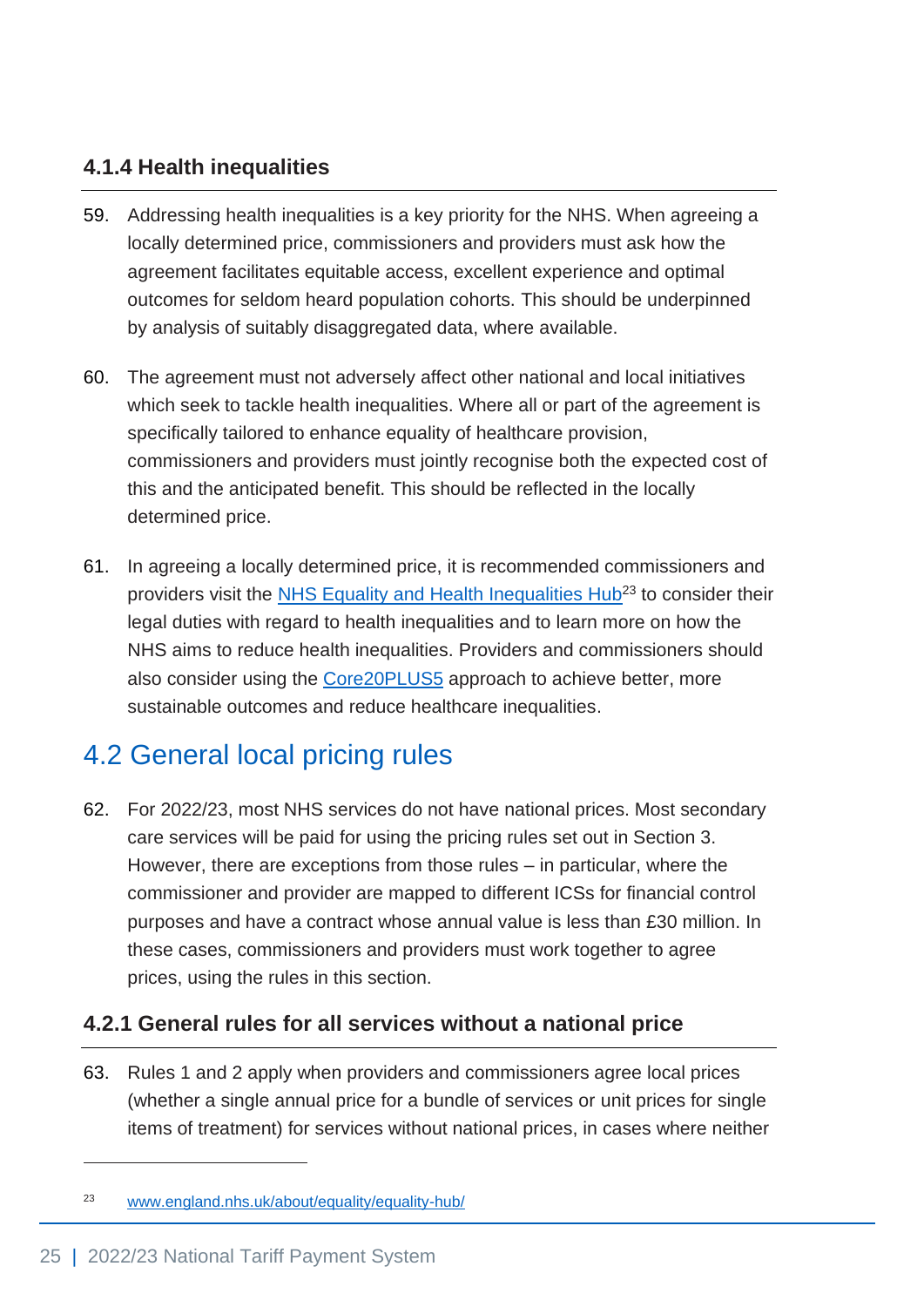the aligned payment and incentive approach nor the NHS Increasing Capacity Framework apply (see rule 4 in Section 3).

### **Local pricing rules: general rules for services without a national price and outside the scope of the aligned payment and incentive approach**

#### **Rule 1**

**(a)** Providers and commissioners must apply the principles in Section 4.1 when agreeing prices for services without a national price.

**(b)** Where a commissioner and provider cannot agree a price, the price payable shall be that the applicable unit or BPT price for the service (if any such price is specified in Annex A), subject to any national variation which would have applied if the price was a national price.

#### **Rule 2**

Commissioners and providers should have regard to the cost uplift and efficiency factors for 2022/23 (as set out in Sections 6.6 and 6.7), and the transfer of CQUIN funding into the tariff in 2021/22, when setting local prices for services without a national price for 2022/23.

- 64. Where prices are determined locally, it is the responsibility of commissioners to negotiate and agree prices having regard to relevant factors,<sup>24</sup> including opportunities for efficiency and the actual costs reported by their providers. Providers and commissioners should also bear in mind the requirements set out in the [NHS Standard Contract,](https://www.england.nhs.uk/nhs-standard-contract/) such as in relation to counting and coding. NHS England includes an adjustment in commissioner allocations to reflect the unavoidable pressures of rurality and sparsity. When adjusting prices agreed in previous years, commissioners and providers may agree to make price adjustments that differ from the adjustments for national prices where there are good reasons to do so.
- 65. The pricing of services under these rules can be supported by the unit prices published in Annex A (for example, where providers and commissioners are

 $24$  'To have regard' requires commissioners to consider the guidance and take it into account when applying the rules and procedures relating to local variations, local prices or local modifications. Commissioners are not bound to follow the guidance, but must have good reasons for departing from it.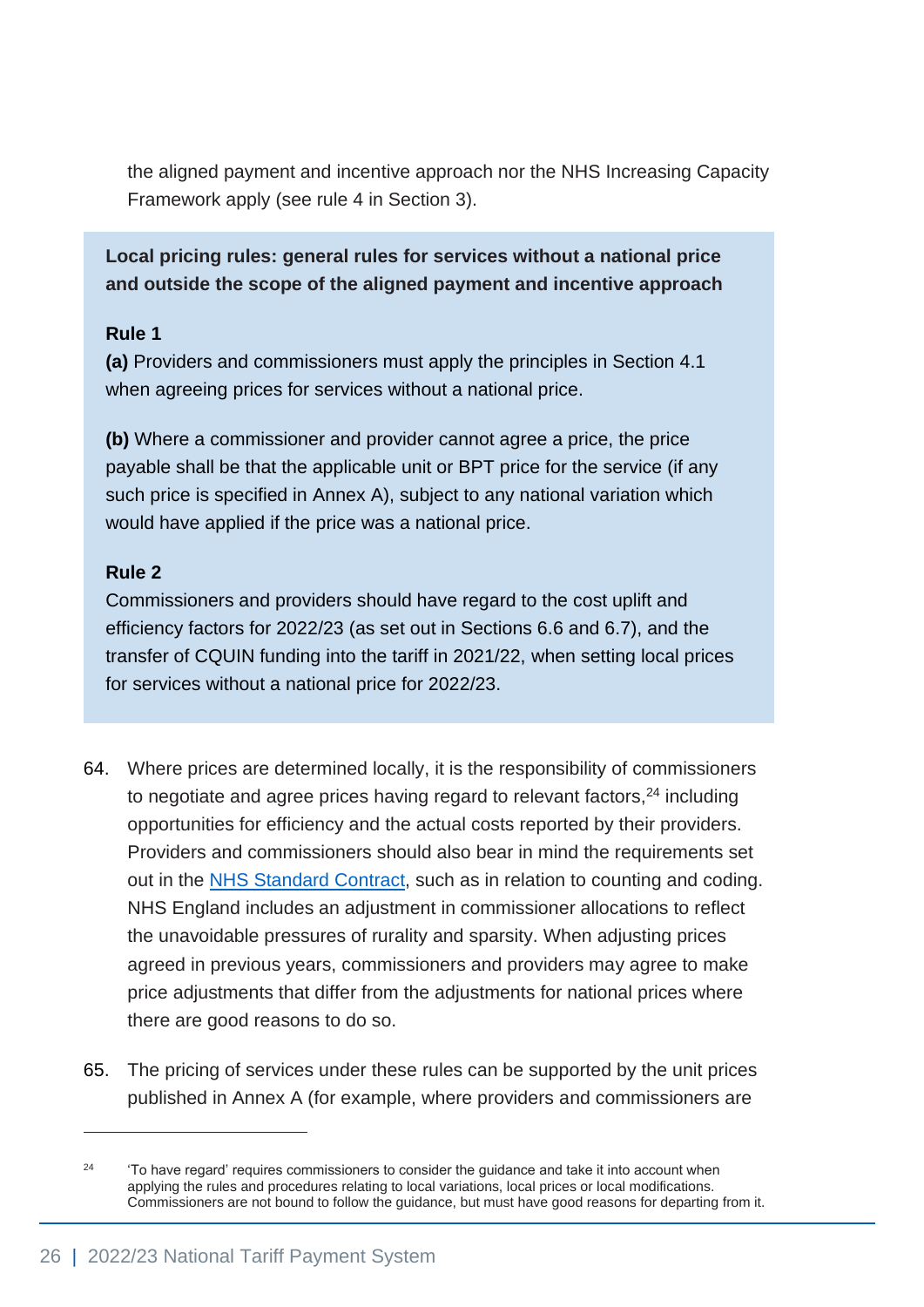mapped to different ICSs and their expected contract value is below £30 million, and they chose to use an activity-based payment approach)

- 66. Rule 2 requires commissioners and providers to have regard to national price adjustments. In effect they should be used as a benchmark to inform local negotiations. However, these are not the only factors that should be considered. Other relevant factors may include, but are not restricted to:
	- commissioners agreeing to fund service development improvements
	- additional costs incurred as part of any agreed service transformation
	- funding of initiatives to address health inequalities
	- taking account of historic efficiencies achieved (eg where there has been a comprehensive service redesign)
	- comparative information (eg benchmarking) about provider costs and opportunities for local efficiency gains
	- differences in costs incurred by different types of provider for example, differences in indemnity arrangements (such as contributions to the Clinical Negligence Scheme for Trusts – CNST) or other provider specific costs (such as the effects of changes to pensions and changes to the minimum wage).

## **4.2.2 High cost drugs, devices and listed procedures, and listed innovative products**

67. A number of high cost drugs, devices and listed procedures and listed innovative products are subject to special reimbursement arrangements. These items are listed in Annex A, tabs 14a, 14b and14c (see also Section 5.5 below). The costs of all these items are not included in unit prices (see Section 6). For activity reimbursed by the aligned payment and incentive, the costs of the majority of these items are not included in fixed payment. For some listed high cost drugs, the cost of the product is covered by the aligned payment and incentive fixed element agreed by the commissioner and provider (see rule 2(b) and (e) in Section 3). These items are listed in tab 14b as 'Included in aligned payment and incentive fixed element'. For the listed innovation products in tab 14c, the implementation costs are also covered by the fixed element. In all other cases, the product is reimbursed separately and priced in accordance with rule 3 below.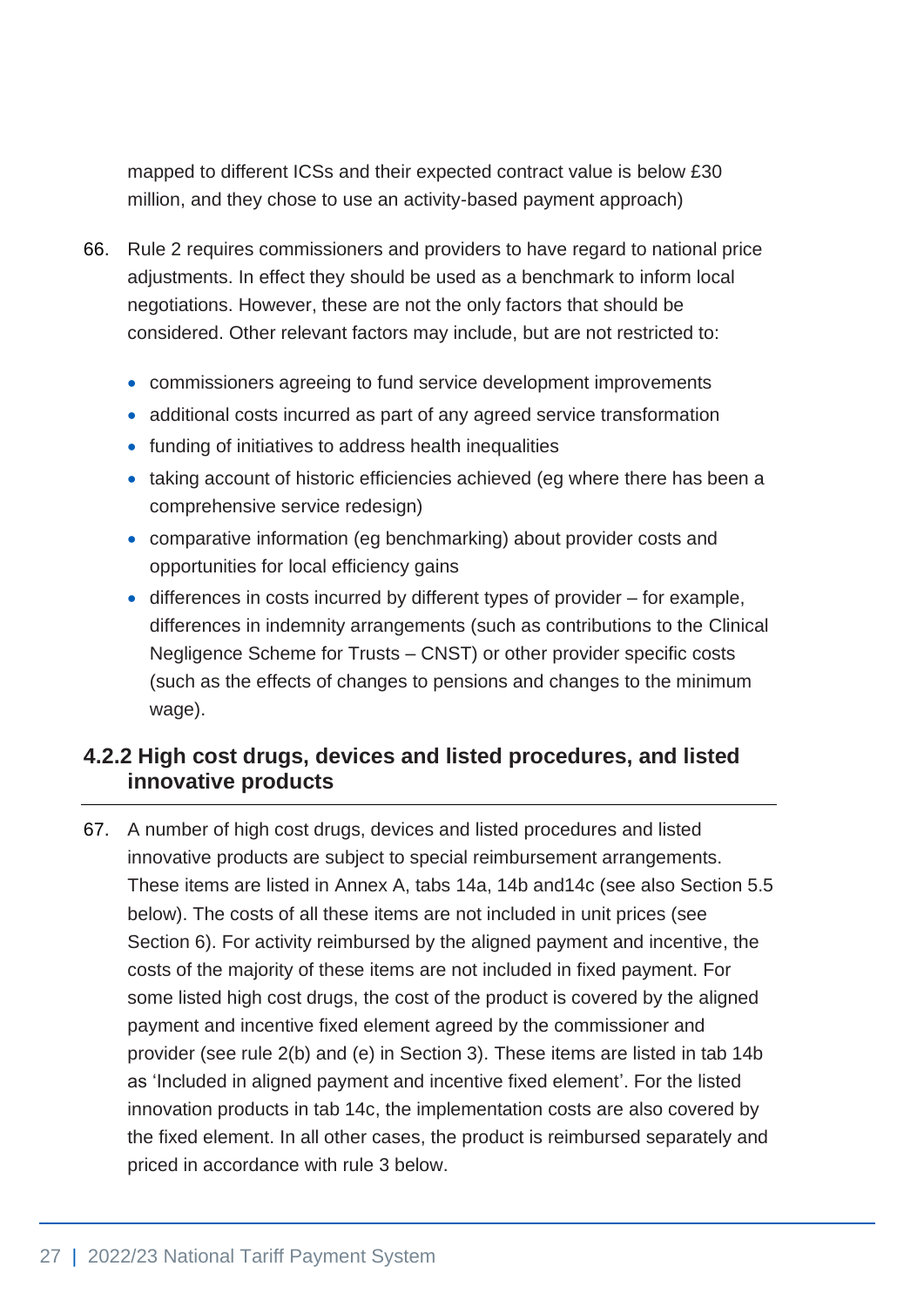**Local pricing rules: rule for high cost drugs, devices and listed procedures and listed innovative products not reimbursed by national prices or under the aligned payment and incentive**

#### **Rule 3**

**(a)** This rule applies to high cost drugs, devices and listed products and listed innovative products which are listed in Annex A and which:

- i. are commissioned by either NHS England or a local NHS commissioner and are not identified as being included in aligned payment and incentive fixed element in tab 14b of that Annex; or
- ii. are being commissioned as part of a service to which an aligned payment and incentive does not apply (see rules 1(c) and 4 in Section 3).

**(b)** A commissioner and provider must agree the price to be paid for a high cost drug, device or listed procedure or listed innovative product to which this rule applies. However, the price for that item must be adjusted to reflect any part of the cost already captured by a national or unit price or the fixed element of an aligned payment and incentive.

**(c)** The price agreed should reflect:

- i. in the case of a high cost drug for which a reference price has been set at a level to incentivise provider uptake of that drug, that reference price;
- ii. in the case of a listed innovative product for which a reference price has been set, that reference price;
- iii. in all other cases, the actual cost to the provider, or the nominated supply cost, or any other applicable reference price, whichever is lowest.

**(d)** As the price agreed should reflect either the actual cost, or the nominated supply cost, or a reference price, the requirement to have regard to efficiency and cost adjustments detailed in Rule 2 does not apply.

**(e)** The 'nominated supply cost' is the cost which would be payable by the provider if the high cost device, high cost drug or listed innovative product was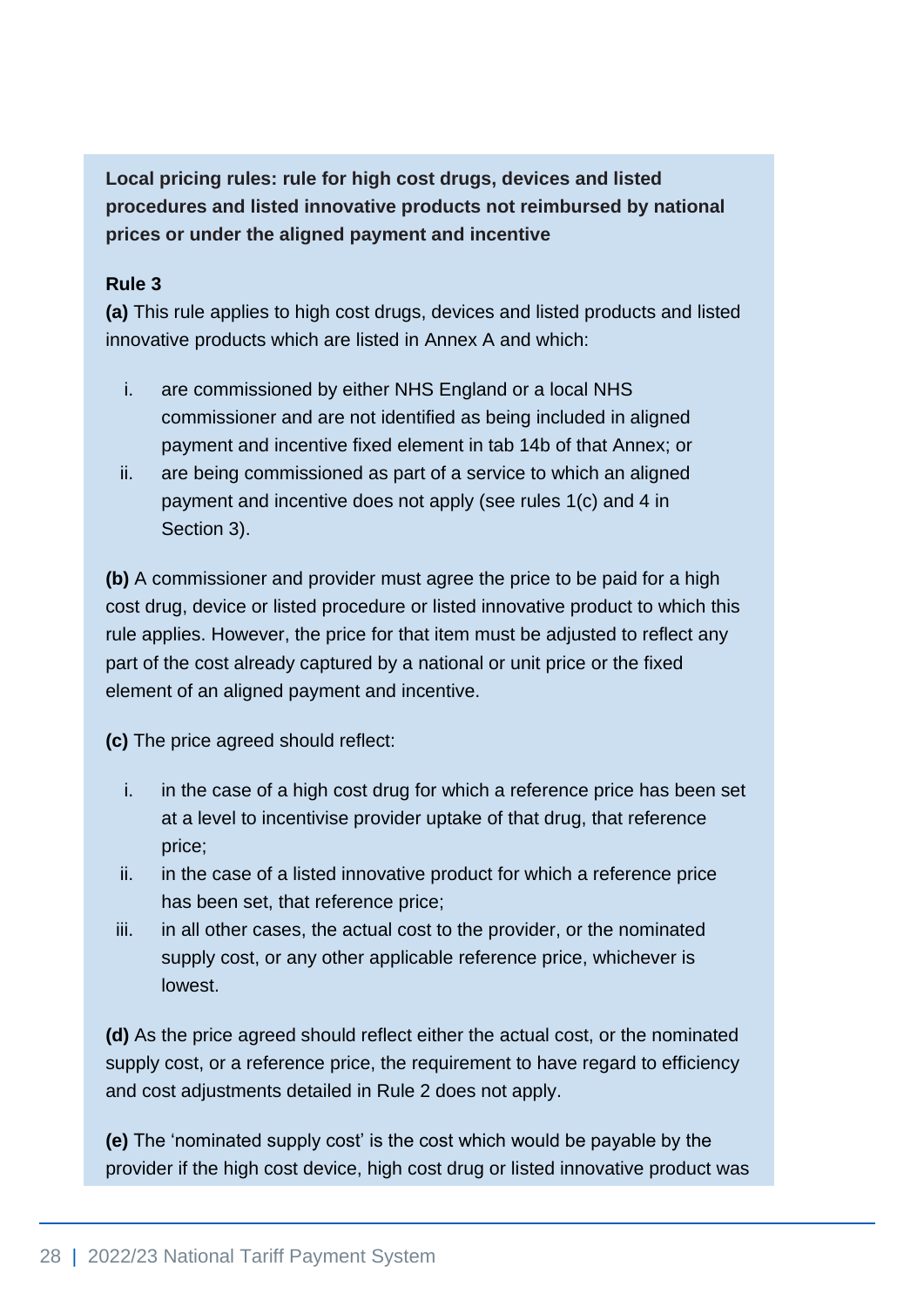supplied in accordance with a requirement to use a supplier or intermediary, or via a framework, specified by the commissioner, pursuant to a notice issued under Service Condition 39 of the [NHS Standard Contract](https://www.england.nhs.uk/nhs-standard-contract/) (nominated supply arrangements). The reference prices are set by NHS England and are based on the current best procured price achieved for a product or group of products by the NHS, or set at a level to incentivise provider uptake of a particular drug.

#### **4.2.3 Primary care services**

- 68. Primary care is a core component of NHS care provision. It enables local populations to access advice, diagnosis and treatment. Primary care services cover a range of activities, including:
	- providing co-ordinated care and support for general health problems
	- helping people maintain good health
	- referring patients on to more specialist services where necessary.
- 69. Primary care is also a key part of the provision of community-based health services, interacting with a number of other community-based health teams, such as community nurses, community mental health teams and local authority services.

#### **Primary care payments determined by, or in accordance with, the NHS Act 2006 framework**

70. The rules on the aligned payment and incentive approach (Section 3) and local price setting (as set out in Section 4.2.1) do not apply to the payments for primary care services which are determined by, or in accordance with, regulations or directions, and related instruments, made under the primary care provisions of the National Health Act 2006 (chapters 4 to 7). This includes, for example, core services provided by general practices under General Medical Services (GMS) contracts. For 2022/23, the national tariff will not apply to payments for these services.

#### **Primary care payments that are not determined by, or in accordance with, the NHS Act 2006 framework**

71. The national tariff covers all NHS services provided in a primary care setting where the price payable for those services is not determined by or in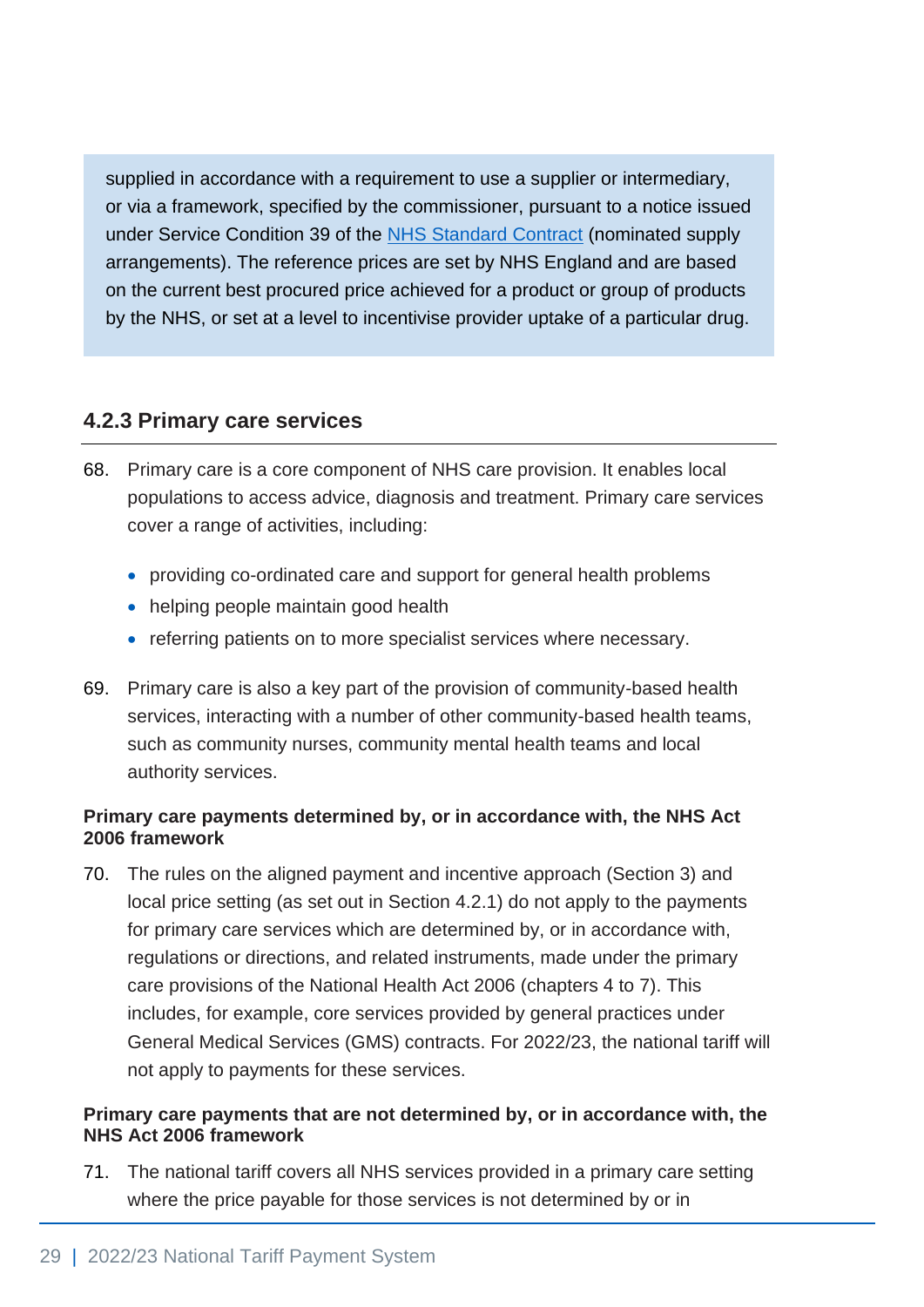accordance with the regulations, directions and related instruments made under the NHS Act 2006. Therefore, where the price for services is determined by agreement between NHS England, or a local NHS commissioner, and the primary care provider, the tariff rules for local payment must be applied (the rules in Section 3 or the rules in Section 4.2.1, as the case may be). This includes:

- services previously known as 'local enhanced services' and now commissioned by local NHS commissioners through the [NHS Standard](https://www.england.nhs.uk/nhs-standard-contract/)  [Contract](https://www.england.nhs.uk/nhs-standard-contract/) (eg where a GP practice is commissioned to look after patients living in a nursing or residential care home)
- other services commissioned by a local NHS commissioner in a primary or community care setting using its power to commission services for its local population (eg walk-in or out-of-hours services for non-registered patients).<sup>25</sup>
- 72. The price paid to providers of NHS services in a primary care setting in most of these instances will be locally agreed, and providers and commissioners of these services must therefore adhere to the general rules set out in Section 4.2.1.
- 73. The payment for these services could also be part of an aligned payment and incentive agreement, were a provider delivering a bundle of services including such primary care services.

### **4.2.4 Community services**

74. Community health services cover a range of services that are provided at or close to a patient's home. These include community nursing, physiotherapy, community dentistry, podiatry, children's wheelchair services and primary care mental health services. The services provided by community providers are a vital component in the provision of care to older patients and those with longterm conditions.

 $25$  These are arrangements made under the NHS Act 2006, section 3 or 3A.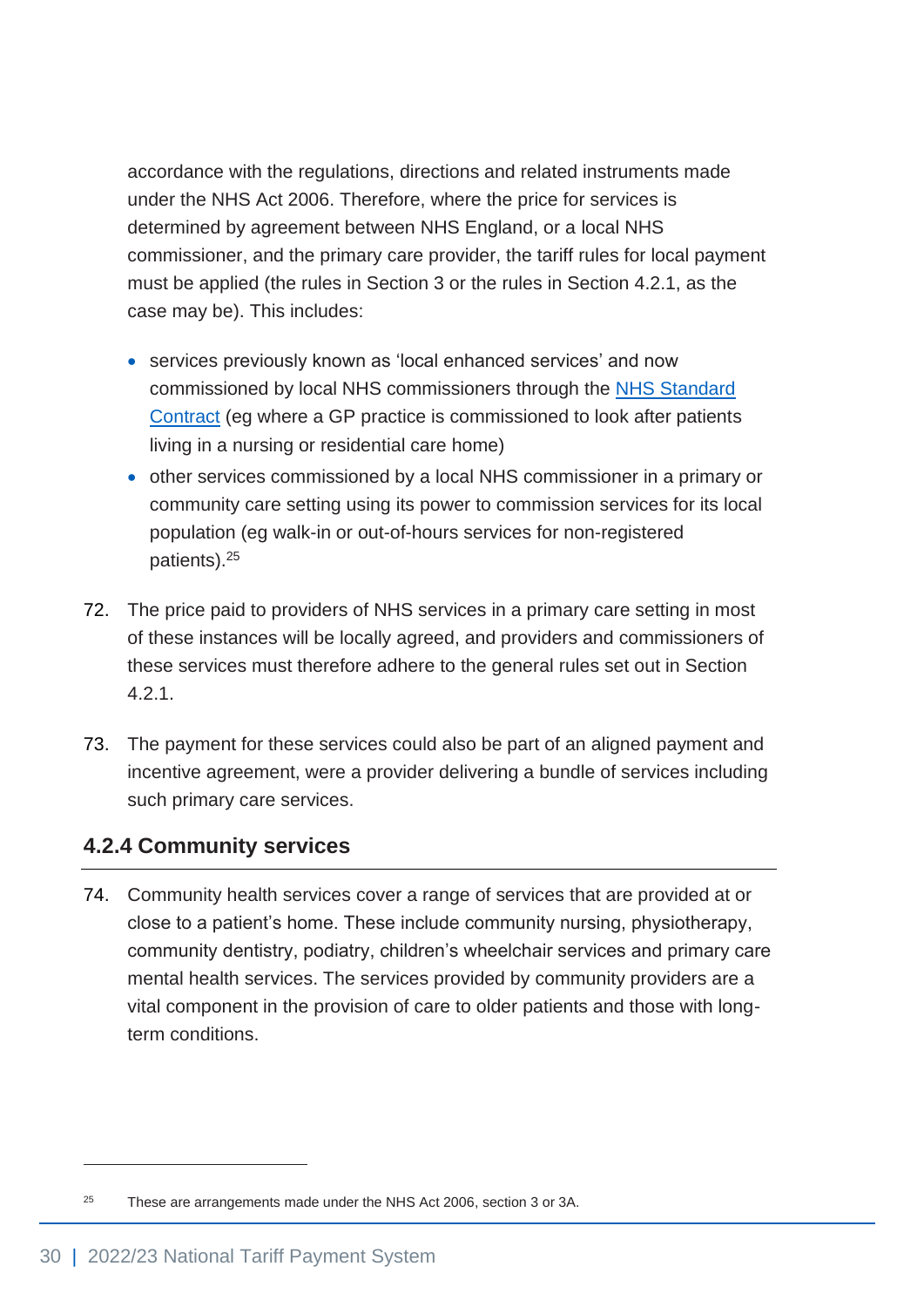- 75. Community providers often work closely with other NHS and social care providers, such as GPs and local authority services, and are a key contributor to developing more integrated health and social care and new care models.
- 76. Payment for community health services will often use an aligned payment and incentive agreement, in accordance with the rules in Section 3. However, in cases falling outside those rules (eg provider and commissioner that are mapped to different ICSs with an expected annual contract value less than £30 million), payment must adhere to the general rules set out in Section 4.2.1. This allows continued discretion at a local level to determine payment approaches that support high quality care for patients on a sustainable basis.
- 77. NHS England and NHS Improvement and NHS Digital are testing new currency models for community healthcare, which could be used to support future funding for these services. These models focus on five currency areas: children and young people with disabilities; single episodes of care; long-term conditions; frailty; last year of life. We have published details of the first two of these currencies as non-mandatory models. See [Community services](https://www.england.nhs.uk/wp-content/uploads/2021/03/21-22NT_Community-Frailty-and-Last-Year-of-Life.pdf)  [currency guidance: frailty and last year of life.](https://www.england.nhs.uk/wp-content/uploads/2021/03/21-22NT_Community-Frailty-and-Last-Year-of-Life.pdf) More details on the project are available on the [NHS England and NHS Improvement website.](https://www.england.nhs.uk/publication/a-new-approach-to-supporting-community-healthcare-funding-testing-and-guidance/)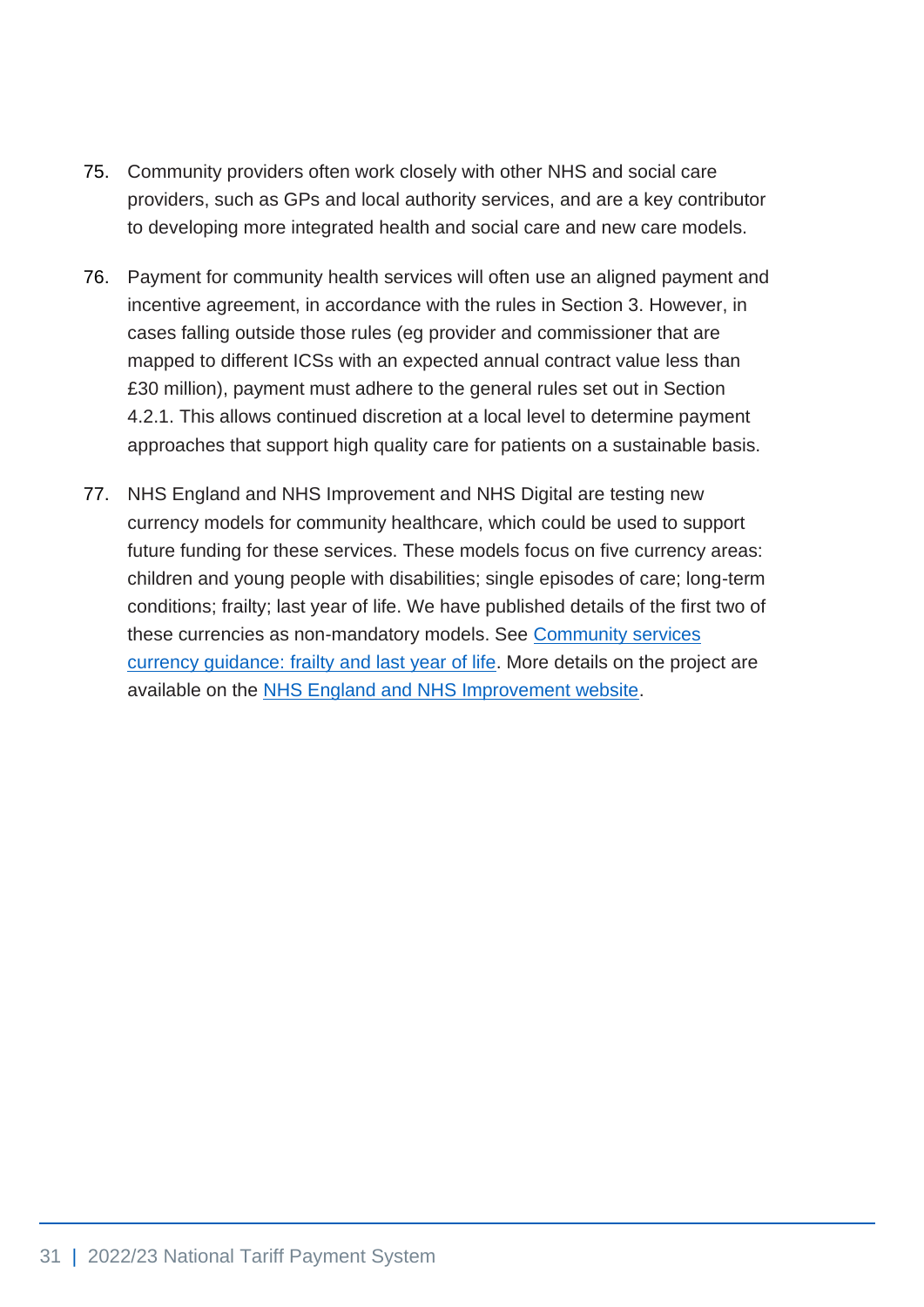# <span id="page-31-0"></span>5. Currencies

- 78. A 'currency' is a unit of healthcare for which a payment is made. A currency can take many different forms; for example, it could involve a bundle of services for a group of patients or a particular population (eg the services covered by the fixed payment set out in Section 3), or an individual episode of treatment.
- 79. Currencies are one of the 'building blocks' that support the NTPS. They include the clinical grouping classification systems for which there are national prices and unit prices in 2022/23.
- 80. Under the 2012 Act, the national tariff must specify the NHS healthcare services for which a national price is payable.<sup>26</sup> The healthcare services to be specified must be agreed between NHS England and NHS Improvement.<sup>27</sup> The service specifications are referred to as currencies. The 2012 Act also provides that the national tariff may include rules for determining which currency applies where there is more than one currency and price for the same service. In addition to currencies for national prices, we also use currencies as the basis for the unit prices in the national tariff, which are used to facilitate local pricing (specifically the aligned payment and incentive approach in Section 3).
- 81. We are using healthcare resource group HRG4+ phase 3 currency design as the basis for setting national prices and unit prices for many services, including admitted patient care and outpatient procedures. The 2022/23 NTPS uses the version of the currency design that was used for 2018/19 reference costs.<sup>28</sup>

<sup>&</sup>lt;sup>26</sup> 2012 Act, section 116(1)(a).<br><sup>27</sup> 2012 Act, section 118(7)

 $^{27}$  2012 Act, section 118(7).<br> $^{28}$  Details available at https:

Details available at [https://digital.nhs.uk/services/national-casemix-office/downloads-groupers-and](https://digital.nhs.uk/services/national-casemix-office/downloads-groupers-and-tools/costing---hrg4-2018-19-reference-costs-grouper)[tools/costing---hrg4-2018-19-reference-costs-grouper](https://digital.nhs.uk/services/national-casemix-office/downloads-groupers-and-tools/costing---hrg4-2018-19-reference-costs-grouper)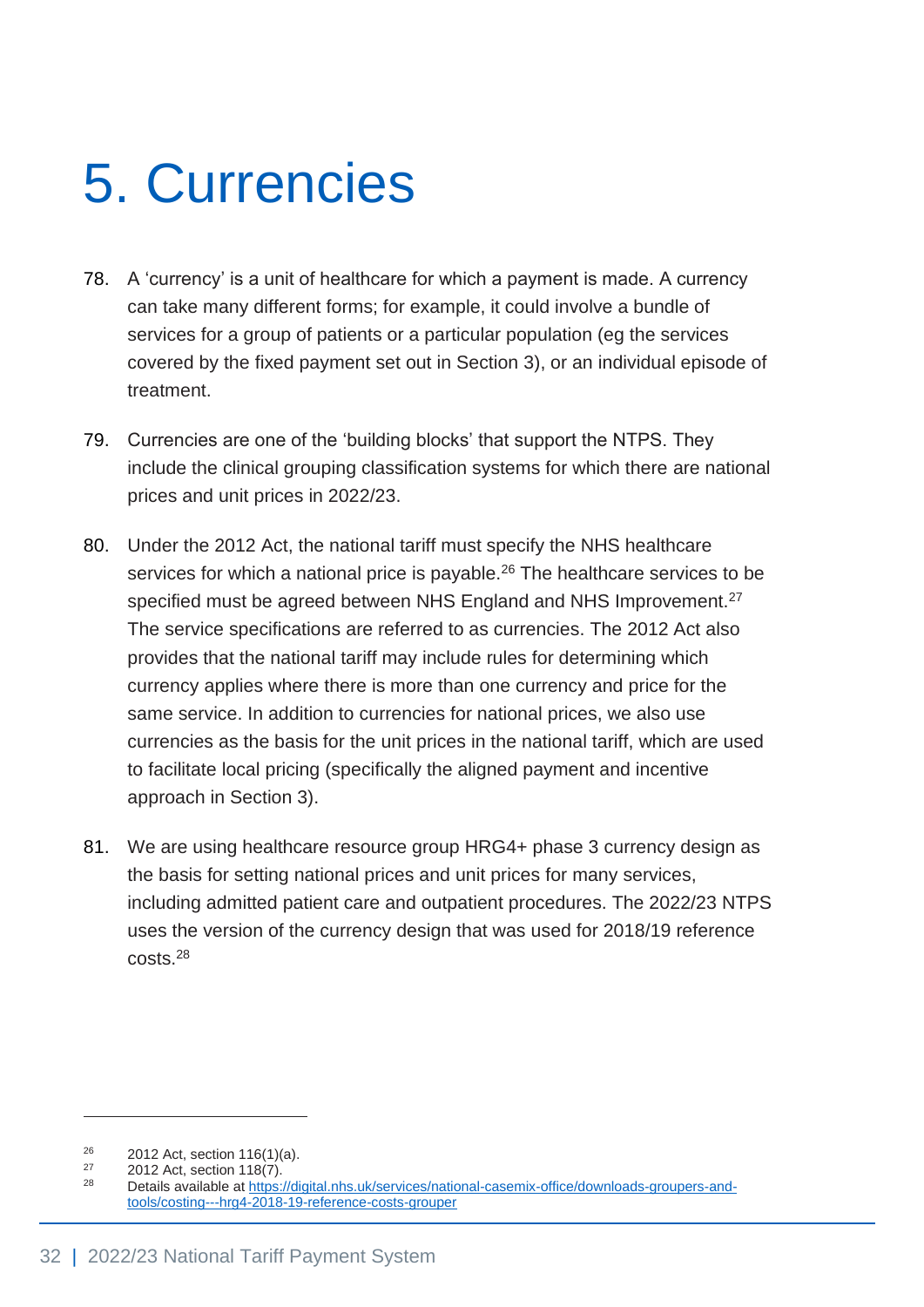- 82. This section describes the currencies with a national price, while Annex B contains details of some currencies with unit prices. It should be read in conjunction with the following:<sup>29</sup>
	- Annex A: National tariff workbook. This contains:
		- lists of national prices and unit prices (and related currencies)
		- lists of high cost drugs, devices and procedures and innovative products whose costs are excluded from national prices and unit prices (see Section 4.2.2 and Section 5.5).
	- Annex C: Guidance on best practice tariffs.

# <span id="page-32-0"></span>5.1 Classification, grouping and currency

- 83. The national tariff relies on data. To operate effectively, the payment system needs:
	- **a way of capturing and classifying clinical activity**: this enables information about patient diagnoses and healthcare interventions to be captured in a standard format
	- **a currency**: the large number of codes for admitted patient activity in the primary classification system makes it impractical as a basis for payment; instead casemix groupings (healthcare resource groups – HRGs) are used as the currency for admitted patients, outpatient procedures and A&E. For outpatient attendances, the currency (treatment function codes – TFCs) is based on groupings that relate to clinical specialty and attendance type (eg first or follow-up attendance).
- 84. Clinical classification systems describe information from patient records with standardised definitions and nomenclature. The 2022/23 NTPS relies largely on two standard classifications to record clinical data for admitted patients. These are:
	- the World Health Organization International Classification of Diseases, 10th revision (ICD-10) for diagnoses $30$

<sup>&</sup>lt;sup>29</sup> All available from[: www.england.nhs.uk/pay-syst/national-tariff/national-tariff-payment-system/](http://www.england.nhs.uk/pay-syst/national-tariff/national-tariff-payment-system/)<br><sup>30</sup> The 5<sup>th</sup> edition undete of ICD 10 was published in April 2015 The 5th edition update of ICD-10 was published in April 2015.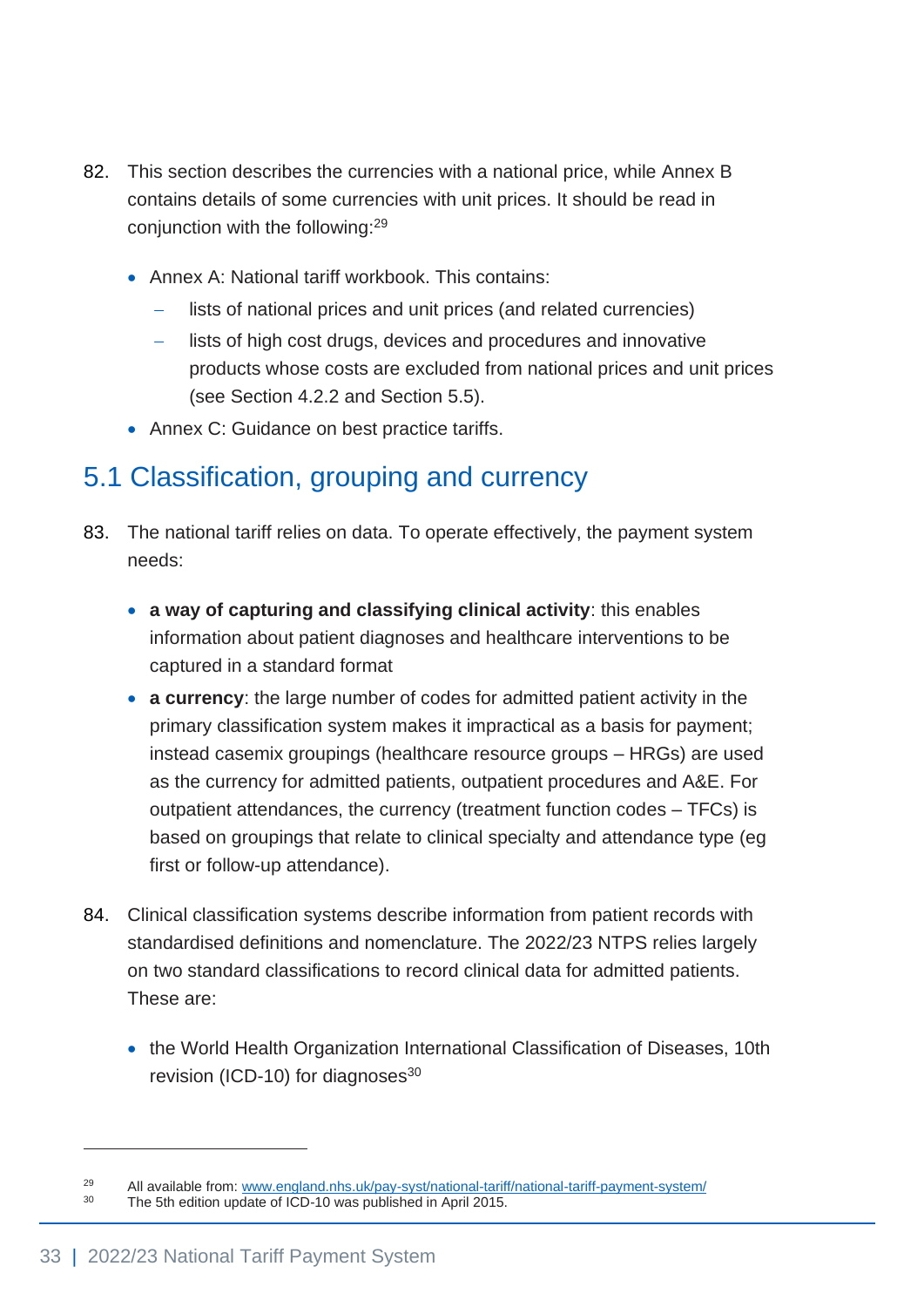- OPCS Classification of Interventions and Procedures (OPCS-4) for operations, procedures and interventions.<sup>31</sup>
- 85. 'Grouping' is the process of using clinical information such as diagnosis codes (in admitted patient care only), procedure codes (in admitted patient care and outpatient care), treatment codes (A&E only) and investigation codes (A&E only) to classify patients to casemix groups structured around healthcare resource groups (HRGs). HRGs are groupings of clinically similar conditions or treatments that use similar levels of healthcare resources. The grouping is done using grouper software produced by NHS Digital.<sup>32</sup> NHS Digital also publishes comprehensive documentation giving the logic and process behind the software's derivation of HRGs as well as other materials that explain and support the development of the currencies that underpin the national tariff.<sup>33</sup>
- 86. The 2022/23 NTPS uses spell-based<sup>34</sup> HRGs as the currencies for the diagnostic imaging services with national prices. HRGs are also used for most admitted patient care, outpatient attendances and maternity services, for which unit prices or non-mandatory guide prices are set.
- 87. The HRG currency design used for the 2022/23 NTPS national prices and unit price is HRG4+ phase 3. HRG4+ is arranged into chapters, each covering a group of similar conditions or treatments. Some chapters are divided into subchapters. The specific design for the 2022/23 NTPS is that used to collect 2018/19 reference costs.
- 88. The currencies for outpatient attendances are counted based on coding to identify clinical specialty and attendance type, defined by TFC.

## <span id="page-33-0"></span>5.2 Currencies with national prices

89. This section describes the currencies for unbundled diagnostic imaging services, for which there are national prices.

<sup>31</sup> [https://hscic.kahootz.com/connect.ti/t\\_c\\_home/view?objectId=14270896#14270896](https://hscic.kahootz.com/connect.ti/t_c_home/view?objectId=14270896#14270896)

<sup>32</sup> <http://digital.nhs.uk/casemix/payment><br>33 Apv opquiries on the 'Code to groupe

Any enquiries on the 'Code to grouper' software, guidance and confirmation of appropriate coding and the grouping of activities can be sent to [enquiries@nhsdigital.nhs.uk](mailto:enquiries@nhsdigital.nhs.uk)

<sup>&</sup>lt;sup>34</sup> A spell is a period from admission to discharge or death. A spell starts on admission of the patient.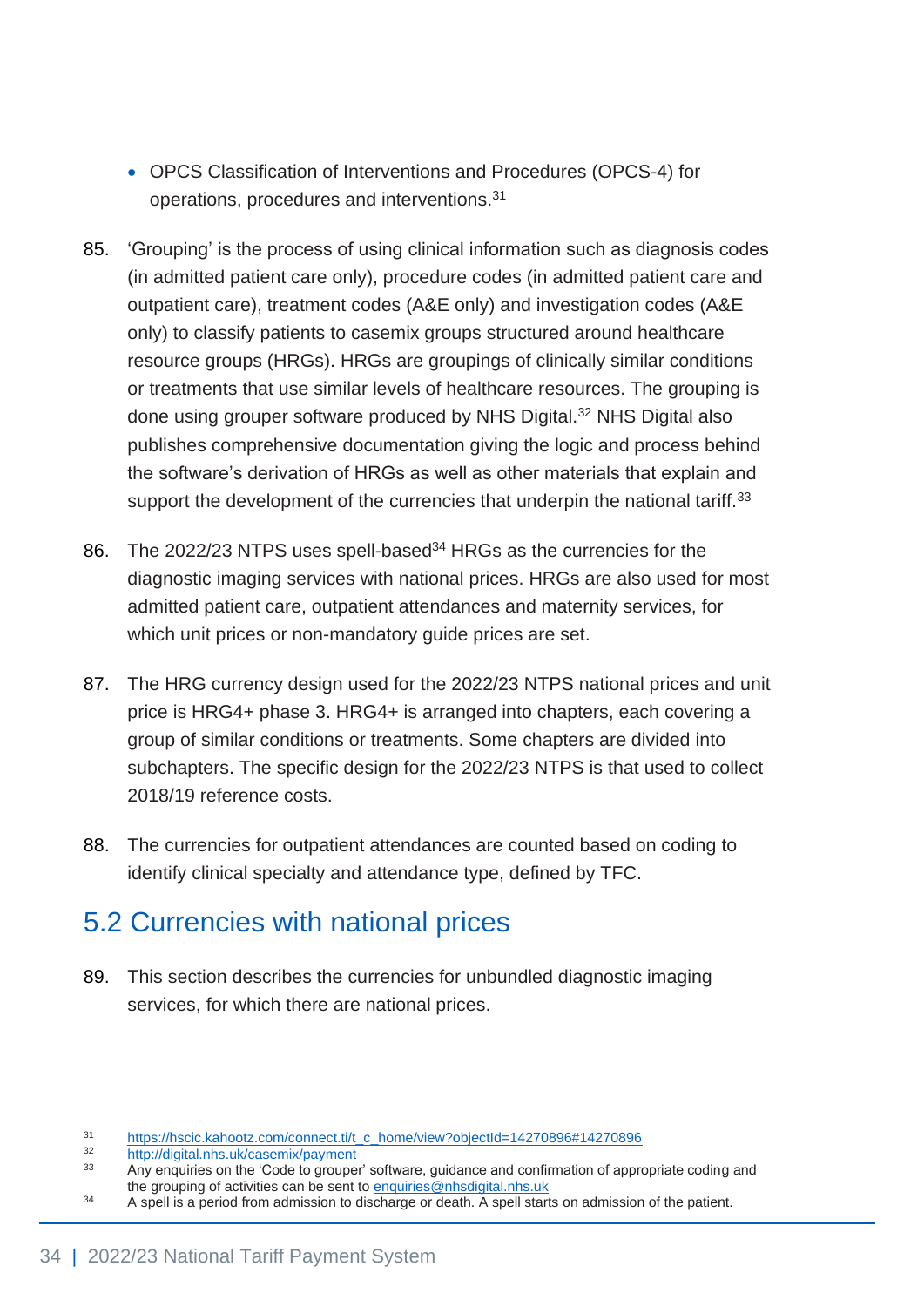- 90. Annex B includes details of the currencies for the following services, which used to have national prices:
	- Admitted patient care
	- Chemotherapy and radiotherapy
	- Nuclear medicine
	- Post-discharge rehabilitation
	- Direct access
	- Cystic fibrosis pathway
	- Outpatient attendances
	- Looked-after children health assessments
- 91. The method we use to determine national prices and unit prices is set out in Section 6. The list of national prices, unit prices and related currencies is in Annex A.
- 92. In particular circumstances we specify services in different ways, and attach different prices – for example, setting best practice tariffs (BPTs) to incentivise improved outcomes for particular cohorts of patients. As well as specifying the currencies with national prices and unit prices, this section (in combination with Annexes A, B and C) includes the rules for determining which currencies and prices apply where a service is specified in more than one way.
- 93. Section 3 sets out the aligned payment and incentive rules. The general local pricing rules are set out in Section 4.2.

#### **Changes to the scope of services with national prices**

94. There are no changes to the scope of services with national prices from the 2021/22 NTPS. Only unbundled diagnostic imaging services retain national prices.

## **5.2.1 Unbundled diagnostic imaging services**

- 95. National prices are set for diagnostic imaging services done in an outpatient setting for which there are unbundled HRGs in subchapter RD. These services are:
	- magnetic resonance imaging scans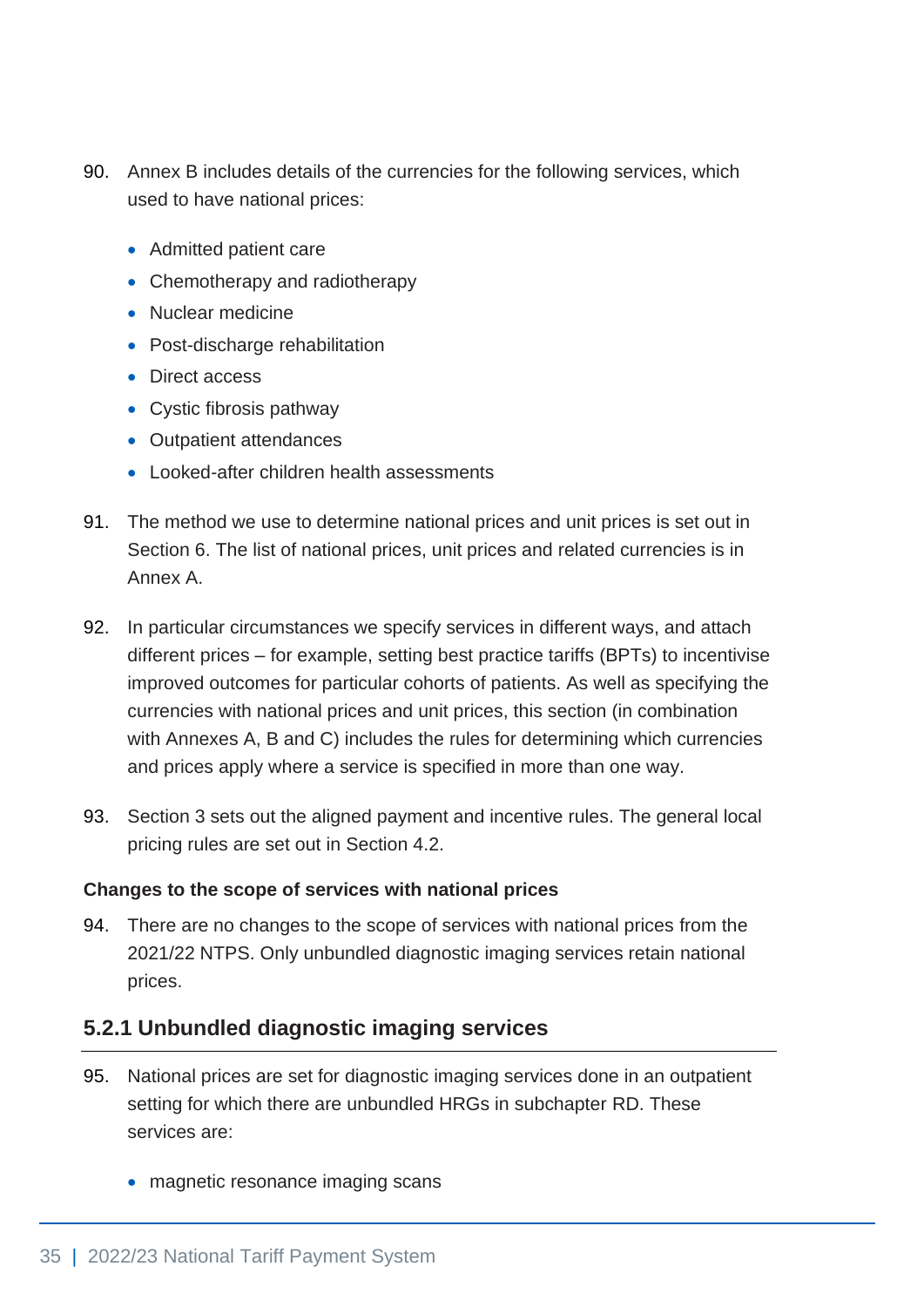- computed tomography scans
- dual energy X-ray absorptiometry (DEXA) scans
- contrast fluoroscopy procedures
- non-obstetric ultrasounds
- simple echocardiograms.
- 96. This excludes plain film X-rays, obstetric ultrasounds, pathology, biochemistry and any other diagnostic imaging that generates an HRG outside subchapter RD.
- 97. Where patient data groups to a procedure-driven HRG without a national price, the diagnostic imaging national prices apply (see below).

#### **Where diagnostic imaging costs remain included in national prices**

- 98. Diagnostic imaging does not attract a separate payment in the following instances:
	- where the patient data groups to a procedure-driven HRG that would be covered by an aligned payment and incentive agreement (that is, not from HRG4+ subchapter WF)
	- where the national price is zero (eg LA97A, SB97Z and SC97Z, which relate only to the delivery of renal dialysis, chemotherapy or external beam radiotherapy), any diagnostic imaging is assumed to be connected to the outpatient attendance
	- where diagnostic imaging is carried out during an admitted patient care episode or during an A&E attendance
	- where imaging is part of a price for a pathway or year of care (eg the best practice tariff for early inflammatory arthritis)
	- where imaging is part of a specified service for which a national price has not been published (eg cleft lip and palate).
- 99. For the avoidance of doubt, subcontracted imaging activity must be dealt with like any other subcontracted activity; that is, if provider A provides scans on behalf of provider B, provider B will pay provider A and provider B will charge its commissioner for the activity.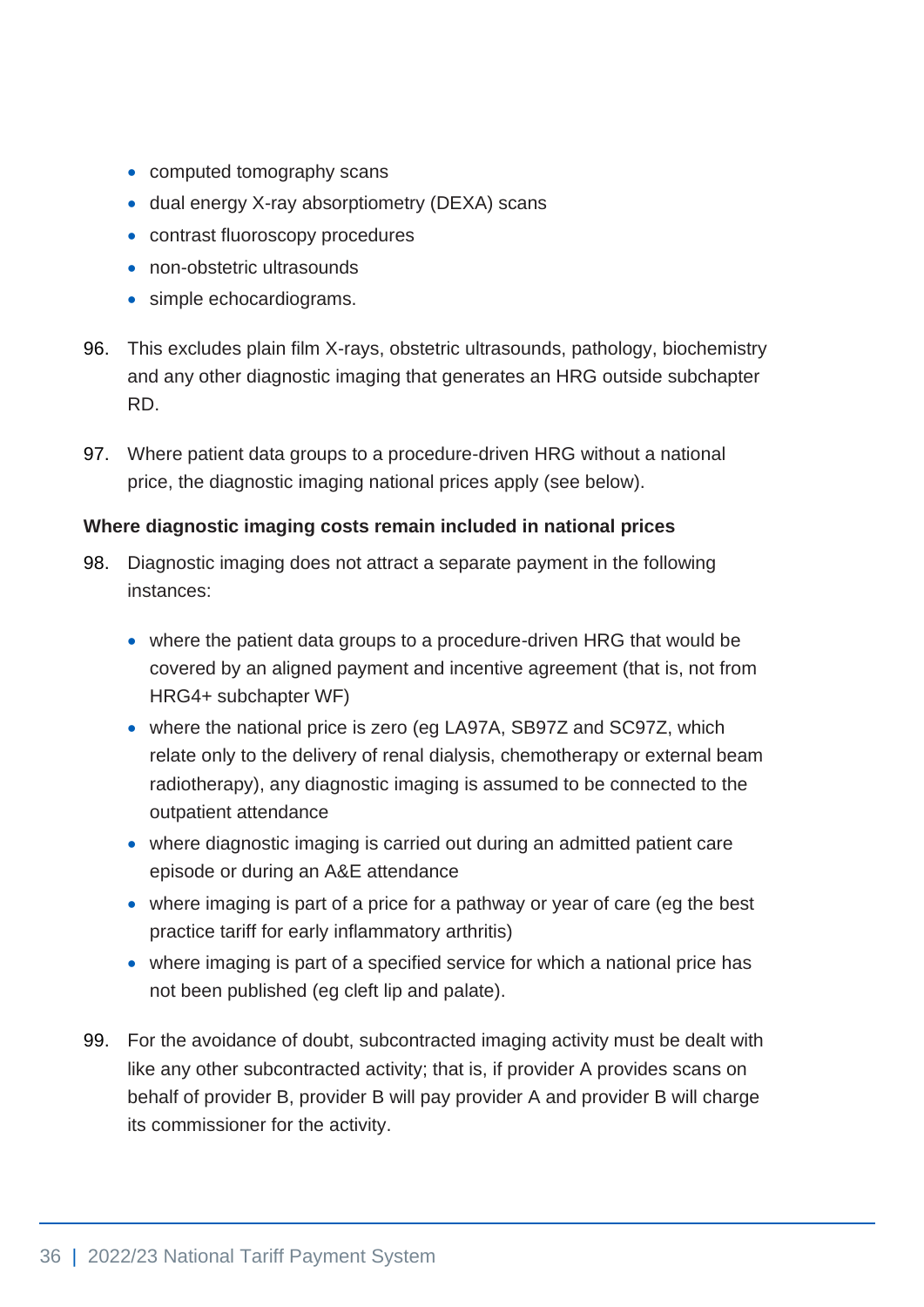#### **Processing diagnostic imaging data**

- 100. It is expected that providers will use Secondary Uses Service (SUS) submissions as the basis for payment. Where there is no existing link between the radiology system and the patient administration system (PAS), the diagnostic imaging record must be matched to any relevant outpatient attendance activity – for example, using the NHS number or other unique identifier and scan request date. This will enable identification of which radiology activity must and must not be charged for separately. Where the scan relates to outpatient activity that generates a procedure-driven HRG with a national price, the scan must be excluded from charging.
- 101. The Terminology Reference-data Update Distribution Service (TRUD) provides a mapping between National Interim Clinical Imaging Procedure (NICIP) codes and OPCS-4 codes. NHS Digital publishes grouper documentation that sets out how these OPCS-4 codes map to HRGs.
- 102. Note that when using the 'code-to-group' documentation these diagnostic imaging data are subject to 'preprocessing'. This means that some of the OPCS-4 codes relating to scans do not appear on the code-to-group sheet and need to be preprocessed according to the code-to-group documentation. This process will be carried out automatically by the grouper and SUS Payment by Results (PbR). It is necessary to map the NICIP codes to OPCS-4 codes, using the TRUD mapping. In some systems it may be necessary to map local diagnostic imaging codes to the NICIP codes before mapping to OPCS-4.
- 103. National clinical coding guidance, both for the OPCS-4 codes and their sequencing, must be followed. More than one HRG for diagnostic imaging will be generated where more than one scan has been done, and each HRG will attract a separate price. However, where a patient has a scan of multiple body areas under the same modality, this should be recorded using OPCS-4 codes to indicate the number of body areas and will result in one HRG that reflects the number of body areas involved. This means you would not generally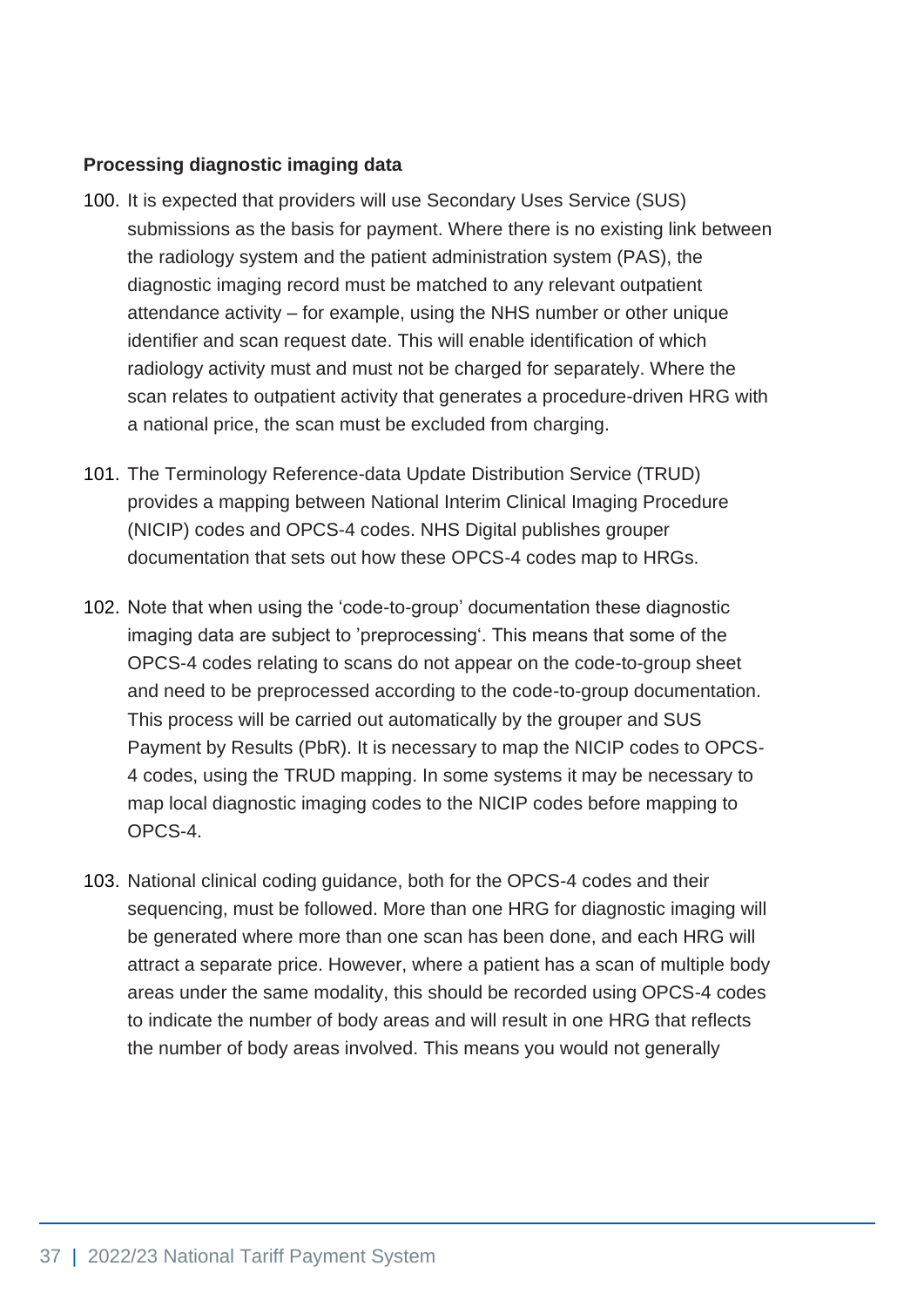expect more than one HRG for any one given modality (eg MRI) on the same day.<sup>35</sup>

- 104. A scan will not necessarily take place on the same day as an outpatient attendance. If there is more than one outpatient attendance on the day the scan was requested, and if local systems do not allow identification of which attendance the scan was requested from, follow these steps:
- 105. If the diagnostic imaging occurs on the same day as the outpatient activity, and there is more than one outpatient attendance, the scan should be assumed to be related to the activity it follows, using time to establish the order of events. If the scan occurs before any outpatient activity on that day, it should be assumed to be related to the first outpatient attendance that day.
- 106. If the diagnostic imaging occurs on a different day from the outpatient activity, the scan can be assumed to be related to the first attendance on the day the scan was requested.
- 107. The diagnostic imaging record should be submitted to SUS PbR as part of the outpatient attendance record, and it will generate an unbundled HRG in subchapter RD. SUS PbR will not generate a price for this unbundled HRG if the core HRG is a procedure-driven HRG covered by an aligned payment and incentive agreement (that is, not from HRG4+ subchapter WF).
- 108. If the diagnostic imaging is not related to any other outpatient attendance activity – for example, a direct access scan or a scan post-discharge – it must be submitted to SUS PbR against a dummy outpatient attendance of TFC 812 Diagnostic Imaging. As outpatient attendances recorded against TFC 812 are zero priced, this will ensure that no price is generated for the record apart from that for the diagnostic imaging activity.
- 109. If there is a practical reason why it is difficult to submit the diagnostic imaging record as part of an outpatient attendance record – for example, because the scan happens after the flex-and-freeze date for SUS relevant to the outpatient

<sup>&</sup>lt;sup>35</sup> The MRI and Cardiac devices steering group have advised that providers funded using tariff prices for undertaking an MRI scan with pre- and post-scan device checks for cardiac devices are sometimes reimbursed at a level below the costs they incur. Where this happens, we recommend that providers and commissioners discuss this as part of their payment arrangements or use the option to agree a local price where this would be beneficial locally.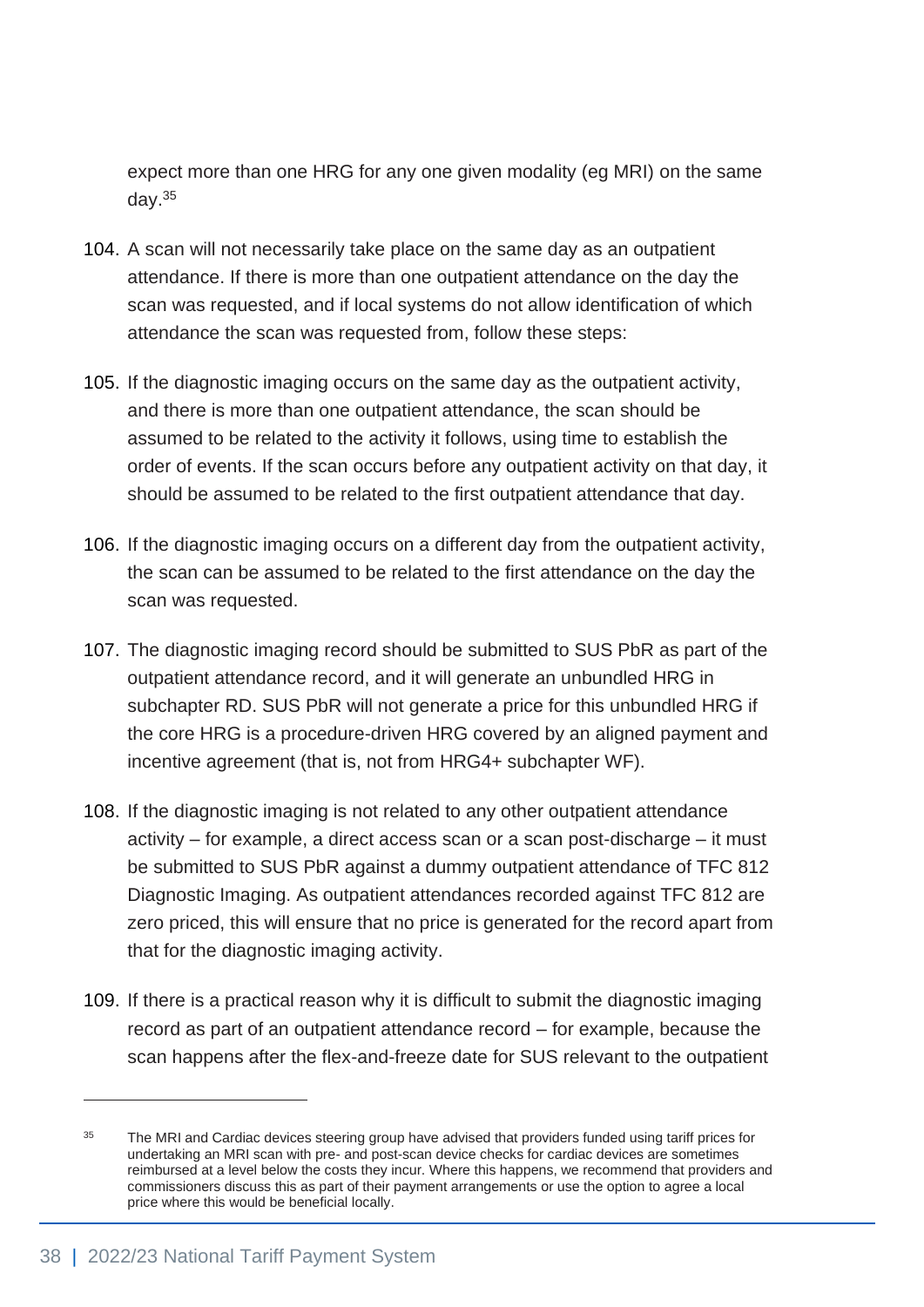attendance – we recommend a pragmatic approach. For example, the scan could be submitted as for a direct access scan, using a dummy outpatient attendance of TFC 812 Diagnostic Imaging to ensure that no double payment is made for the outpatient attendance.

## 5.3 Pathway payments

- 110. Pathway payments are single payments that cover a bundle of services which may be provided by several providers for an entire episode or whole pathway of care for a patient. They are designed to encourage better organisation and co-ordination of care across a pathway and among different healthcare providers. Improving the co-ordination of care, including across different care settings (eg primary, secondary, community services and social care), can improve patient outcomes by reducing complications and readmissions.
- 111. For 2022/23, there are unit prices in Annex A for a pathway-based payment for patients with cystic fibrosis. See Annex B for details of the pathway.
- 112. A pathway-base system has previously been used for maternity services. For details of the pathway, see Annex B. For the 2022/23 NTPS, most maternity activity is likely to be in scope of the aligned payment and incentive rules (see Section 3). The document *Guidance on the aligned payment and incentive approach* includes an appendix specifically focussed on payment for maternity services. Unit prices for maternity services are also available in Annex A, while non-mandatory guide prices, which can support areas to agree aligned payment and incentive fixed elements, are available in the *Non-mandatory guide prices* workbook.

# 5.4 Best practice tariffs

113. A best practice tariff (BPT) is usually a unit price that is designed to incentivise quality and cost-effective care. In the 2022/23 NTPS, BPTs also form part of the aligned payment and incentive variable element. See Section 3 and *Guidance on the aligned payment and incentive approach* for details of the operation of BPTs under the aligned payment and incentive rules.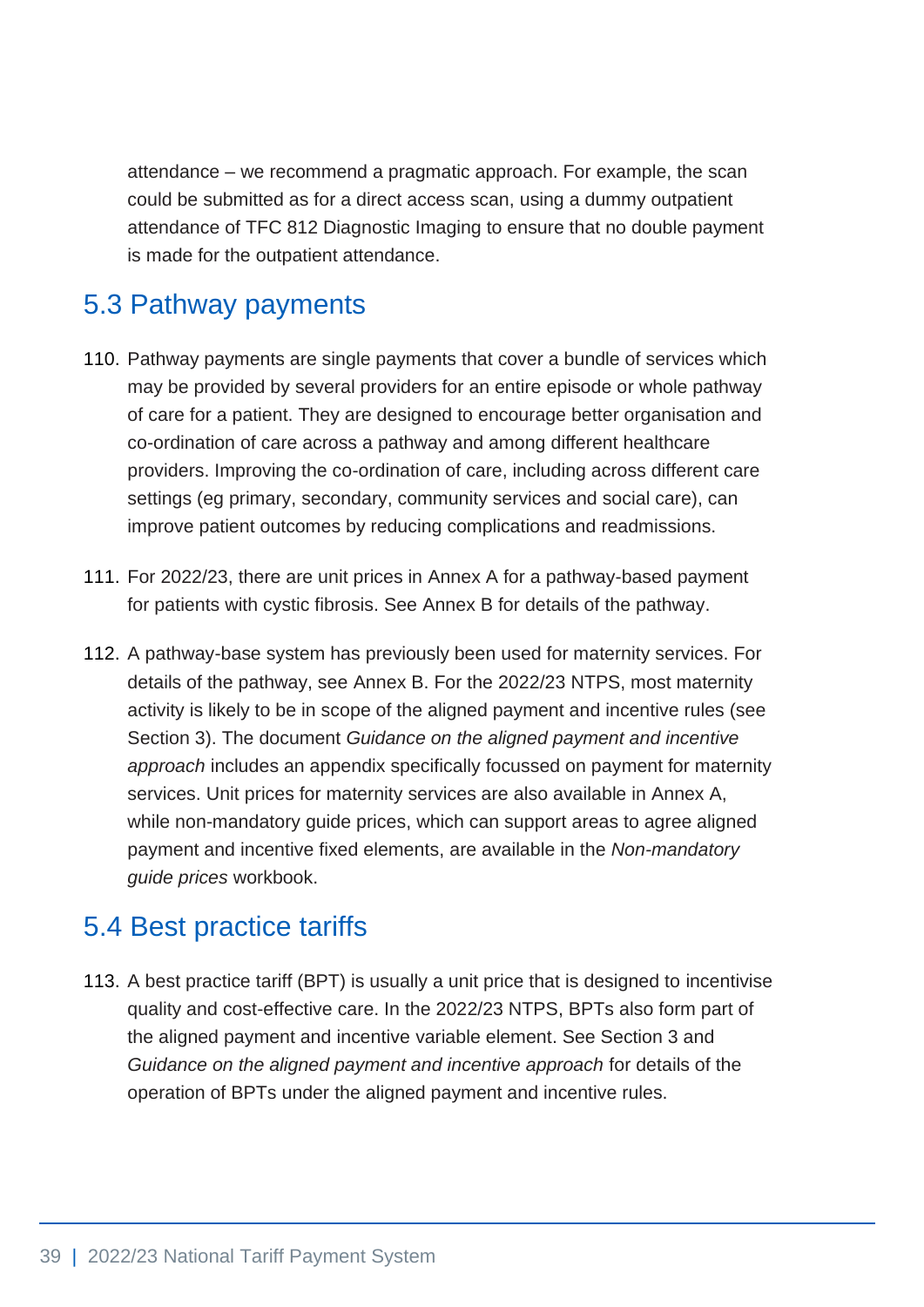- 114. The first BPTs were introduced in 2010/11 following Lord Darzi's 2008 review.<sup>36</sup> The service areas covered by BPTs are all:
	- high impact (that is, high volumes, significant variation in practice, or significant impact on patient outcomes)
	- supported by a strong evidence base and clinical consensus on what constitutes best practice.
- 115. The aim of BPTs is to reduce unwarranted variation in clinical quality and spread best practice. BPTs may introduce an alternative currency, including a description of activities that are associated with good patient outcomes.
- 116. BPTs provide an incentive to move from usual care to best practice by creating a price differential between agreed best practice and usual care. See Section 6.2.2 for more detail on the method for setting BPT prices.
- 117. Where a BPT introduces an alternative currency for services with national or unit prices, that currency should be used in the cases described below and as set out in Annexes A, B and C.
- 118. Each BPT is different, tailored to the characteristics of clinical best practice for a patient condition and to the availability and quality of data. However, many BPTs share similar objectives, such as:
	- avoiding unnecessary admissions
	- delivering care in appropriate settings
	- promoting provider quality accreditation
	- improving quality of care.
- 119. Some BPTs relate to specific HRGs (HRG-level), while others are more detailed and relate to a subset of activity in an HRG (sub-HRG). The BPTs that are set at a more detailed level are identified by 'BPT flags'. For sub-HRG level BPTs, there will be other activity covered by the HRG that does not relate to the BPT activity and so a 'conventional' price is also published for

<sup>36</sup> *[High quality care for all](https://www.gov.uk/government/publications/high-quality-care-for-all-nhs-next-stage-review-final-report)*, presented to Parliament in June 2008.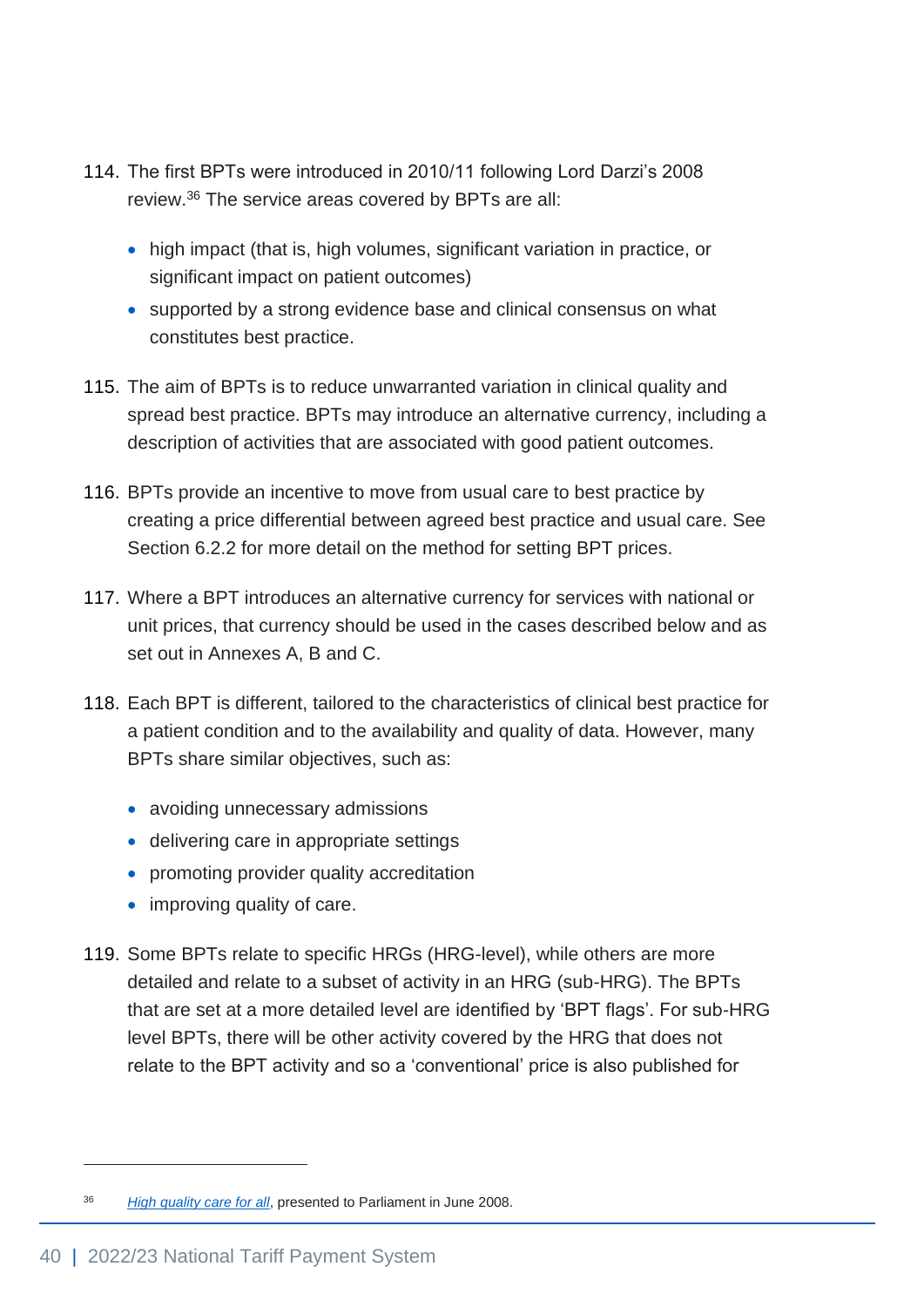these HRGs to reimburse the costs of the activity unrelated to the BPT. For more information relating to the BPT flags see Annex A, tab 6b.

- 120. Top-up payments for specialised services and long-stay payments apply to all relevant BPTs. The short stay emergency adjustment (SSEM) may apply to BPTs that are in part or in whole related to emergency care.
- 121. Full details of all BPTs and guidance on implementation and eligibility criteria are available in Annex C.

## 5.5 High cost exclusions

- 122. Several high cost drugs, devices and listed procedures are subject to special reimbursement arrangements. Their costs are not included in either national prices or unit prices. For some items, their cost may be included in the aligned payment and incentive (see rule 2 in Section 3). For other items, or where an item is used in activity outside the aligned payment and incentive, local prices must be agreed by the commissioner and provider in accordance with rule 3 in Section 4.2.2.
- 123. The relevant drugs, devices and procedures can be found on the high cost lists in Annex A (tabs 14a and 14b). For items not on these lists that are part of a priced treatment or service, the cost of the drug, device or listed procedure is covered by the national price or unit price, or under the aligned payment and incentive.
- 124. High cost drugs are excluded either individually or as a group exclusion, as indicated in Annex A, tab 14b. A number of high cost devices directly commissioned by NHS England are reimbursed via the [Specialised](https://www.england.nhs.uk/commissioning/spec-services/key-docs/medical-devices/)  [Commissioning High Cost Tariff-Excluded Device \(HCTED\)](https://www.england.nhs.uk/commissioning/spec-services/key-docs/medical-devices/) programme.
- 125. For the 2022/23 NTPS we have updated the lists of high cost drugs, devices and procedures.
- 126. Annex A (tabs 14a and 14b) gives the details and includes the lists of excluded high cost drugs, devices and listed procedures. Tab 14b also lists those items whose costs are covered by the aligned payment and incentive fixed element, where that applies.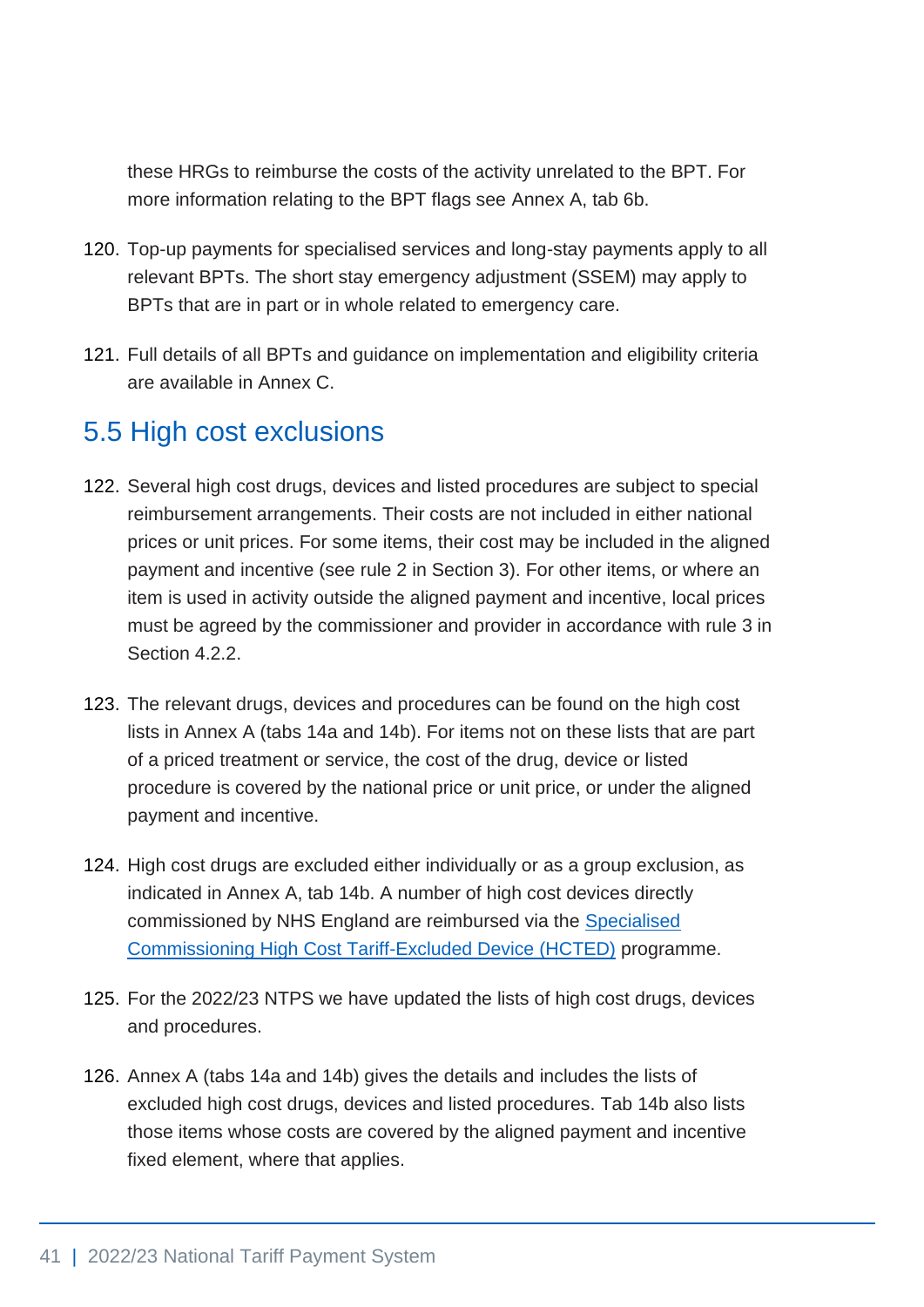- 127. Annex A, tab 14c, contains an exclusion list for innovative products to support the [MedTech Funding Mandate.](https://www.england.nhs.uk/aac/what-we-do/how-can-the-aac-help-me/the-medtech-funding-mandate/) These products will be commissioned by local NHS commissioners and reimbursed under local pricing arrangements – provided for in local pricing rule 3 (see Section 4.2.2). As part of these arrangements, NHS England and NHS Improvement Innovation team may publish 'reference prices' to be used for some of these listed products.
- 128. For the 2022/23 NTPS, we have added seven items to the list of innovative products.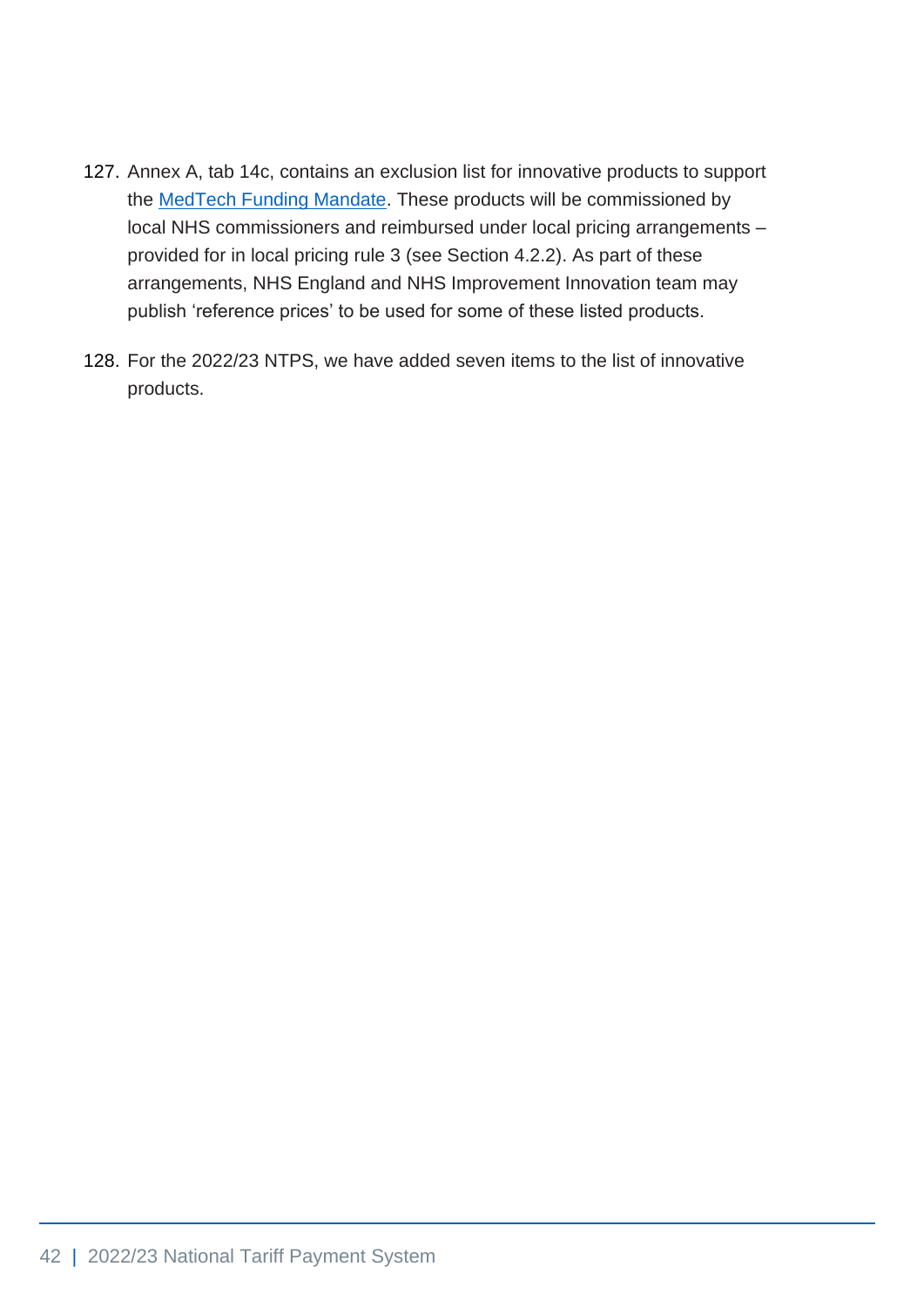# 6. Method for determining national prices and unit prices

- 129. Our aim in setting prices is to support the highest quality patient care, delivered in the most efficient way.
- 130. We use the following principles for setting national prices and unit prices:
	- Prices should reflect efficient costs. This means that the prices set should:
		- reflect the costs that a reasonably efficient provider ought to incur in supplying services at the quality expected by commissioners
		- not provide full reimbursement for inefficient providers.
	- Prices should provide appropriate signals by:
		- giving commissioners the information needed to make the best use of their budgets and enabling them to make decisions about the mix of services that offer most value to the populations they serve
		- incentivising providers to reduce their unit costs by finding ways of working more efficiently
		- encouraging providers to change from one delivery model to another where it is more efficient and effective.
- 131. Collaboration across systems is of increasing importance as the NHS continues to evolve. Organisations should work closely together to make the most effective and efficient use of resources to improve quality of care and health outcomes for the entire health care system.

# 6.1 Overall approach

132. The 2022/23 NTPS sets national prices for unbundled diagnostic imaging services only. However, we have included all services that had national prices in the 2017/19 NTPS (ie before the introduction of blended payment in 2019/20) in price calculations and related adjustments. The resulting prices,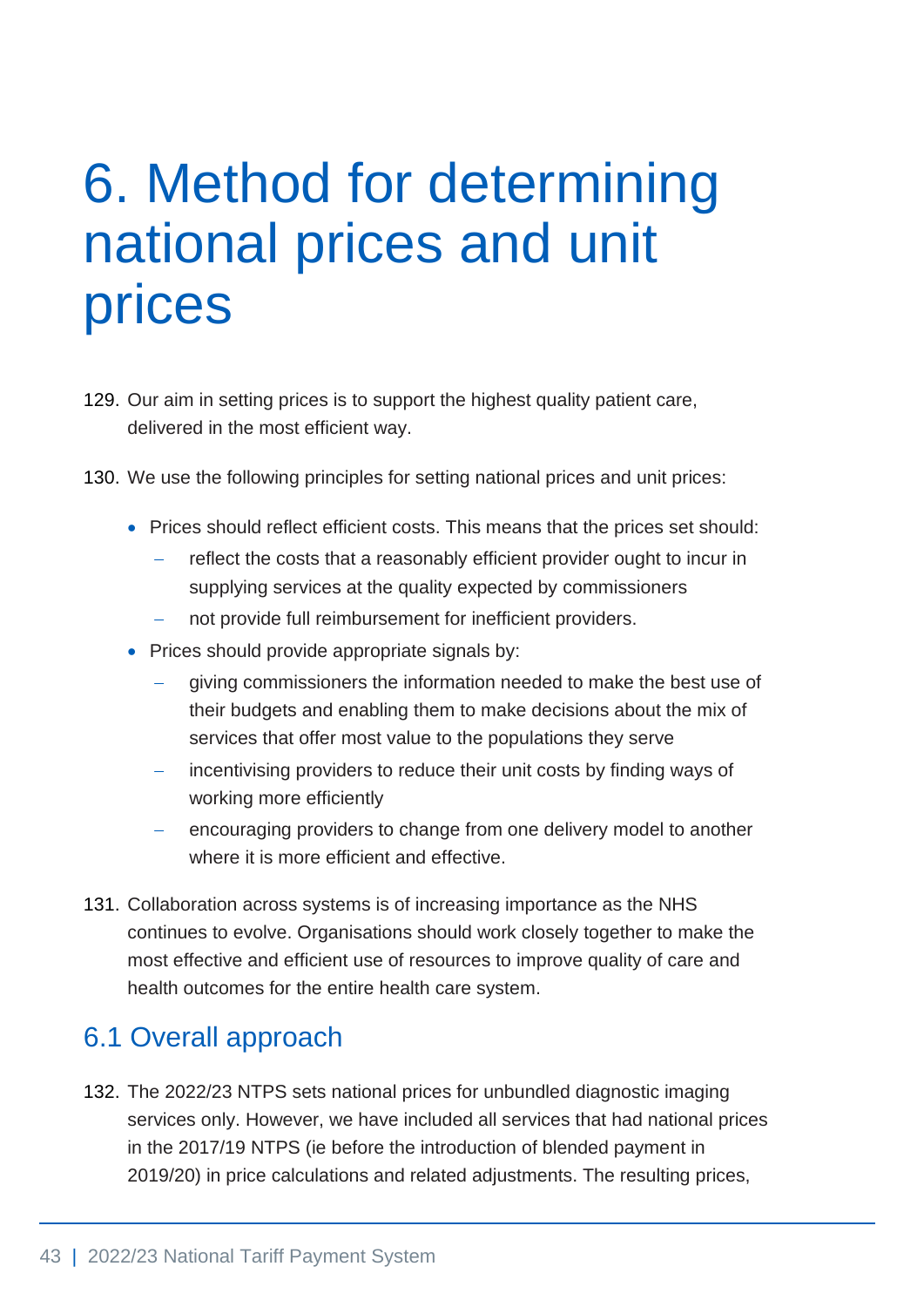while not national prices, are unit prices and are available to use for activity outside the scope of the aligned payment and incentive approach or commissioned under the NHS Increasing Capacity Framework (see rule 4 in Section 3). They are also used in the aligned payment and incentive variable element (see rule 3 in Section 3) and can be a useful reference point for systems, alongside other tools such as Model System, in considering the opportunities to improve efficiency.

- 133. National prices and unit prices for 2022/23 are modelled from the currency design set out in Section 5 of this document, with 2018/19 cost and activity data. The methodology for 2022/23 prices closely follows that used in past national tariffs and, up to 2013/14, by the then Department of Health Payment by Results (PbR) team.<sup>37</sup> Annex D contains a step-by-step description of the method we are proposing to use, including details of the changes that have been made to the PbR method.
- 134. We have continued to use the software package SAS to run the tariff calculation model. We have reviewed and improved the code for the 2022/23 NTPS. This SAS code is available on request – please contact [pricing@england.nhs.uk.](mailto:pricing@england.nhs.uk)
- 135. Section 6.2 explains the method for setting prices for 2022/23.

# 6.2 The method for setting prices

## **6.2.1 Modelling prices for 2022/23**

136. Our modelling approach for 2022/23 involves the following steps: 38

- Undertake initial processing work on the model inputs to ensure the accuracy of the data used. This includes applying data cleaning rules, converting from episode to spell and linking episode level PLICS costs to HES (see Section 6.3).
- Determine initial price relativities, using the cost and activity data to calculate average costs for each currency (eg HRG).

<sup>&</sup>lt;sup>37</sup> For a description of the 2013/14 PbR method, please see Payment by results, step by step quide: [calculating the 2013/14 national tariff.](https://www.gov.uk/government/uploads/system/uploads/attachment_data/file/214905/Step-by-step-guide-to-calculating-the-2013-14-national-tariff.pdf)

<sup>&</sup>lt;sup>38</sup> For more details of the steps involved in setting prices, see Annex D.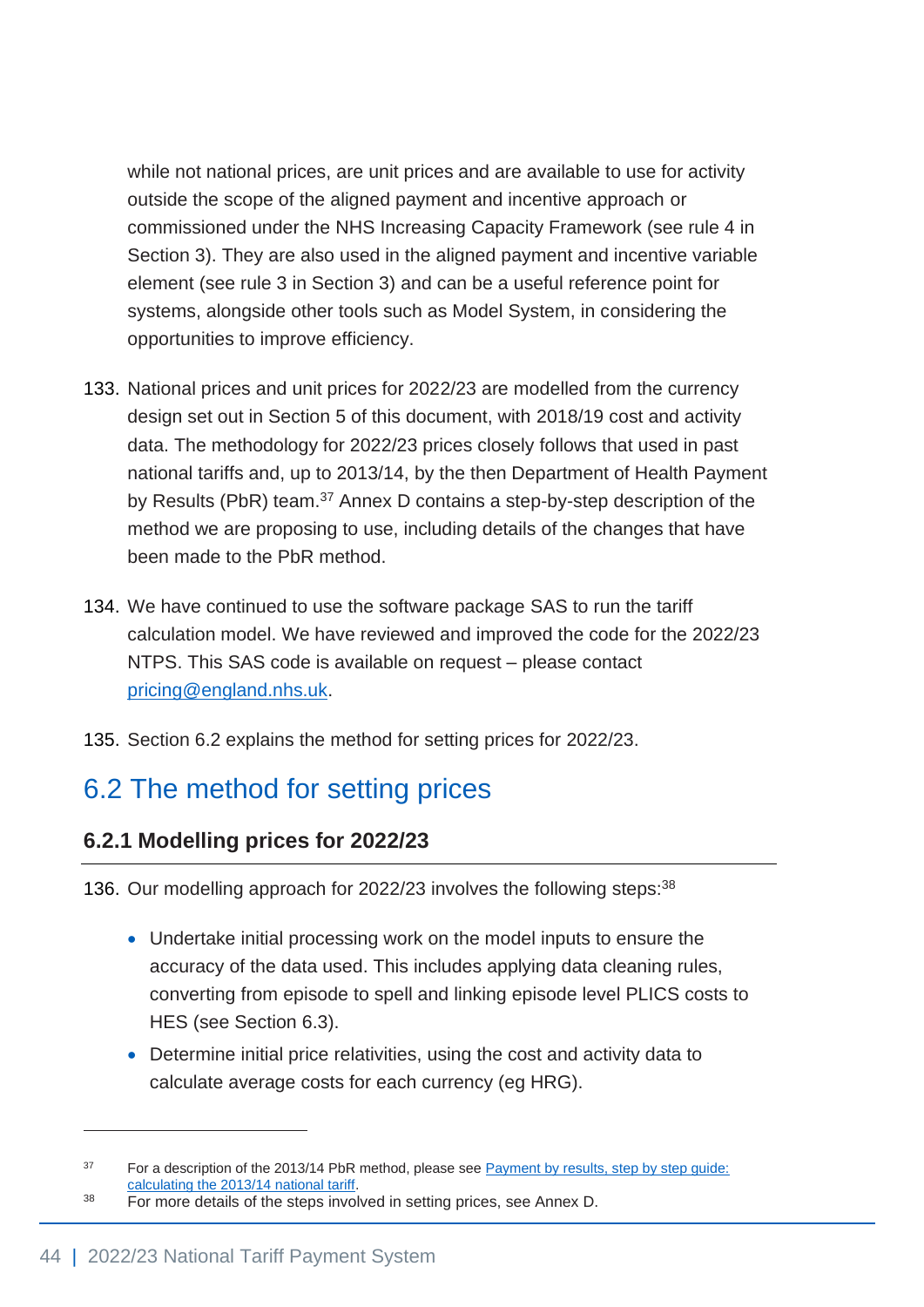- Adjust the price relativities to an appropriate base year. As price relativities are based on 2018/19 cost data, we need to adjust them to the current year (2021/22) before we can make any forward-looking adjustments. To do this we adjust the initial price relativities by applying the efficiency, inflation and CNST adjustment factors from the 2018/19, 2019/20 and 2020/21 NTPS. At this point we also reduce all admitted patient care prices by the same percentage (a top-slice) to be reallocated for top-up payments for specialised services (see Section 7.2).
- Make manual adjustments to modelled prices, based on clinical advice, to reduce the number of instances where price relativities are implausible, illogical or distorted (see Section 6.4)
- Apply the first element of the cost base adjustment factors to prices to ensure prices reimburse a total amount of cost equal to the previous tariff (see Section 6.5).
- Use adjustment factors to increase or decrease the total amounts allocated to specific areas (clinical sub-chapters and/or points of delivery), where appropriate, in line with agreed policy decisions or clinical advice and applied using a cash in/cash out approach (see Annex D).
- Apply cash in/cash out adjustments to account for changes in high cost drugs and devices lists, and to manage year-on-year volatility of prices (see Annex D and Section 6.4).
- Adjust prices to proposed 2022/23 levels to reflect cost uplifts (2.8% see Section 6.6) and an estimate of the minimum level of efficiency that we expect providers to be able to achieve in 2022/23 (1.1% – see Section 6.7).

## **6.2.2 Setting prices for best practice tariffs for 2022/23**

- 137. For 2022/23, we have used the same method for setting BPTs that was used for 2021/22. This means that, as far as possible, we have applied a standard method of pricing BPTs. This involves:
	- using the modelled price, without adjustments, as the starting point
	- setting a fixed differential between the BPT and non-BPT price (either a percentage or absolute value)
	- setting an expected compliance rate that would be used to determine final prices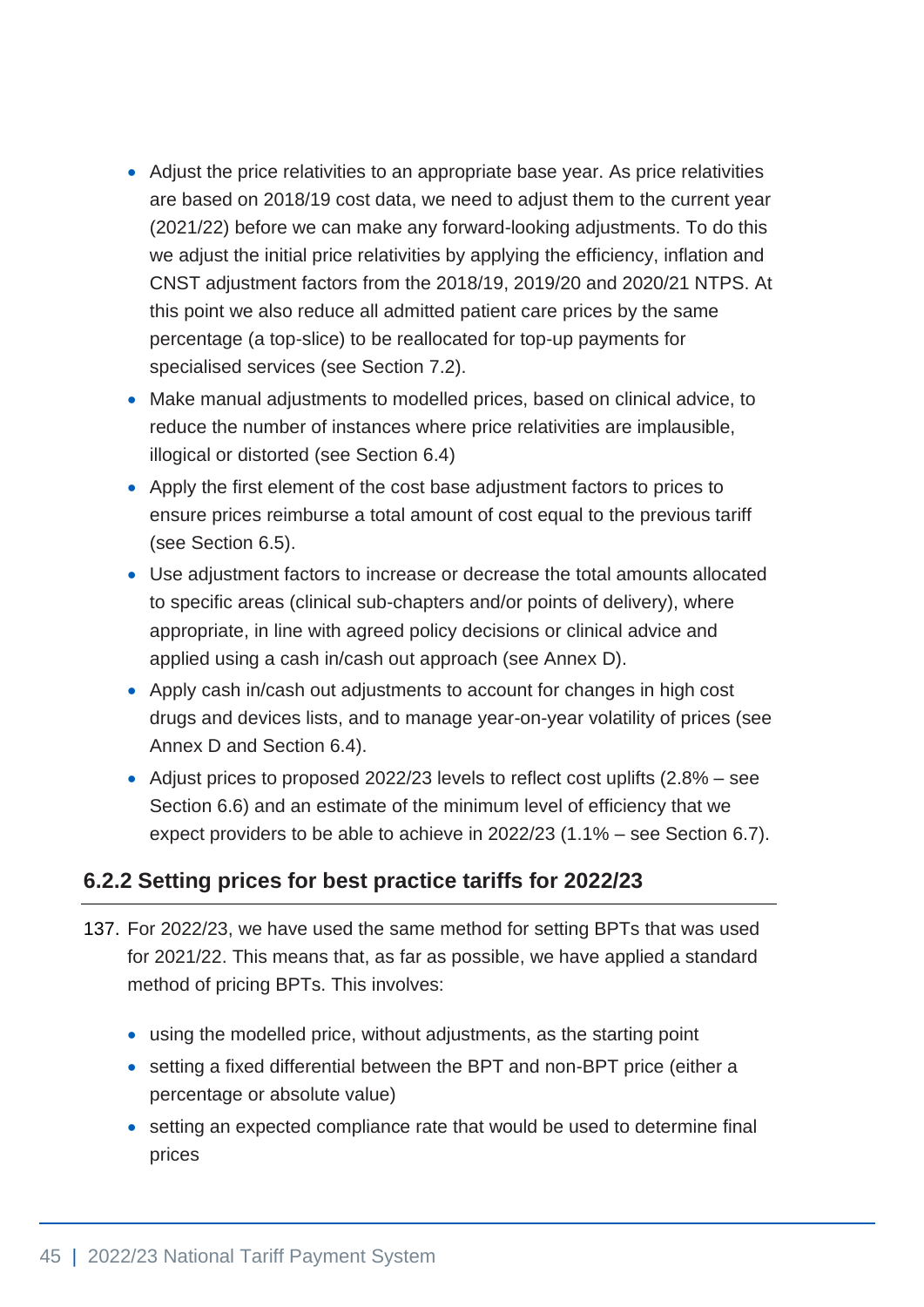- calculating the BPT and non-BPT price so that the BPT would not add to or reduce the total amount paid to providers at an aggregate level.
- 138. As set out in Section 3, the way BPTs operate is subject to the aligned payment and incentive rules. However, we have not changed the approach to calculating BPT prices.
- 139. All BPT prices are included in Annex A, tab 6a. Details of the compliance rates and implementation of BPTs are available in Annex C.

# 6.3 Managing model inputs

## **6.3.1 Overall approach**

- 140. The two main data inputs used to generate prices for the 2022/23 NTPS are:
	- costs 2018/19 PLICS cost data
	- activity  $-$  2018/19 Hospital Episode Statistics (HES)<sup>39</sup> and 2018/19 PLICS.
- 141. The PLICS costs dataset contains cost and activity data for many, but not all, healthcare service providers. The data is collected from all NHS trusts and foundation trusts and therefore covers most healthcare costs. We do not currently collect cost data from the independent sector.
- 142. The HES activity dataset contains the number of admitted patient care (APC) spells, outpatient appointments and A&E attendances in England from all providers of secondary care services to the NHS. It is mainly needed for the APC tariff calculation because the APC currencies are paid on a spell basis, while the activity data contained in the reference cost dataset are based on finished consultant episodes (FCEs).

#### **Cost dataset used**

143. We use 2018/19 PLICS cost data for the prices for the 2022/23 NTPS. We use this cost dataset because it is closely aligned with the currency design<sup>40</sup> of the 2022/23 NTPS.

<sup>39</sup> Se[e https://digital.nhs.uk/data-and-information/data-tools-and-services/data-services/hospital-episode](https://digital.nhs.uk/data-and-information/data-tools-and-services/data-services/hospital-episode-statistics)**[statistics](https://digital.nhs.uk/data-and-information/data-tools-and-services/data-services/hospital-episode-statistics)** 

<sup>40</sup> We have used the HRG4+ currency system (see Section 5).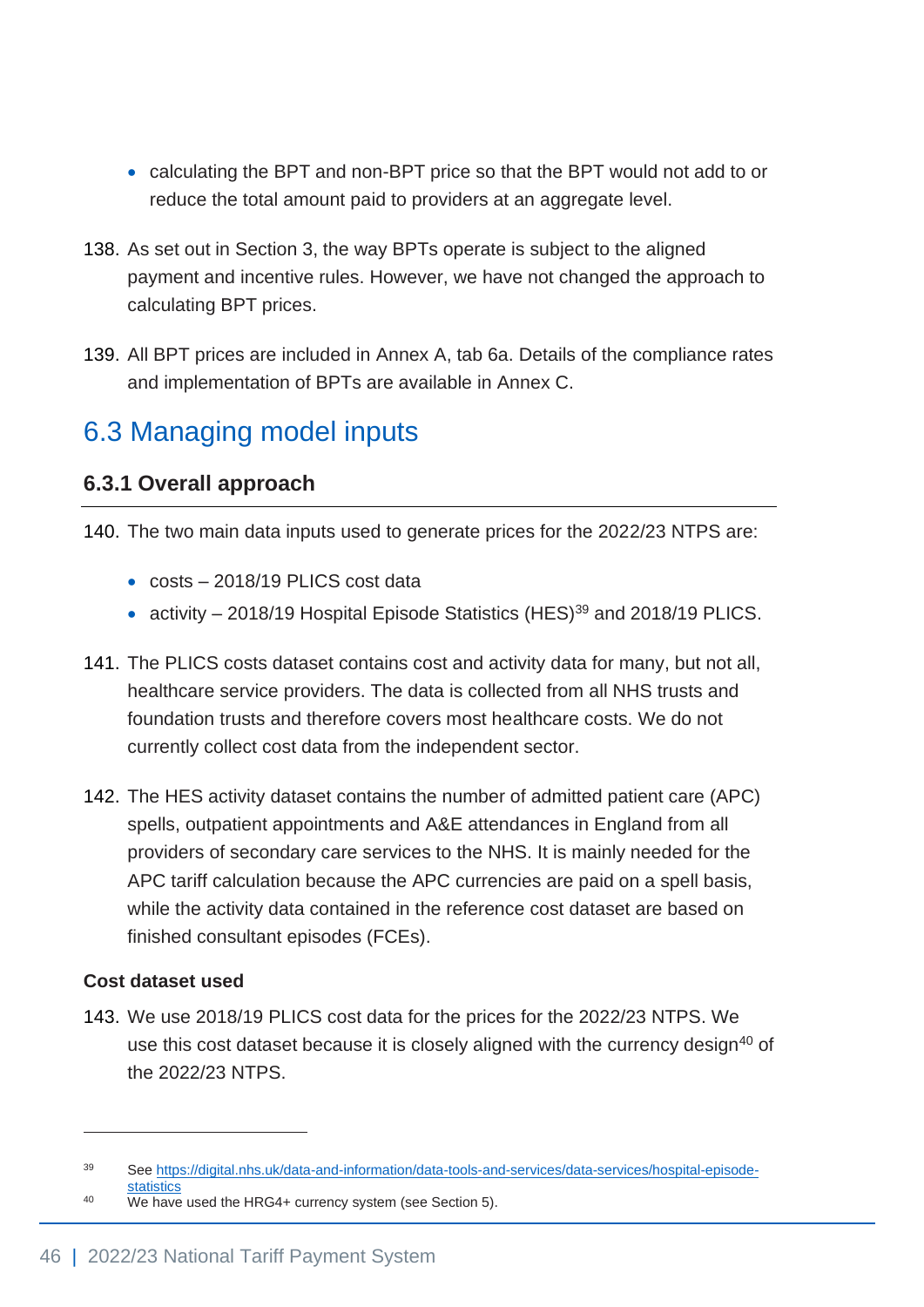#### **Cost data cleaning**

- 144. One of our main objectives in setting prices is to reduce unexplained tariff price volatility.
- 145. We consider that using cleaned data (ie raw reference cost data with some implausible records removed) will, over time, reduce the number of illogical cost inputs (for example, fewer very low-cost recordings for a particular service and fewer illogical relativities). This, in turn, should reduce the number of modelled prices that require manual adjustment and therefore increase the reliability of the tariff. We believe this benefit outweighs the disadvantage of losing some data points as a result of the data cleaning process.
- 146. The data cleaning rules exclude:
	- outliers from the raw reference cost dataset, detected using a statistical outlier test known as the Grubbs test (also known as the 'maximum normed residual test')
	- providers that submitted costs more than 50% below the national average for more than 25% of HRGs as well as 50% higher than the national average for more than 25% of HRGs submitted.
- 147. We merged data where prices would have been based on very small activity numbers (fewer than 50) unless we were advised otherwise by the EWGs. This was done to maintain stability of prices over time. A review of orthopaedic services found that most trusts have small numbers of cases with anomalous costs for the HRG to which they are allocated, and that these costs are often produced by data errors. Small activity numbers increase the likelihood that prices can be distorted by such errors.
- 148. We also merged data where illogical relativities were found for example, where a more complex HRG had a lower cost than a less complex HRG.

#### **6.3.2 HES data inputs**

149. In our modelling of the prices for the 2022/23 NTPS, we used 2018/19 HES data, grouped by NHS England and NHS Improvement using the 2018/19 (HRG4+) various groupers and the 2020/21 engagement grouper.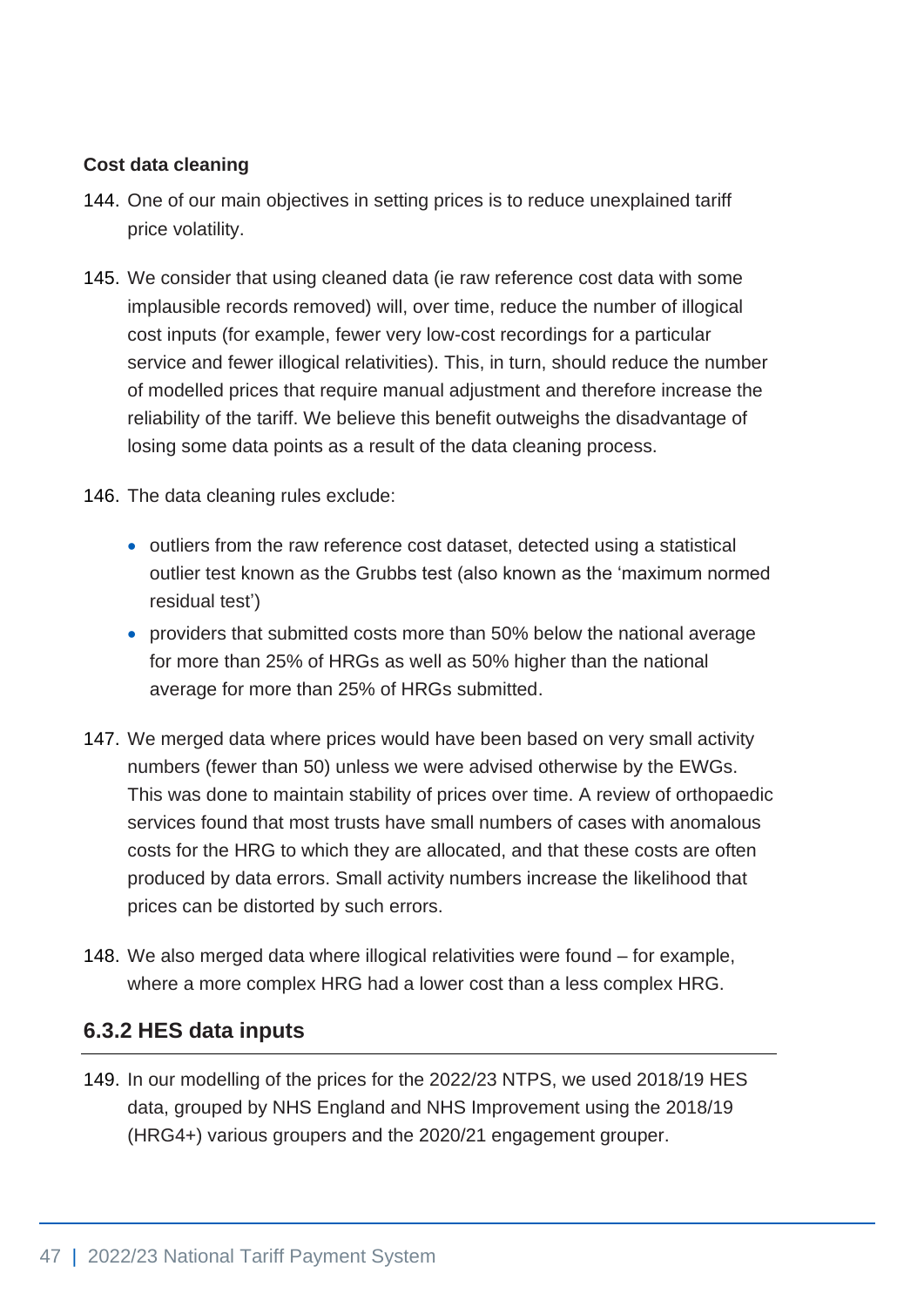- 150. Using NHS England and NHS Improvement grouping is a deviation from the 2013/14 PbR method, which used HES data grouped by NHS Digital. However, we use this grouping because it allows us more flexibility in the timing of grouping the data, as well as effective quality assurance of the activity data used to calculate tariff prices.
- 151. The NHS Improvement grouping method aims to follow, as closely as possible, the NHS Digital grouping method. Analysis indicates that the differences between the two grouping methods are very small.

# 6.4 Making post-modelling adjustments to prices

- 152. The method for setting prices involves making some manual adjustments to the modelled prices. This is done to minimise the risk of setting implausible prices (eg prices that have illogical relativities) based on cost data of variable quality.
- 153. For the 2022/23 NTPS we applied manual adjustments where price relativities are likely to be affected by very low activity numbers that could result in less robust cost data. Specifically, we set prices to the weighted average of daycase/elective (DC/EL) and non-elective prices (NE) in any of the following scenarios:
	- DC/EL activity is less than 50.
	- NE activity is less than 50.
	- DC/EL is less than 3% of DC/EL and NE total activity.
	- NE is less than 3% of DC/EL and NE total activity.
- 154. For an HRG that could involve a high cost device that is excluded from tariff prices (see Section 5.5), we applied manual adjustments based on set values suggested by NHS Digital National Casemix Office. If the modelled price was significantly higher than the suggested value, it was likely to include the device cost and was adjusted downward accordingly. Similarly, where the modelled price was lower than suggested, and the device should be covered by the tariff prices, we applied manual adjustments to set it to the suggested value.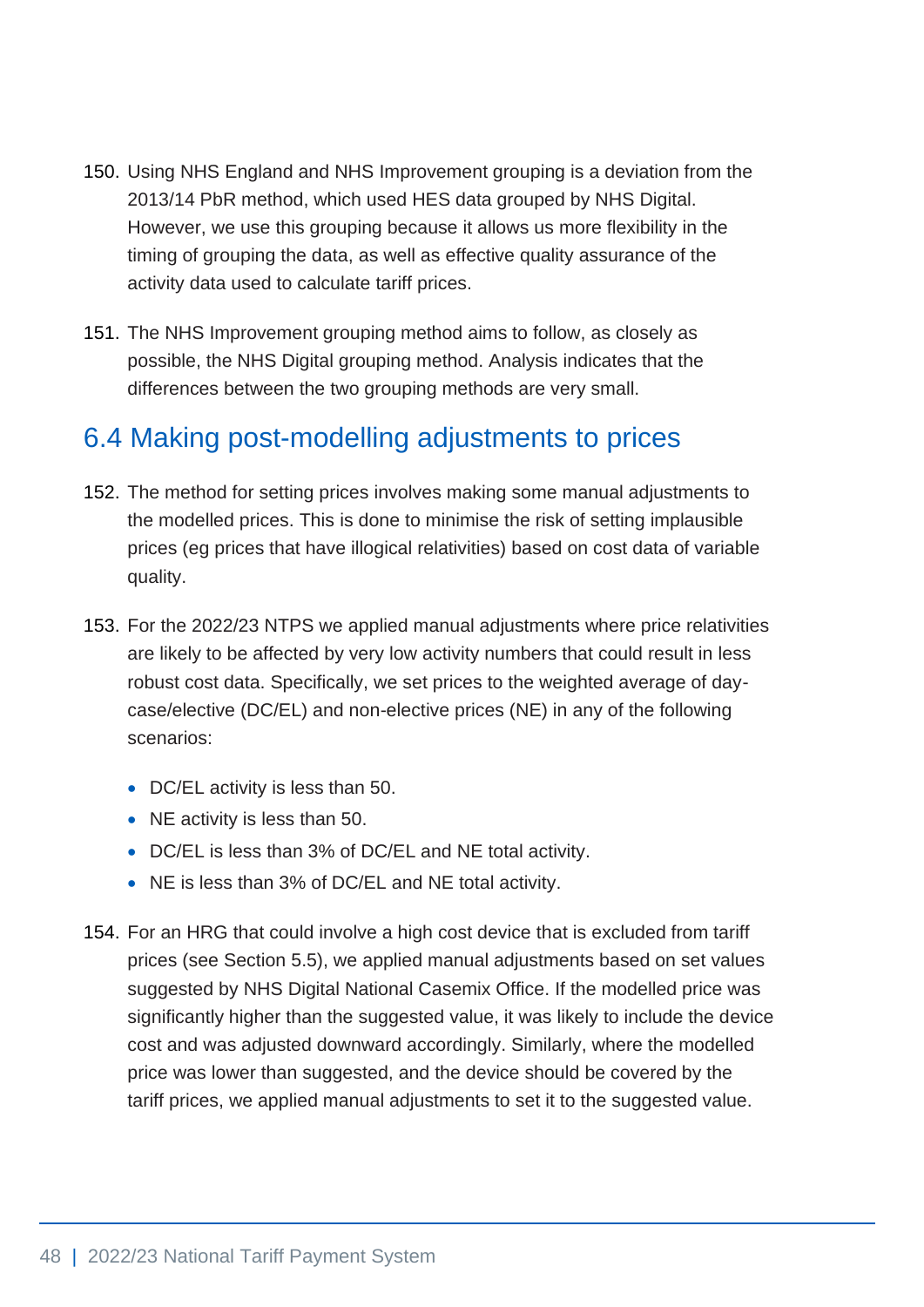- 155. We also considered clinical feedback we had received on the draft prices for previous tariffs. Where appropriate, we made adjustments to address the comments before seeking feedback on the updated prices.
- 156. We subsequently shared the prices with the NHS Digital National Casemix Office and with representatives of medical colleges, associations and societies through their respective EWGs.
- 157. We then manually adjusted the prices based on the feedback received. Adjustments were also made to address illogical relativities across HRGs, and to ensure that prices were reflective of clinical resource requirements.
- 158. Where manual adjustments increased the total amount allocated to a particular service, these were offset through a reconciliation process that ensures the total amount allocated to each HRG chapter remains consistent (see Annex D).
- 159. However, we have increased the amount of money in the Nuclear Medicine chapter following feedback on the increased cost of importing isotopes.
- 160. We also used the cash in/cash out process<sup>41</sup> to make adjustments to the initially modelled prices for 52 HRGs and points of delivery. This was done where the initially modelled 2022/23 prices were significantly lower than the 2021/22 NTPS prices and some providers might be disproportionately affected by the changes. The increase in prices was funded by a slight reduction to prices in subchapters with large increases between 2021/22 and the initially modelled 2022/23 prices. For details of the cash in/cash out adjustments, see Annex D.
- 161. These adjustments mean that there is no separate volatility adjustment for 2022/23.

<sup>&</sup>lt;sup>41</sup> Cash in/cash out is used to increase or decrease the total amounts allocated to specific areas (clinical sub-chapters and/or points of delivery), in line with agreed policy decisions or clinical advice. Details of all cash in/cash out moves are included in Annex D.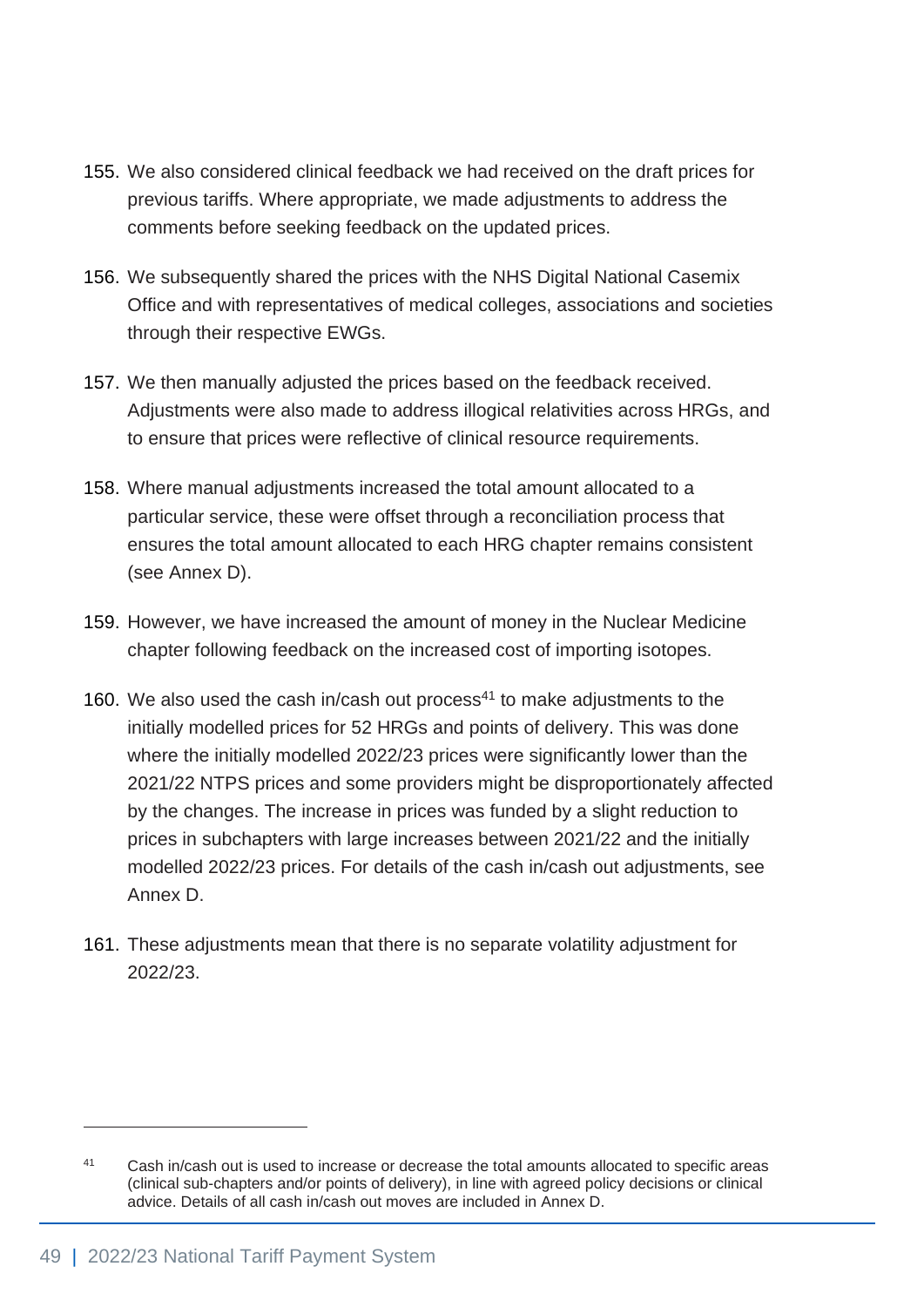# 6.5 Cost base

- 162. The cost base is the level of cost that the tariff will allow providers to recover, before adjustments are made for cost uplifts and the efficiency factor is applied.
- 163. For 2022/23, we have maintained our historic method for setting the tariff cost base. This equalises the cost base to that which was set in the previous tariff, adjusted for activity and scope changes.
- 164. As with many other parts of tariff setting, the previous year's tariff is a starting point for the following tariff. As such, we used 2021/22 prices and revenue as our starting point for calculating the cost base for both national prices and unit prices. The cost base for national prices only includes prices for unbundled diagnostic services.
- 165. After setting the starting point, we considered new information and several factors to form a view on whether an adjustment to the cost base is warranted.
- 166. Information and factors that we considered include:
	- historical efficiency and cost uplift assumptions
	- latest cost data
	- additional funding outside the national tariff (including additional funding for direct COVID-19 costs)
	- changes to the scope of the national tariff
	- any other additional revenue that providers use to pay for tariff services
	- our pricing principles and the factors that legislation requires us to consider, including matters such as the importance of setting cost-reflective prices and the need to consider the duties of commissioners in the context of the budget available for the NHS.
- 167. In judging where to set the cost base, we consider the effect of setting the cost base too high or too low:
	- If we set the cost base too low (ie we set too high an expectation that providers will be able to catch up to past undelivered efficiency), providers would be at greater risk of deficit, service quality could decrease below the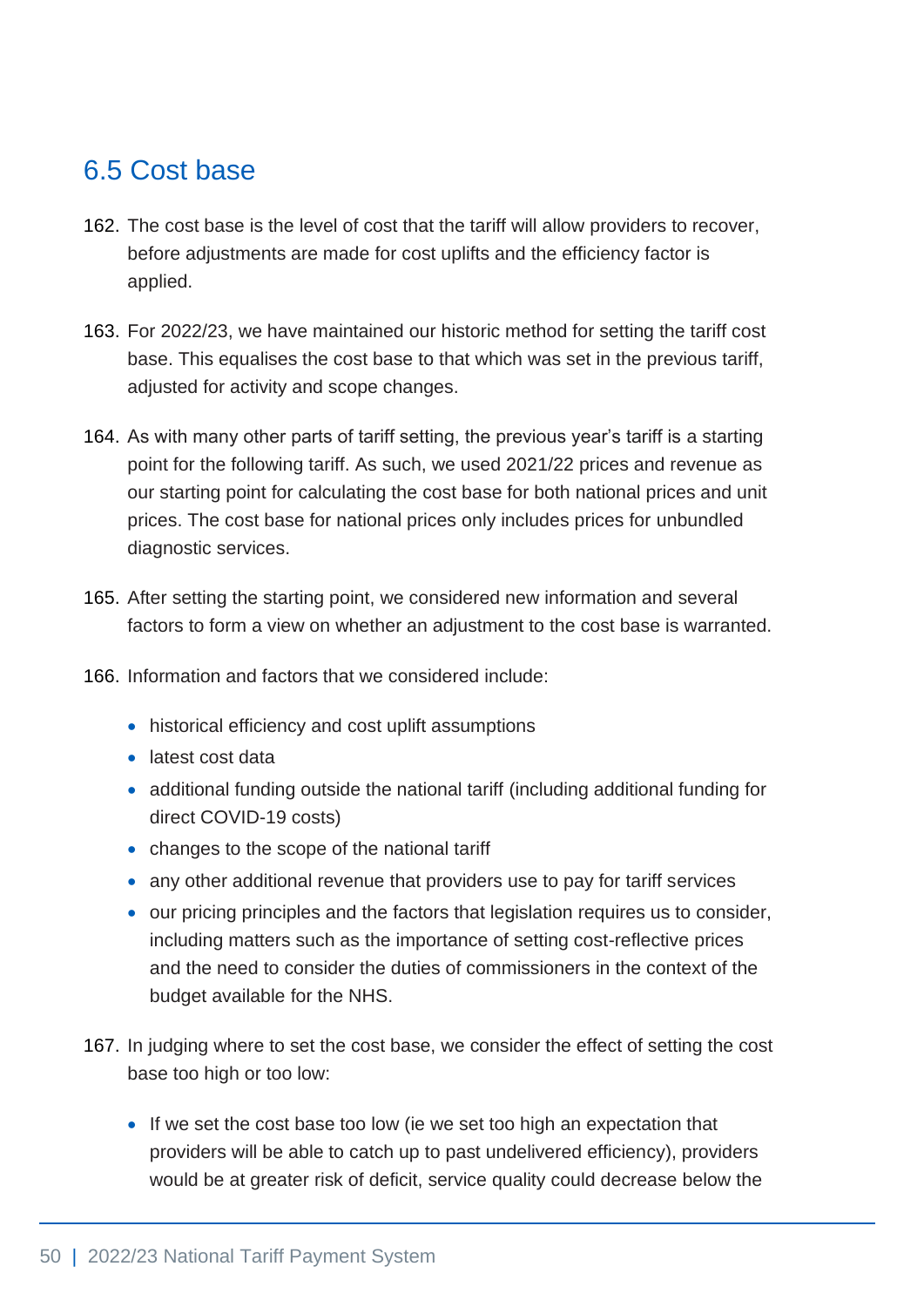level that would otherwise apply (eg increased emergency waiting times), and some providers might cease providing certain services.

- However, if we set the cost base too high, commissioners, who have an obligation to stay within their budgets, are likely to restrict the volumes of commissioned services and could cease commissioning certain services entirely. This would reduce access to healthcare services.
- 168. For 2022/23, it is our judgement that it is appropriate to keep the cost base equal to the revenue that would be received under 2021/22 prices, adjusted for activity and scope changes.
- 169. The same cost base methodology is used for setting unit prices as it is for national prices. Unit prices are calculated on the same basis and to the same standard and we believe that there is no reason to calculate these prices using a different methodology.
- 170. As described in Section 2.5, since 2021/22, CQUIN funding has been integrated into the tariff. As such, the cost base has been increased by around 1.25% to reflect the equivalent amount reallocated from CQUIN. For 2022/23, this increase is reflected in the tariff prices. Local pricing rule 2 requires providers and commissioners to have regard to the transfer of CQUIN funding into the tariff when agreeing local prices (see Section 4.2). In addition, the aligned payment and incentive rules also describe how CQUIN should be incorporated in aligned payment and incentive agreements (see Section 3).

# 6.6 Cost uplifts

- 171. Every year, the efficient cost of providing healthcare changes because of changes in wages, prices and other inputs over which providers have limited control. We therefore make a forward-looking adjustment to the modelled prices to reflect expected cost changes in future years deemed outside providers' control. We refer to this as the cost uplift factor. For 2022/23, the cost uplift factor applies to national prices and unit prices. It should also be considered as part of aligned payment and incentive agreements (see Section 3) and other local pricing arrangements (see Section 4).
- 172. The cost uplift factor for 2022/23 is 2.8%. The cost uplift factor does not reflect changes in costs as a result of COVID-19.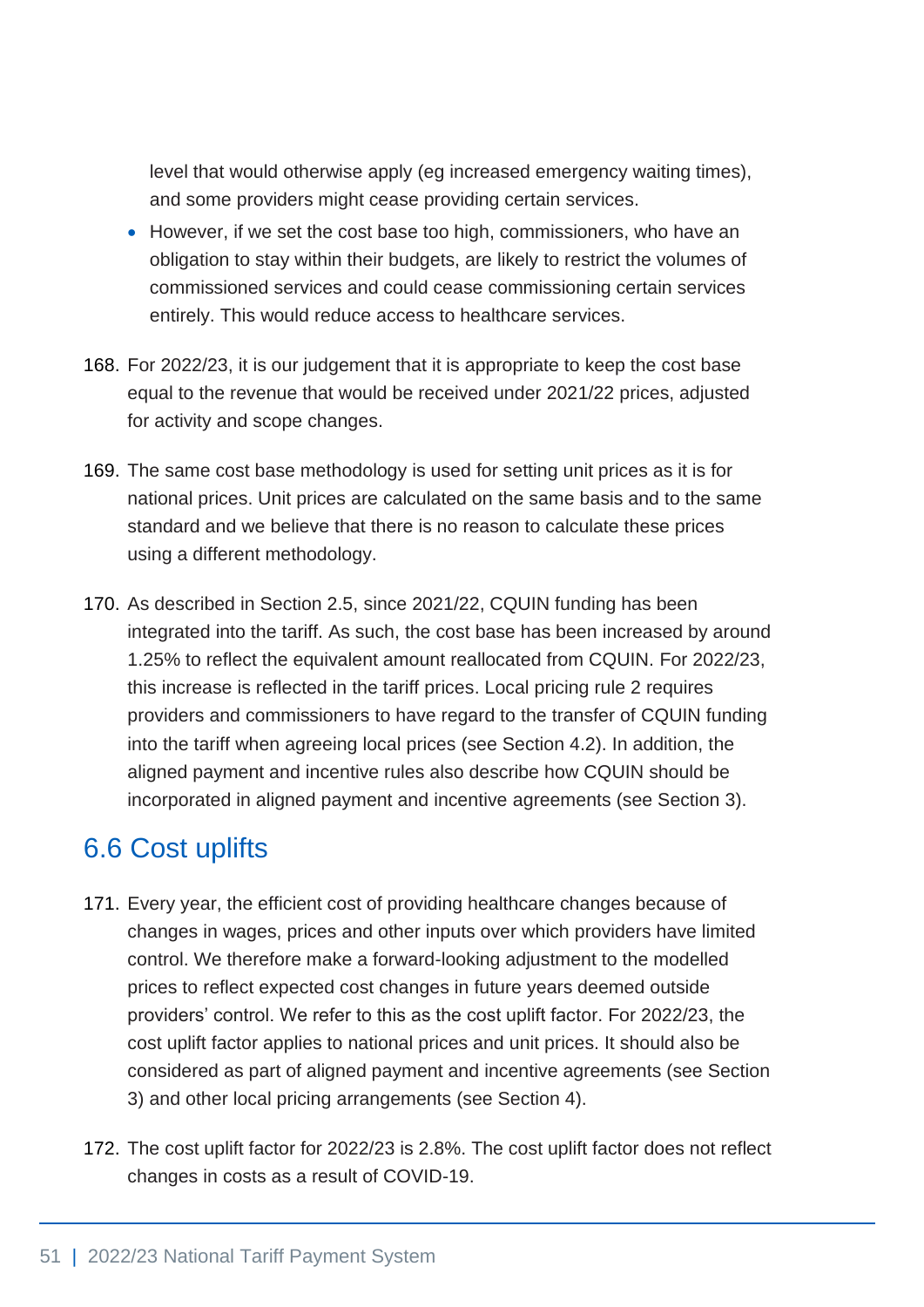173. We have used broadly the same methodology to set the cost uplift factor for 2022/23 as we used for 2021/22. We have not made an adjustment to the cost uplift factor to reflect COVID-19 costs. Additional funding for direct COVID-19 costs is distributed outside of the tariff – see the [2022/23 Operational Planning](https://www.england.nhs.uk/operational-planning-and-contracting/)  [Guidance.](https://www.england.nhs.uk/operational-planning-and-contracting/) Funding to support elective recovery will form part of the aligned payment and incentive variable element (see Section 3).

## **6.6.1 Inflation**

- 174. In determining the inflation cost uplift, we considered six categories of cost pressures. These are:
	- pay costs
	- drugs costs
	- other operating costs
	- changes in the cost associated with CNST payments
	- revenue consequences of capital costs (ie changes in costs associated with depreciation and private finance initiative payments)
	- costs arising from new requirements in the Mandate to NHS England. We call these changes 'service development' costs. There are no adjustments from the mandate for service development in 2022/23.
- 175. We gathered initial estimates across these cost categories and then reviewed them to set an appropriate figure for the tariff, which in some instances requires an adjustment to the initial figure. The adjustments are included in a total cost uplift factor that is then applied to the modelled prices.
- 176. In setting the general cost uplift factor, each cost category is assigned a weight reflecting the proportion of total expenditure. These weights are based on aggregate provider expenditure from published 2018/19 financial accounts. Table 4 shows the weights applied to each cost category.
- 177. For the cost weights, we used previous NTPS cost uplift factors to adjust the 2018/19 consolidated accounts data to produce a projected set of 2022/23 cost weights.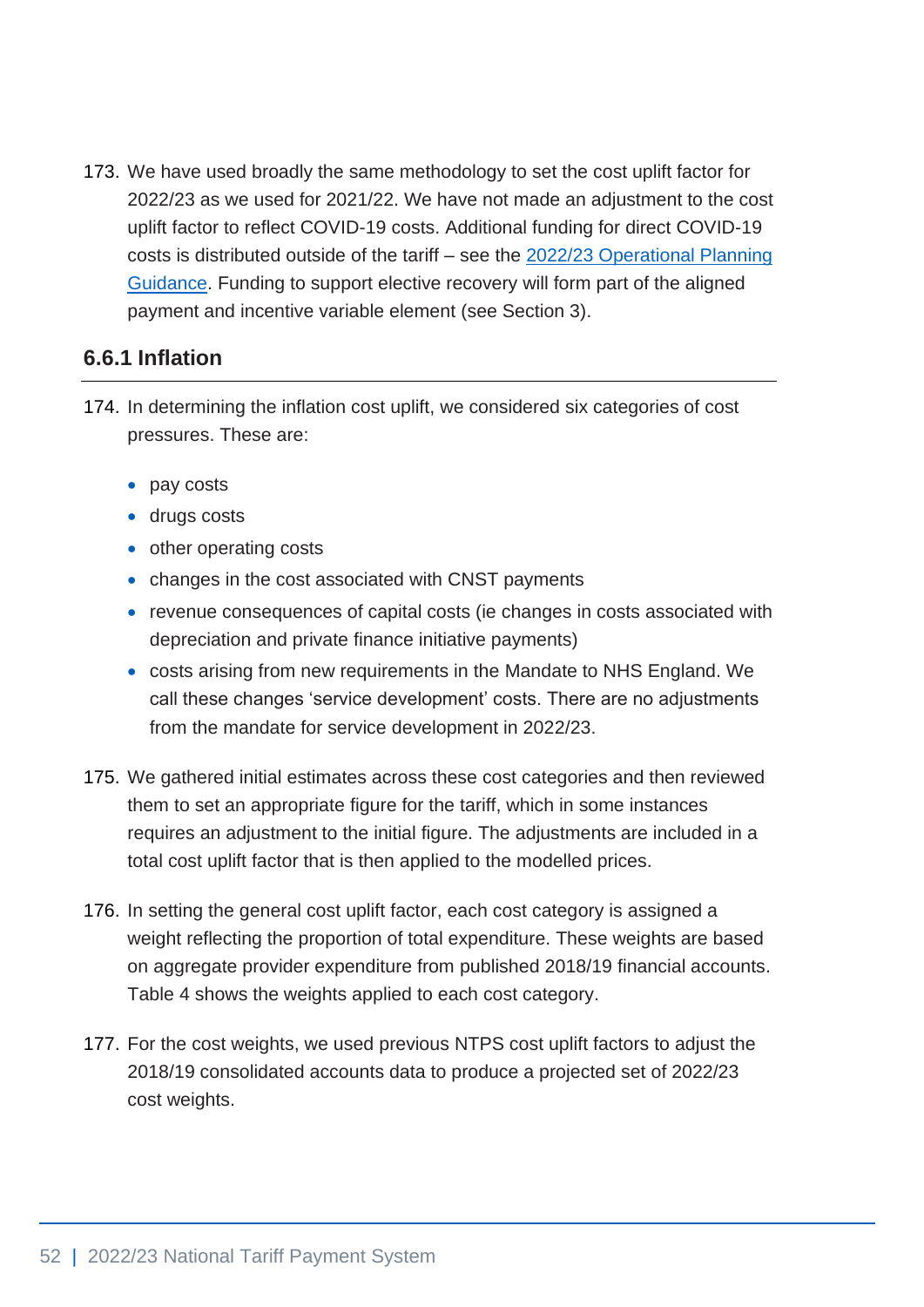| <b>Cost</b>  | <b>Estimate</b> | <b>Cost weight</b> | Weighted<br>estimate  |
|--------------|-----------------|--------------------|-----------------------|
| Pay          | 3.0%            | 68.9%              | 2.1%                  |
| <b>Drugs</b> | 0.9%            | 2.5%               | 0.0%                  |
| Capital      | 2.7%            | 7.1%               | 0.2%                  |
| <b>CNST</b>  | $-0.1%$         | 2.3%               | 0.0%                  |
| Other        | 2.7%            | 19.2%              | 0.5%                  |
| <b>Total</b> |                 |                    | $2.8\%$ <sup>42</sup> |

#### Table 4: Elements of inflation in the cost uplift factor

178. The following costs are excluded from the calculation of cost weights:

- Purchase of healthcare from other bodies, which includes a combination of costs and cannot be discretely applied to one specific category.
- Education and training costs relating to placements which have been funded directly by Health Education England (trainee salaries are included within pay costs).
- High cost drugs, which are not reimbursed through Specialised Commissioning arrangements or tariff prices (see Section 5.5).
- 179. Below, we describe our method for estimating the level of each inflationrelated cost uplift component and the CNST adjustments.

#### **Pay**

180. Pay costs are a major component of providers' aggregate input costs. Therefore, it is important that we reflect changes in these costs as accurately as possible when setting national prices.

181. Pay-related inflation has three elements:

- Pay settlements the increase in the unit cost of labour reflected in pay awards for the NHS.
- Pay drift the tendency for staff to move to a higher increment or to be upgraded; this also includes the impact of overtime.
- Extra overhead labour costs.

<sup>42</sup> Note: calculations are done unrounded – only one decimal place displayed.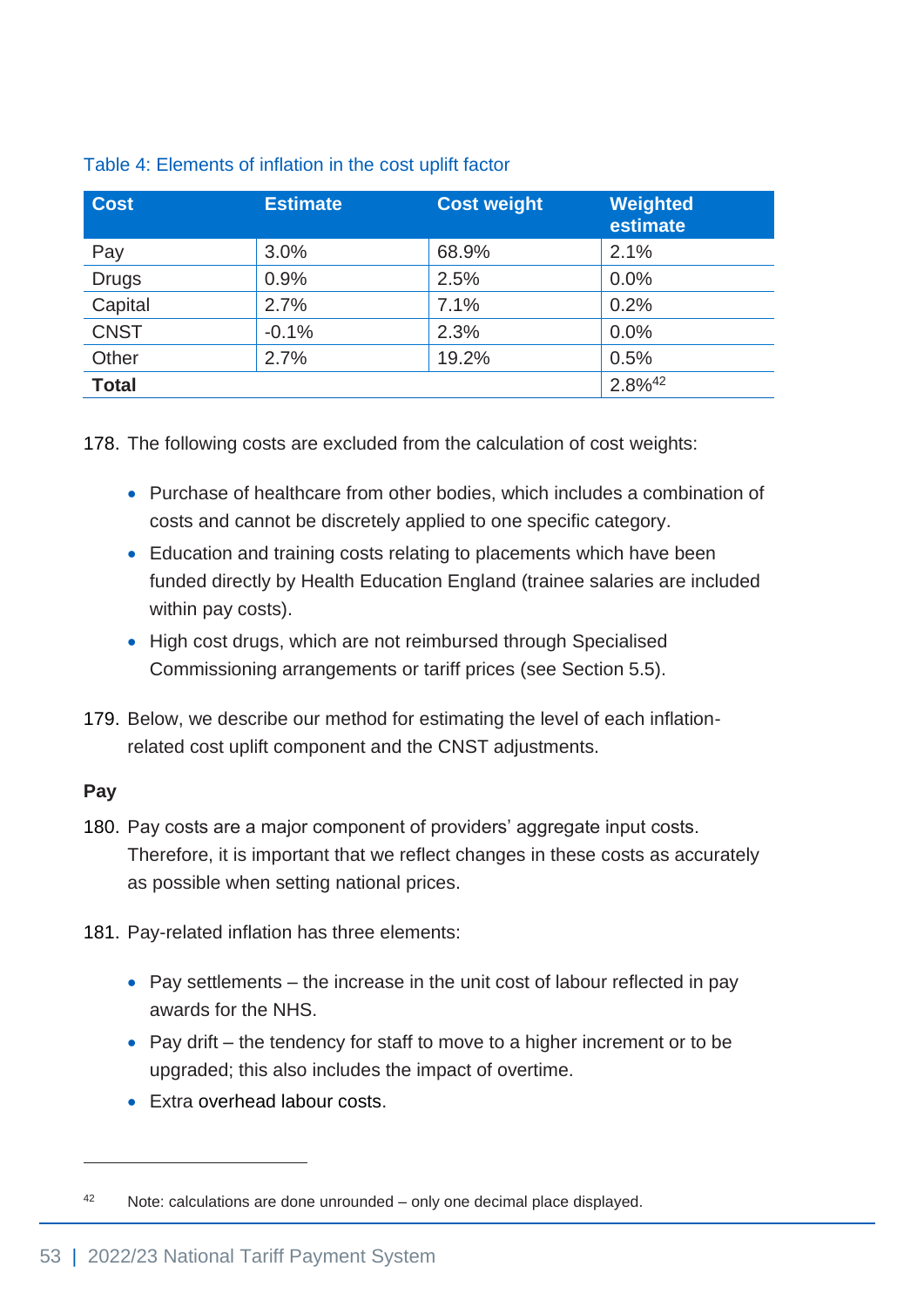- 182. As Table 4 shows, total indicative pay cost change is estimated at 3.0% for 2022/23. This includes a 2% headline pay award assumption for 2022/23, as well as impacts for previously agreed multi-year pay awards. The pay cost estimate also includes the impact of the Health and Social Care Levy. The consultation document stated that if the pay settlement for 2022/23 were agreed before the publication of the 2022/23 NTPS, these rates would be revised and the cost uplift factor updated, where it is practical to do so.
- 183. For local price-setting, commissioners should have due regard to the impact of the AfC reforms on actual cost inflation, where this can be shown to have a significant differential impact (for example on ambulance services).

#### **Drugs costs**

- 184. The drugs cost uplift is intended to reflect increases in drugs expenditure per unit of activity.
- 185. We used the 2022/23 GDP deflator rate published in October 2021 (2.7%)<sup>43</sup> to estimate price growth in generic drugs included in the tariff. We also assumed that price growth for branded medicines will remain flat for tariff purposes.
- 186. This results in assumed drugs cost inflation of 0.9% for 2022/23.

#### **Other operating costs**

- 187. Other operating costs include general costs such as medical, surgical and laboratory equipment and fuel.
- 188. We again used the 2022/23 GDP deflator rate published in October 2021 (2.7%) as the basis of the expected increase in costs.

#### **Clinical Negligence Scheme for Trusts**

189. The CNST is an indemnity scheme for clinical negligence claims. Providers contribute to the scheme to cover the legal and compensatory costs of clinical negligence.<sup>44</sup> NHS Resolution administers the scheme and sets the

<sup>&</sup>lt;sup>43</sup> The GDP deflator is a broad measure of general inflation, estimated by the Office for Budget Responsibility (OBR). Published at [www.gov.uk/government/statistics/gdp-deflators-at-market](https://www.gov.uk/government/statistics/gdp-deflators-at-market-prices-and-money-gdp-october-2021-budget-and-spending-review)[prices-and-money-gdp-october-2021-budget-and-spending-review](https://www.gov.uk/government/statistics/gdp-deflators-at-market-prices-and-money-gdp-october-2021-budget-and-spending-review)

<sup>&</sup>lt;sup>44</sup> CCGs and NHS England are also members of the CNST scheme.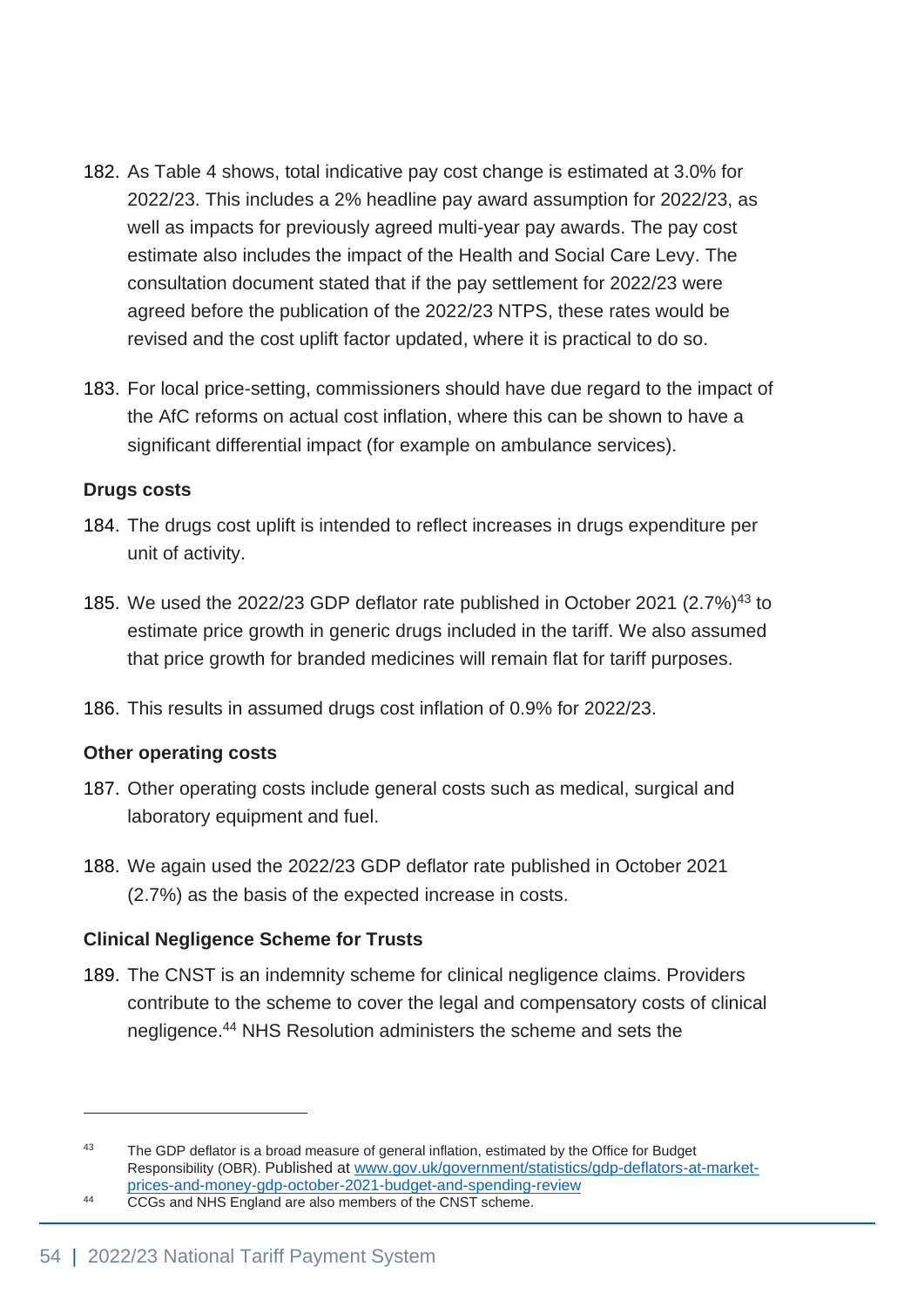contribution that each provider must make to ensure the scheme is fully funded each year.

- 190. We have allocated the change in CNST costs to core HRG subchapters, to the maternity delivery tariff and A&E services, in line with the average cost increases that will be paid by providers. This approach is different to other cost adjustments, which are estimated and applied across all prices. Each relevant HRG is adjusted based on the change in CNST cost across specialties mapped to HRG subchapters. This means that our cost adjustments reflect, on average, each provider's relative exposure to CNST cost changes, given their individual mix of services and procedures.<sup>45</sup> In 2022/23, CNST adjustments are applied to national prices and unit prices.
- 191. Figure 1 sets out our approach to including CNST in the national tariff prices.

#### Figure 1: Including CNST in the national tariff



192. A provider's CNST contributions are included in the costs it submits as part of the national cost collection. For the 2022/23 NTPS, these are 2018/19 patientlevel costs (PLICS). The cost uplift (including CNST) and efficiency factors for 2019/20, 2020/21 and 2021/22 are then applied, as part of the process of bringing prices up to the cost base for the current year (ie the level of the year in which the prices are set). Cost base adjustments are then made to scale prices to the agreed payment levels (as set out in Section 6.2) before applying the prospective CNST adjustment, the other cost uplifts and adjustments and the efficiency factor for the tariff year. The prospective adjustment is the difference between the total amount of CNST included in 2021/22 NTPS national and unit prices and the total amount of CNST included in 2022/23 prices.

<sup>45</sup> For example, maternity services have been a major driver of CNST costs in recent years. For this reason, a provider delivering maternity services as a large proportion of its overall service mix would probably find that its CNST contributions (set by NHS Resolution) have increased more quickly than the contributions of other providers. However, the cost uplift reflects this, since the CNST uplift is higher for maternity services. This is consistent with the approach previously taken by DHSC.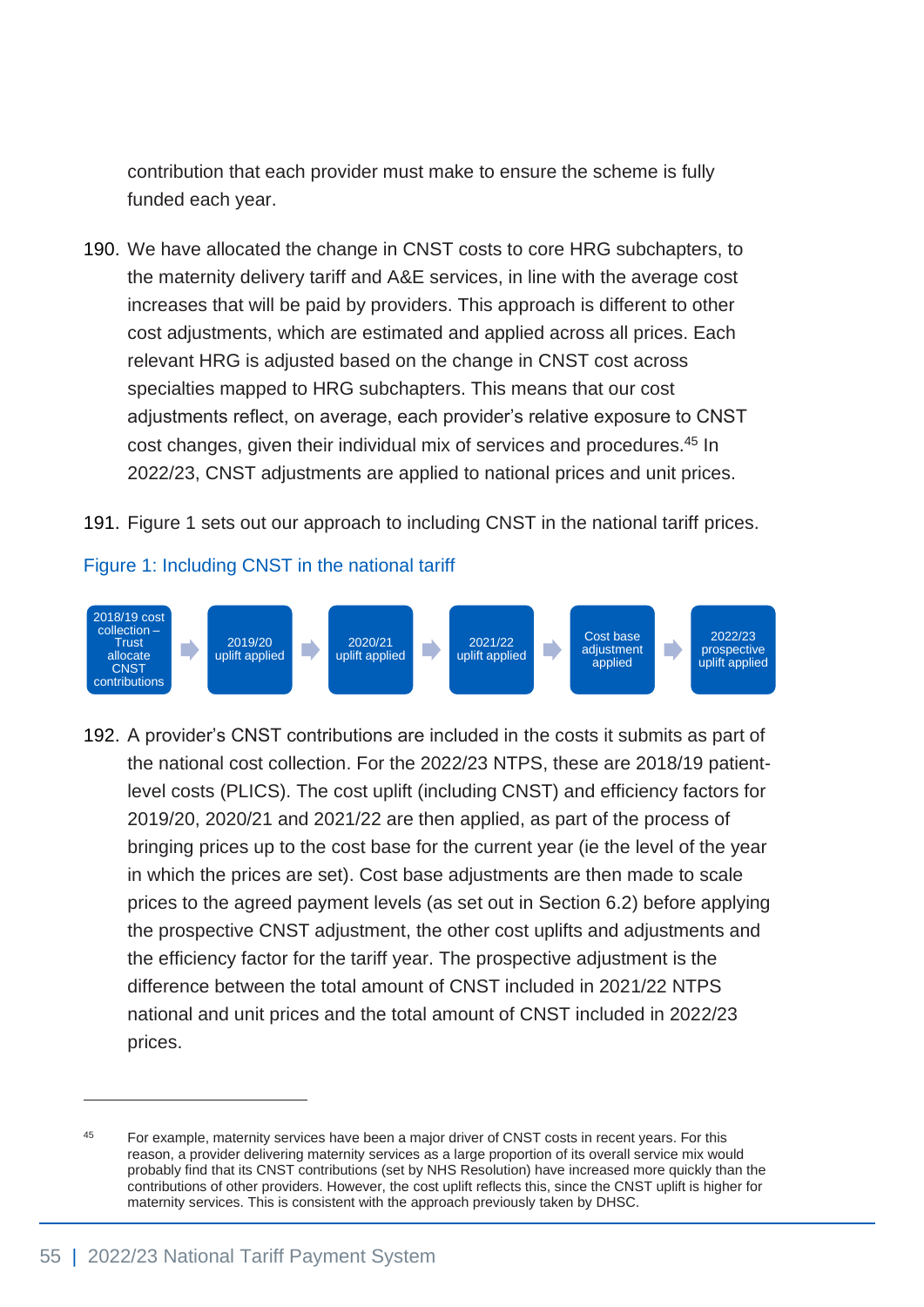- 193. Table 5 lists the percentage changes that we have applied to each HRG subchapter to reflect the change in CNST costs.
- 194. Most of the changes in CNST costs are allocated at HRG subchapter level, maternity or A&E, but a small residual amount is unallocated at a specific HRG level. This unallocated figure is redistributed as a general adjustment across all prices. The amount of unallocated CNST reduced by about £2.7 million between 2021/22 and 2022/23. We have therefore calculated the adjustment due to this pressure as -0.1% in 2022/23.

| <b>HRG sub</b><br>chapter | 2022/23<br>uplift (%) | <b>HRG sub</b><br>chapter | 2022/23<br>uplift (%) | <b>HRG sub</b><br>chapter | 2022/23<br>uplift (%) |
|---------------------------|-----------------------|---------------------------|-----------------------|---------------------------|-----------------------|
| AA                        | $-0.05%$              | JA                        | $-0.02%$              | PP                        | $-0.09%$              |
| AB                        | $-0.02%$              | <b>JC</b>                 | $-0.04%$              | PQ                        | $-0.03%$              |
| <b>BZ</b>                 | $-0.04%$              | JD                        | $-0.03%$              | <b>PR</b>                 | $-0.08%$              |
| CA                        | $-0.03%$              | KA                        | $-0.05%$              | <b>PV</b>                 | $-0.07%$              |
| <b>CB</b>                 | $-0.03%$              | <b>KB</b>                 | $-0.02%$              | <b>PW</b>                 | $-0.10%$              |
| CD                        | $-0.02%$              | KC                        | $-0.02%$              | <b>PX</b>                 | $-0.07%$              |
| <b>DZ</b>                 | $-0.02%$              | LA                        | $-0.02%$              | <b>SA</b>                 | $-0.03%$              |
| EB                        | $-0.02%$              | <b>LB</b>                 | $-0.02%$              | VA                        | $-0.06%$              |
| EC                        | $-0.02%$              | <b>MA</b>                 | 0.10%                 | <b>WH</b>                 | $-0.03%$              |
| <b>ED</b>                 | $-0.02%$              | <b>MB</b>                 | 0.05%                 | WJ                        | $-0.02%$              |
| EY                        | $-0.02%$              | <b>PB</b>                 | $-0.05%$              | YA                        | $-0.11%$              |
| <b>FD</b>                 | $-0.04%$              | <b>PC</b>                 | $-0.09%$              | YD                        | $-0.01%$              |
| FE.                       | $-0.03%$              | <b>PD</b>                 | $-0.10%$              | YF                        | $-0.04%$              |
| <b>FF</b>                 | $-0.05%$              | <b>PE</b>                 | $-0.05%$              | YG                        | $-0.03%$              |
| GA                        | $-0.06%$              | PF                        | $-0.08%$              | YH                        | $-0.05%$              |
| <b>GB</b>                 | $-0.04%$              | PG                        | $-0.07%$              | YJ                        | $-0.01%$              |
| GC                        | $-0.04%$              | PH                        | $-0.07%$              | YL                        | $-0.02%$              |
| <b>HC</b>                 | $-0.07%$              | PJ                        | $-0.09%$              | YQ                        | $-0.04%$              |
| HD                        | $-0.04%$              | <b>PK</b>                 | $-0.07%$              | <b>YR</b>                 | $-0.04%$              |
| <b>HE</b>                 | $-0.07%$              | PL                        | $-0.06%$              |                           |                       |
| <b>HN</b>                 | $-0.06%$              | <b>PM</b>                 | $-0.02%$              | <b>VB</b>                 | $-0.27%$              |
| HT                        | $-0.07%$              | PN                        | $-0.05%$              | Maternity                 | $-0.62%$              |

#### Table 5: CNST tariff impact by HRG subchapter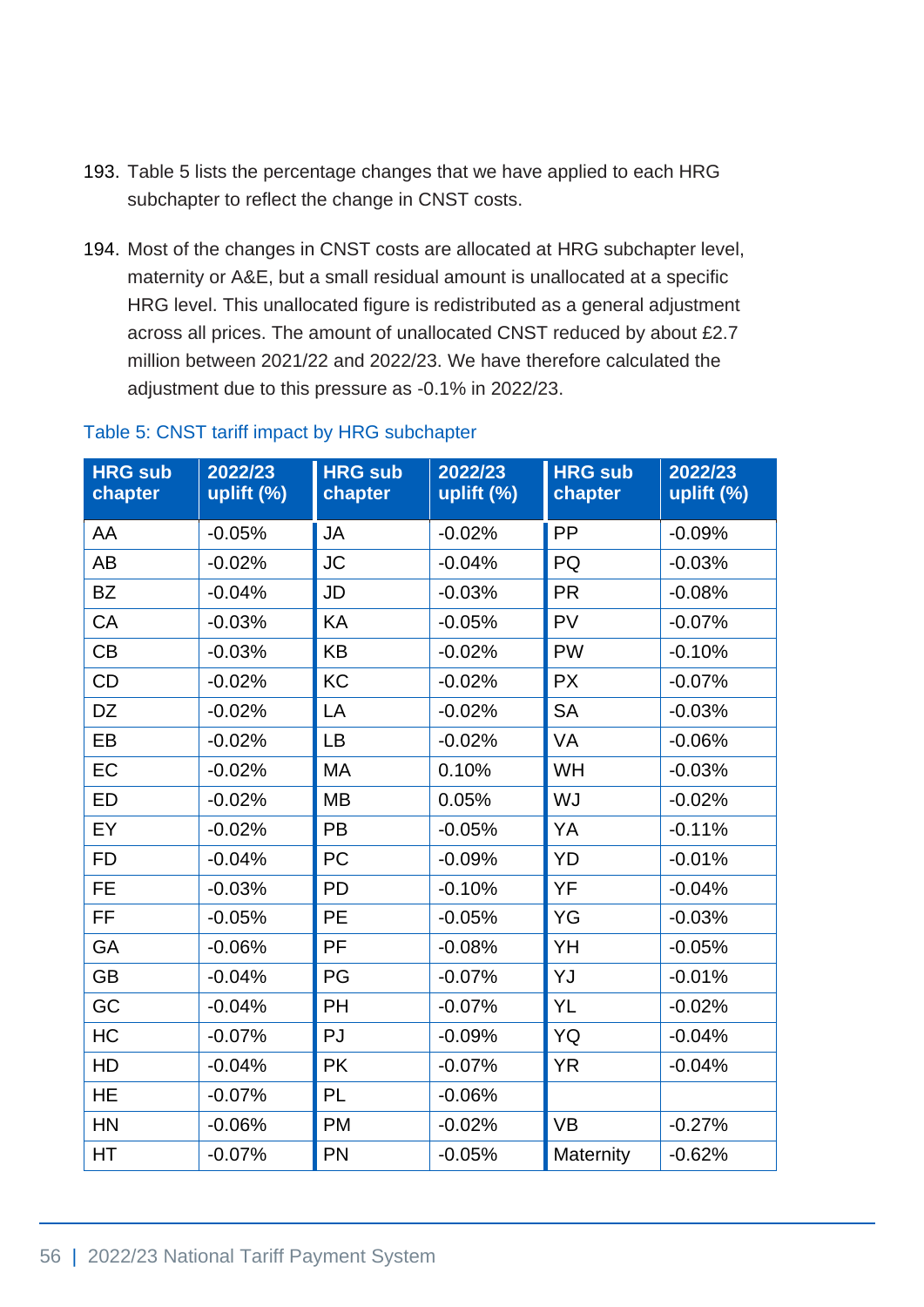#### **Capital costs (changes in depreciation and private finance initiative payments)**

- 195. Providers' costs typically include depreciation charges and private finance initiative (PFI) payments. As with increases in operating costs, providers should have an opportunity to recover an increase in these capital costs.
- 196. As with pay, drugs costs and other operating costs, we used the 2022/23 GDP deflator rate published in October 2021 (2.7%) to calculate assumed capital cost inflation.

#### **Service development**

197. The service development uplifts reflect expected extra unit costs to providers of major initiatives that are included in the Mandate.<sup>46</sup> However, there are no major initiatives anticipated in the Mandate to be funded through the national tariff in 2022/23, and no uplift is applied.

## 6.7 Efficiency

- 198. National prices are adjusted up by the cost uplift factor (see Section 6.6), reflecting our estimate of inflation, and down by the efficiency factor, reflecting our estimate of the average efficiency providers can be expected to achieve year-on-year. This approach is consistent with other sectors where prices are regulated centrally. For 2022/23, the efficiency factor applies to national prices and unit prices. It should also be considered as part of aligned payment and incentive agreements (see Section 3) and other local pricing arrangements (see Section 4).
- 199. The efficiency factor for 2022/23 is 1.1%. The efficiency factor does not reflect changes in costs as a result of COVID-19.
- 200. In previous years, the decision on the efficiency factor was informed by an econometric model of cost variations between providers over time explained by i) the outputs they produce and ii) factors outside their control. The remaining trend over time is interpreted as trend efficiency. Residual differences between trusts are used to estimate the distribution of efficiency

<sup>&</sup>lt;sup>46</sup> The Mandate to NHS England sets out objectives for the NHS and highlights the areas of healthcare where the government expects to see improvements.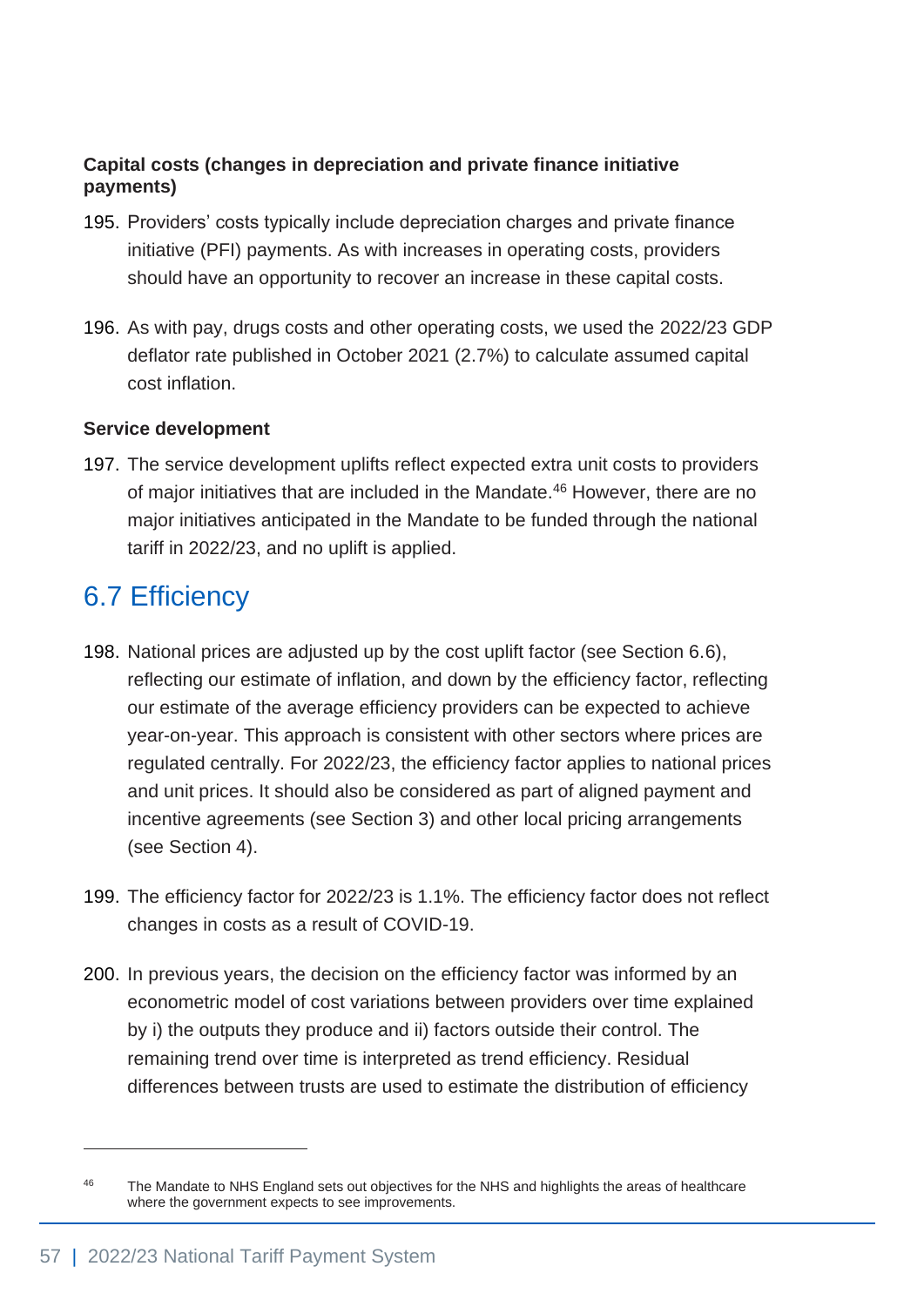across the sector. The model includes data from 168 acute trusts for the period between 2008/09 and 2017/18.

- 201. For 2022/23, the model was not run as any updated data would be affected by the impact of COVID-19. Instead, we have used the previous run of the model.
- 202. This modelling suggested that trusts have become 0.9% more efficient each year on average. Around this trend, we estimate that there is substantial variation in efficiency that could justify an efficiency factor greater than 0.9% (ie if poorer performers, with greater efficiency opportunities, improved their efficiency at a greater rate). For instance, if the average performer catches up to the 60th centile we estimate that this would release 1.4% efficiency in addition to trend efficiency.
- 203. However, adjusting the time period of the model highlighted that the delivery of efficiencies has slowed in recent years.
- 204. We have set an efficiency factor of 1.1% for 2022/23. We regard this as challenging but achievable given the evidence around catch-up potential and trends in efficiency and financial pressure.
- 205. As with the cost uplift factor, we have not made an adjustment to the efficiency factor to reflect changes in costs as a result of COVID-19. While we acknowledge that COVID-19 is likely to have a significant impact on the costs of routine healthcare delivery during 2022/23 as a result of the changes to the way many services are delivered, it is not clear to what extent those changes would increase or decrease costs. The efficiency factor reflects pre-COVID activity. Any adjustments would need to be agreed locally between the provider and commissioner.
- 206. More detail on reimbursement of COVID-19 related costs, and distribution of additional government funding outside the tariff is included in the [2022/23](https://www.england.nhs.uk/operational-planning-and-contracting/)  [Operational Planning Guidance.](https://www.england.nhs.uk/operational-planning-and-contracting/)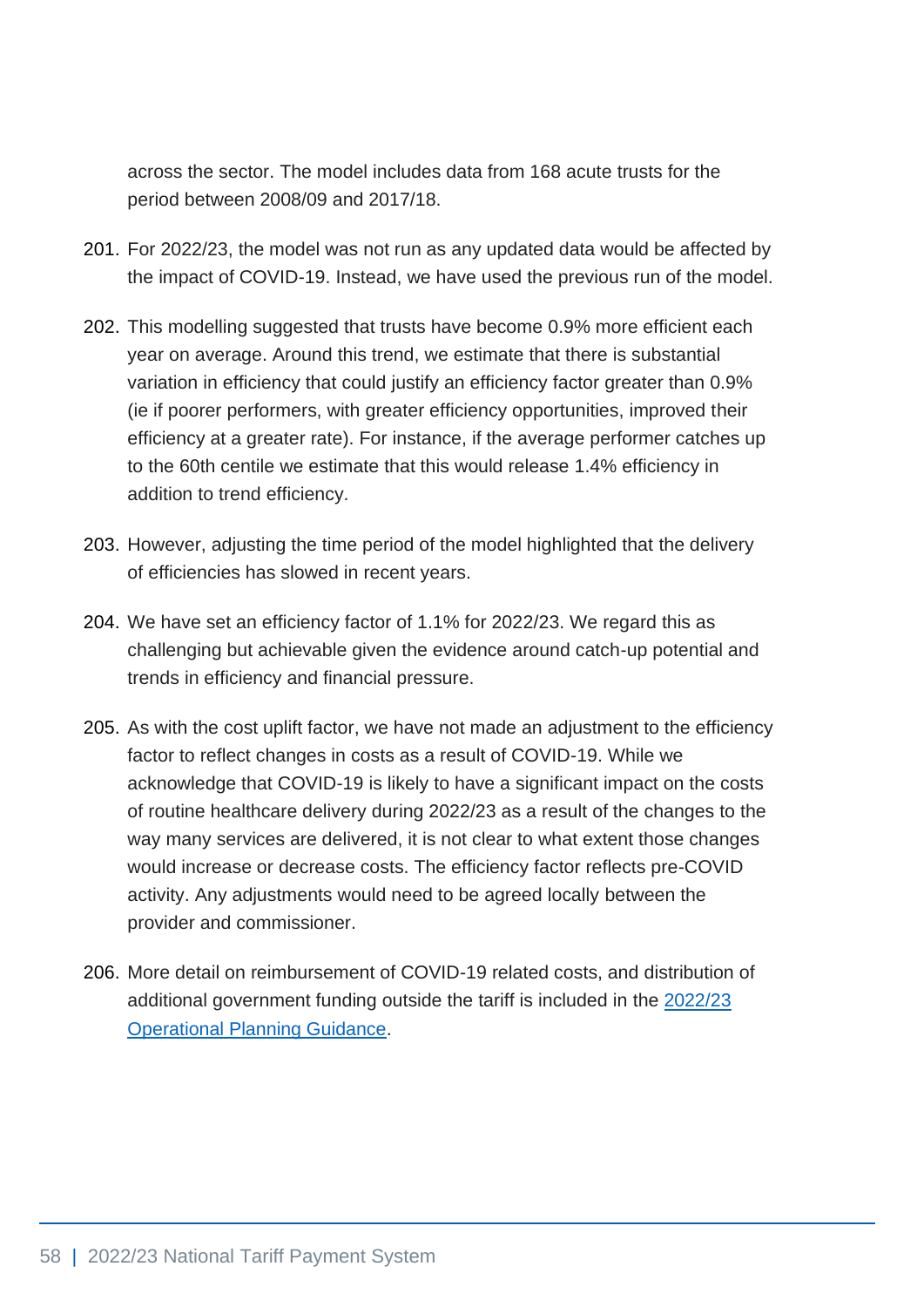# 7. National variations to national and unit prices

- 207. In some circumstances, it is appropriate to make national adjustments to national prices. For example, adjustments may reflect local differences in costs that the formulation of national prices has not taken account of, or they may share risk more appropriately among parties.
- 208. We refer to these nationally determined adjustments as 'national variations' to national prices. We refer to the price, after application of national variations, as the 'nationally determined price'.
- 209. Specifically, national variations aim to either:
	- improve the extent to which the actual prices paid reflect location-specific costs
	- improve the extent to which the actual prices paid reflect the complexity of patient need
	- share the financial risk appropriately following (or during) a move to other payment approaches.
- 210. This section sets out the national variations specified in the 2022/23 NTPS.
- 211. While national variations apply to services with national prices, they should be considered as part of aligned payment and incentive agreements (see Section 3 and *Guidance on the aligned payment and incentive approach*). When unit prices are being used as part of the variable element or for payments outside the scope of aligned payment and incentive agreements, national variations should continue to be applied to adjust the prices as if they were national prices.
- 212. For national prices, national variations sit alongside local variations and local modifications. Providers and commissioners should note:
	- if a commissioner and a provider choose to bundle services that have a mix of national prices and locally determined prices, national variations can in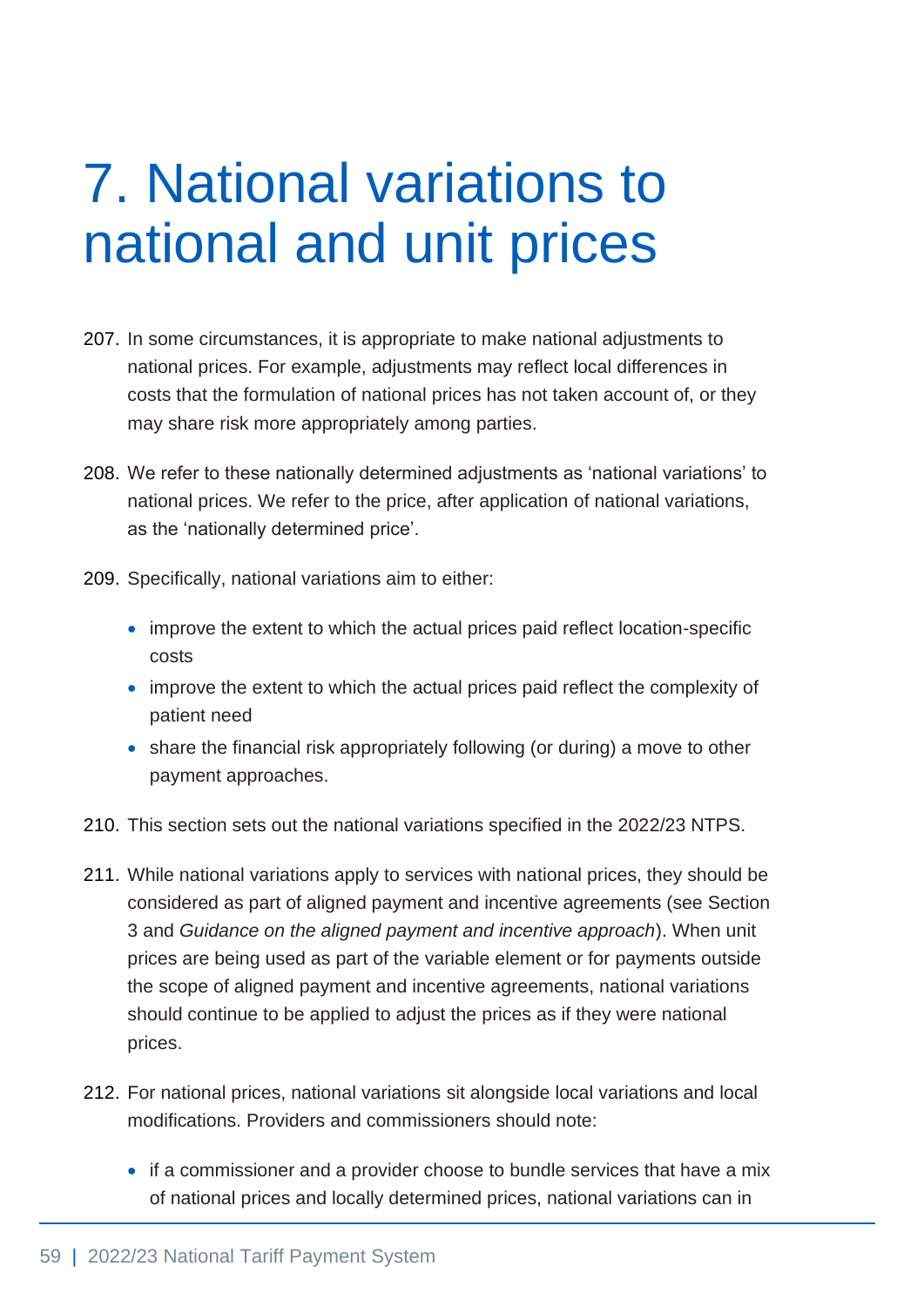effect be disapplied or modified by local variations agreed in accordance with the applicable rules (see Section 8.1)

- in the case of an application or agreement for a local modification (see Section 8.2), the analysis must reflect all national variations that could alter the price payable for a service (ie it is the price after any national variations have been applied that should be compared with a provider's costs)
- 213. The rest of this section covers two types of national variation:
	- variations to reflect regional cost differences
	- variations to reflect patient complexity
- 214. The 2022/23 NTPS has removed two national variations to support different payment approaches, relating to evidence-based interventions and the best practice tariff for primary hip and knee replacements. The effect of these variations is instead achieved through the aligned payment and incentive rules and guidance (see Section 3 and *Guidance on the aligned payment and incentive approach*) and updated guidance for the BPT (see Annex C).

## 7.1 Variations to reflect regional cost differences: the market forces factor

- 215. The purpose of the market forces factor (MFF) is to compensate providers for unavoidable cost differences in providing healthcare services. Unavoidable costs include variations in capital, building, business rates and labour costs.
- 216. The MFF takes the form of an index. This allows a provider's location-specific costs to be compared with every other organisation. The index is constructed so that it always has a minimum value of 1.00. The MFF payment index operates as a multiplier to each unit of activity.
- 217. Further information on the calculation and application of the MFF is provided in the supporting document, *A guide to the market forces factor*.
- 218. In 2019/20 we revised the calculation method and data used for the MFF, assigning new MFF values to all organisations. The new values are being phased in over a five-year period in equal steps.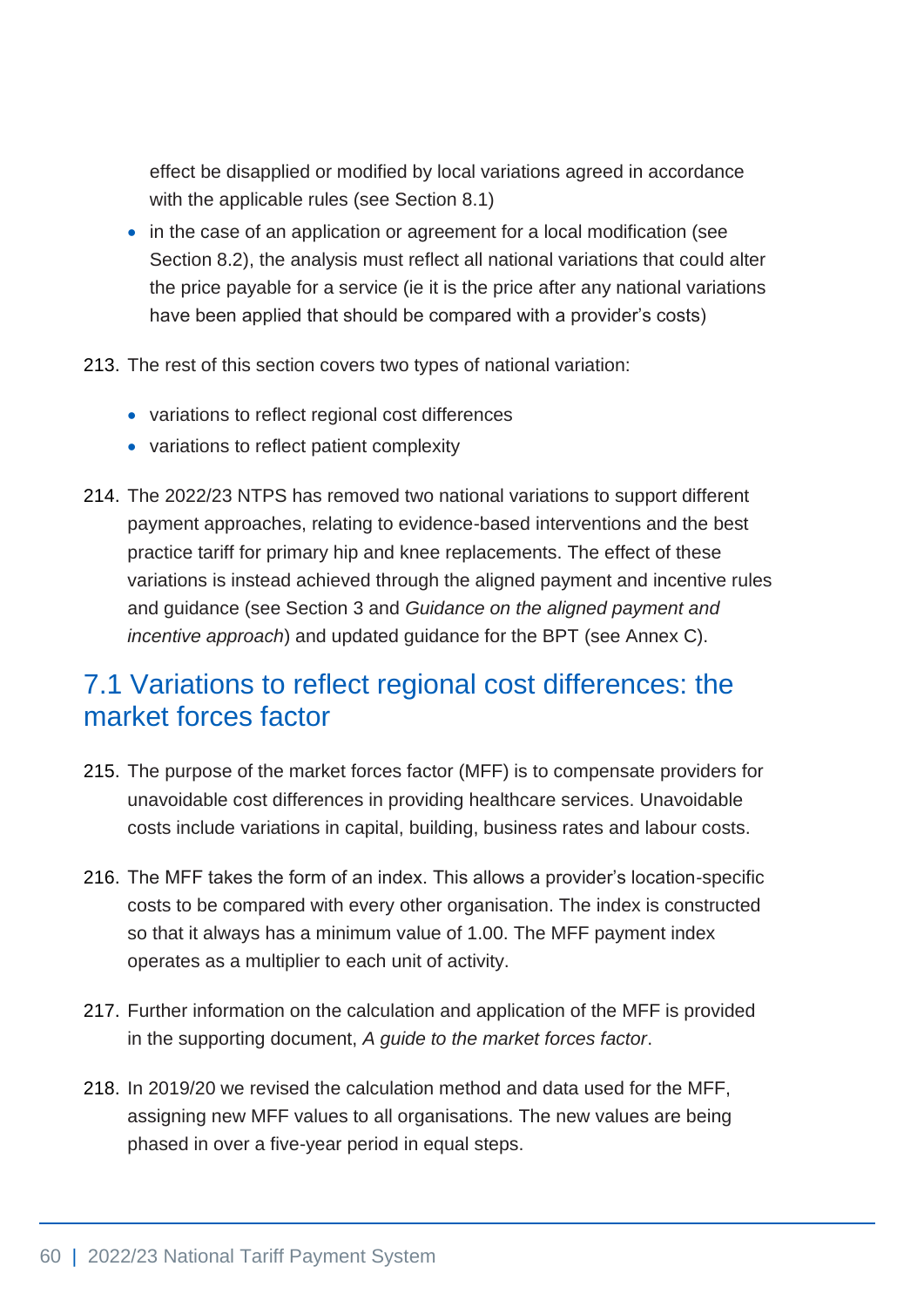- 219. For 2022/23, MFF values for each NHS provider represent the fourth step of this transition. All MFF values for 2022/23 are available in Annex A, tab 13.
- 220. Moving to the third step of the transition further reduces the total amount of money that would have been paid through the MFF if all activity was reimbursed using national prices and unit prices, with compensating increases in the prices. The resulting increase in 2022/23 prices, compared to using 2021/22 MFF values, is 0.38%. Providers and commissioners can consider how to take account of changes in provider MFF values when agreeing their aligned payment and incentive fixed element.
- 221. The MFF value for independent sector providers should be the MFF value of the NHS trust or foundation trust nearest to the location where the services are being provided.
- 222. Where NHS providers outsource the delivery of entire services to other providers, consideration needs to be given to the MFF that is applied. For example, if provider A seeks to outsource the delivery of a service to provider B in such a way that the patient is recorded as provider B's activity (ie provider B will bill the commissioner for the activity) but the activity is still delivered at the provider A site, then the relative MFFs of the two providers must be considered:
	- If provider B has a higher MFF than provider A, discussion with the commissioner is needed to agree an appropriate price in the light of the lower unavoidable costs they will incur.
	- Conversely, if provider B has a lower MFF than provider A, discussion with the commissioner is needed to ensure the provider is adequately compensated for the delivery of the service.
- 223. Organisations merging or undergoing other organisational restructuring after the publication of the 2022/23 NTPS will not have a new MFF set during the period covered by this tariff. For further guidance in these circumstances see the supporting document, *A guide to the market forces factor*.
- 224. Providers should notify NHS England and NHS Improvement of any planned changes that might affect their MFF value. Please contact [pricing@england.nhs.uk](mailto:pricing@england.nhs.uk)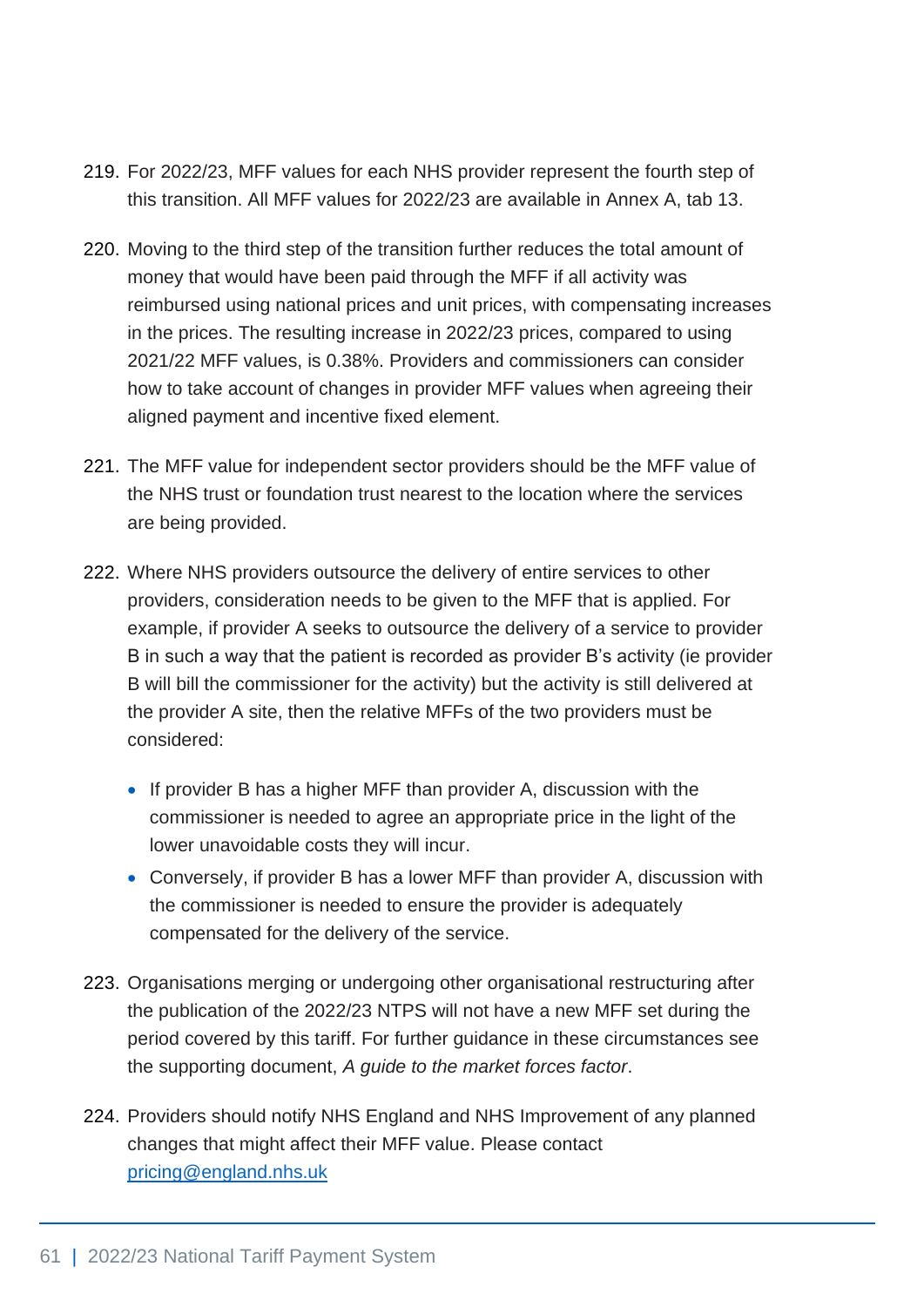# 7.2 Variations to reflect patient complexity

## **7.2.1 Top-up payments**

- 225. National prices and unit prices in this national tariff are calculated on the basis of average costs. This means they do not take account of cost differences between providers because some providers serve patients with more complex needs. The purpose of top-up payments for some specialised services has been to recognise these cost differences and to improve the extent to which prices paid reflect the actual costs of providing healthcare when this is not sufficiently differentiated in the HRG design.
- 226. Specialised service top-ups have been part of the payment system since 2005/06. The current list of qualifying specialised services, and the design and calculation of specialised top-ups for these services, are informed by research undertaken in 2011 by the Centre for Health Economics at the University of York.<sup>47</sup>
- 227. Only a few providers are commissioned to deliver such specialised care. The list of eligible providers is contained within the prescribed specialised services (PSS) operational tool.<sup>48</sup>
- 228. Top-ups are funded through an adjustment (a top-slice) to remove money from the total amount allocated to national prices and unit prices. This money is then able to be reallocated to providers of specialised services.
- 229. As set out in Section 3, the aligned payment and incentive rules apply to all activity commissioned by NHS England Specialised Commissioning. When agreeing the fixed element, commissioners and providers should consider the top-ups previously received.
- 230. For 2022/23, the national prices and unit prices have been adjusted by the top-slice, reducing the total amount allocated to prices by £485.9 million. Were the top-ups to be paid through prices, Table 6 shows the amount we have calculated different specialist areas would receive. This includes the second

<sup>&</sup>lt;sup>47</sup> [Estimating the costs of specialised care](https://www.york.ac.uk/che/news/archive-2014/che-research-paper-61/) and Estimating the costs of specialised care: updated analysis [using data for 2009/10.](http://www.york.ac.uk/news-and-events/news/2011/research/specialised-care/)

<sup>48</sup> [https://digital.nhs.uk/services/national-casemix-office/downloads-groupers-and-tools/prescribed](https://digital.nhs.uk/services/national-casemix-office/downloads-groupers-and-tools/prescribed-specialised-services-pss-tools)[specialised-services-pss-tools](https://digital.nhs.uk/services/national-casemix-office/downloads-groupers-and-tools/prescribed-specialised-services-pss-tools)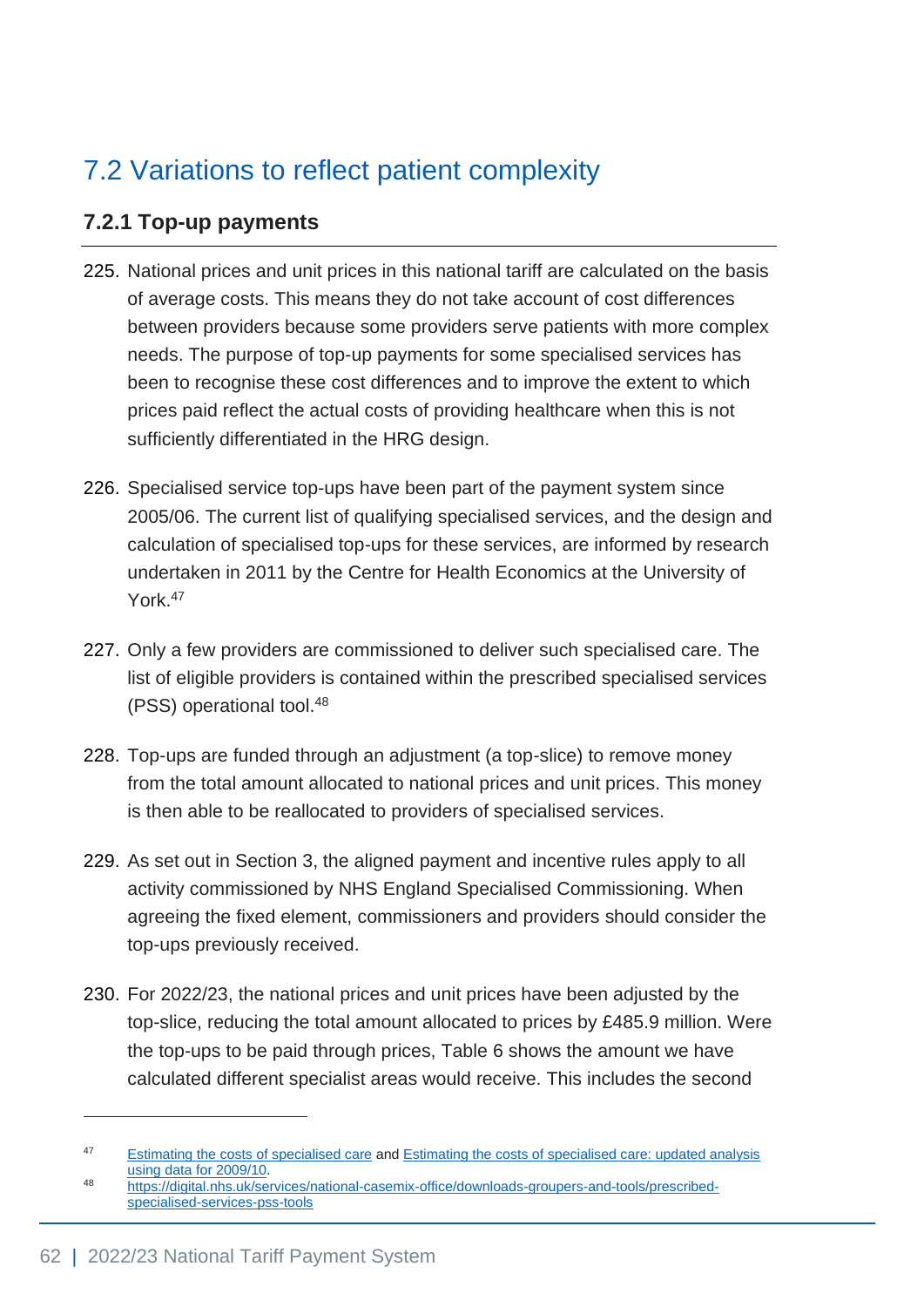step in the transition of the difference in income for some services as a result of the move to PSS and HRG4+. However, the aligned payment and inventive approach means that specialist providers are unlikely to be paid on the basis of national or unit prices and so the amounts providers receive may vary.

| <b>Top-up area</b> | <b>Top-up amounts</b> |  |
|--------------------|-----------------------|--|
| Cancer             | £19.7m                |  |
| Cardiac            | £74.5m                |  |
| Children           | £171.9m               |  |
| Neurosciences      | £117.1m               |  |
| Orthopaedics       | £3.1m                 |  |
| Other              | £17.1m                |  |
| Respiratory        | £72.2m                |  |
| Spinal             | £10.3m                |  |
| All top-up areas   | £485.9m               |  |

Table 6: Potential top-up impact by specialist area 2022/23

- 231. We have used the same the top-up rates for 2022/23 as 2021/22.
- 232. A list of the services eligible for top-ups, the adjustments and their flags can be found in Annex A, tab 15.

#### **Payment approach for complex knee revision surgery**

- 233. In 2022/23, we are continuing with the payment approach for knee revision surgery introduced in 2020/21. This aims to support orthopaedic providers to deal with complex activity. The approach involves the following:
	- Transferring £12.9 million to NHS England Specialised Commissioning from the total amount allocated by the tariff to orthopaedic and trauma services. Specialised Commissioning will then fund, in addition to the national tariff prices and top-ups, providers of knee revision surgery for complex activity. Providers will receive a core payment, based on historical activity levels and national and unit prices. They will then receive additional payments for complex activity, funded by the transferred amount.
	- A 'hub and spoke' network of specialist providers is being established, leading local systems to support the delivery of best practice clinical standards defined by GIRFT.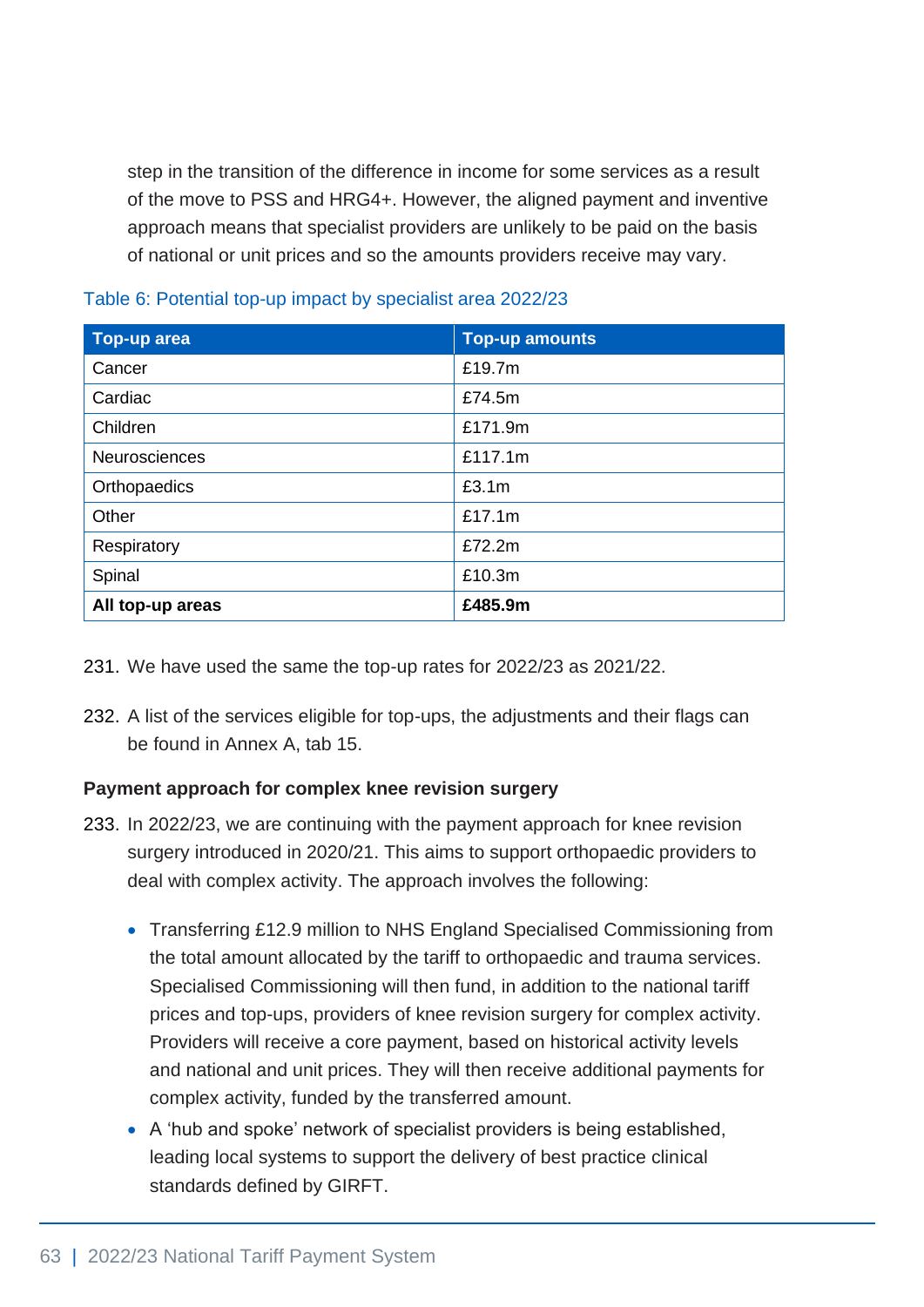- A multidisciplinary (MDT) referral service, led by GIRFT, will determine which cases are managed by the specialist centres' regional hubs and which are undertaken by local hospitals (the spokes).
- 234. We will assess the impact of the approach for knee revision surgery in 2022/23.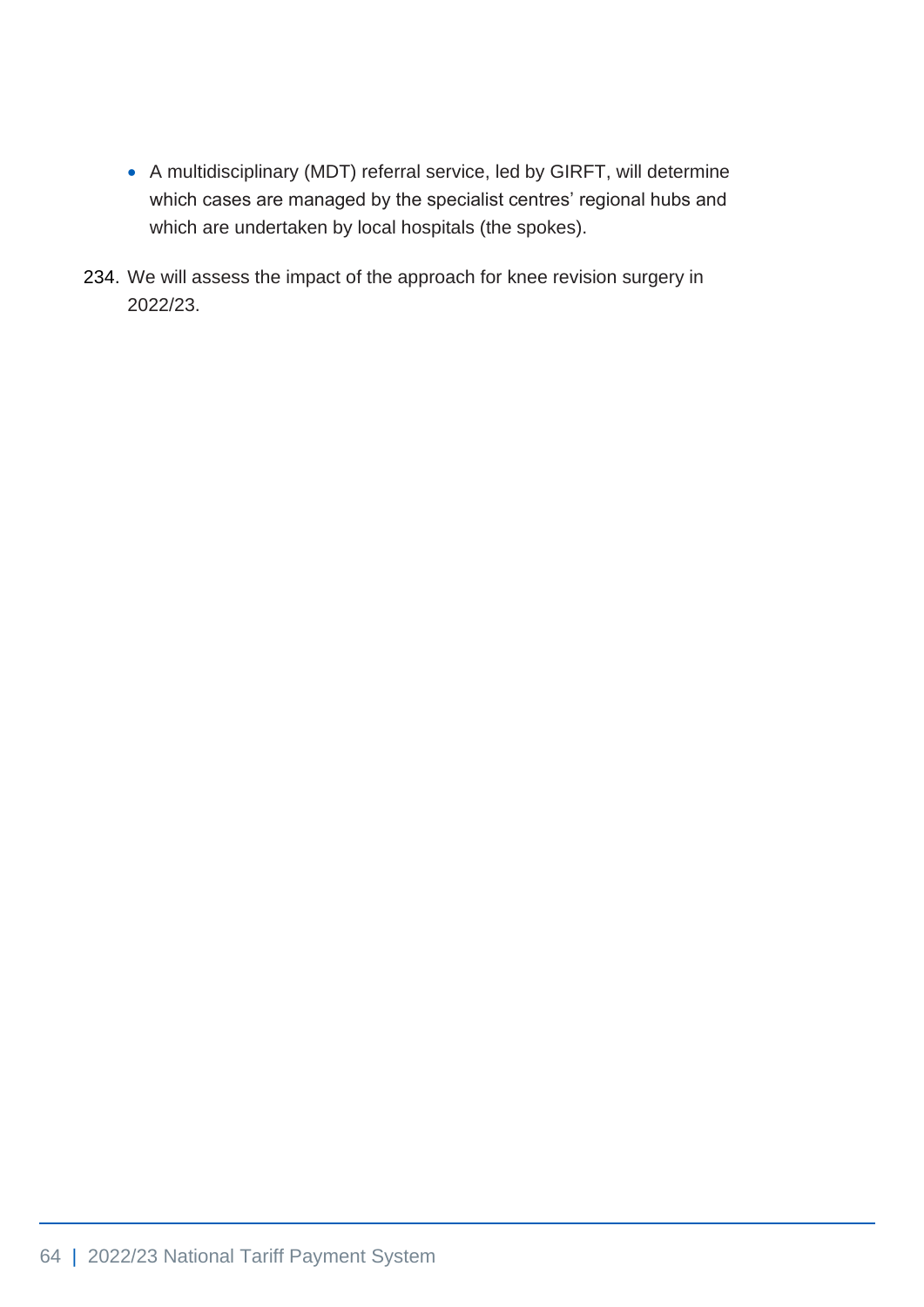# 8. Local variations and local modifications to national prices

235. This section is supported by the following annexes: 49

- Annex A: National tariff workbook
- Annex B: Guidance on currencies
- Annex F: Guidance on local modifications to national prices

236. It is also supported by the following documents:<sup>50</sup>

- local variations and local prices template (relevant to Section 8.1)
- local modifications template (relevant to Section 8.2).

## 8.1 Local variations

- 237. Local variations are adjustments to a national price or a currency for a nationally priced service (or both), agreed by one or more commissioners and one or more providers.<sup>51</sup> They only affect services specified in the agreement and the parties to that agreement. A local variation can be agreed for more than one year, although it must not last longer than the relevant contract. Each variation applies to an individual service with a national price. However, commissioners and providers can enter into agreements that cover multiple variations to several related services.
- 238. Local variations allow a flexible approach and can be considered in many different situations, where providers and commissioners feel that it would be appropriate to adopt a local pricing arrangement. Local variations can be used to adopt a wide variety of payment approaches. Examples could include:

<sup>49</sup> All available from[: www.england.nhs.uk/pay-syst/national-tariff/national-tariff-payment-system/](https://www.england.nhs.uk/pay-syst/national-tariff/national-tariff-payment-system/)<br>50 All available from: www.england.nhs.uk/pay-syst/national-tariff/locally determined prices/

<sup>&</sup>lt;sup>50</sup> All available from: www.england.nhs.uk/pay-syst/national-tariff/locally-determined-prices/<br><sup>51</sup> Legal variations are sourced by soctions 116(2) and (2) and 118(4) of the 2012 Act

Local variations are covered by sections  $116(2)$  and  $(3)$  and  $118(4)$  of the 2012 Act.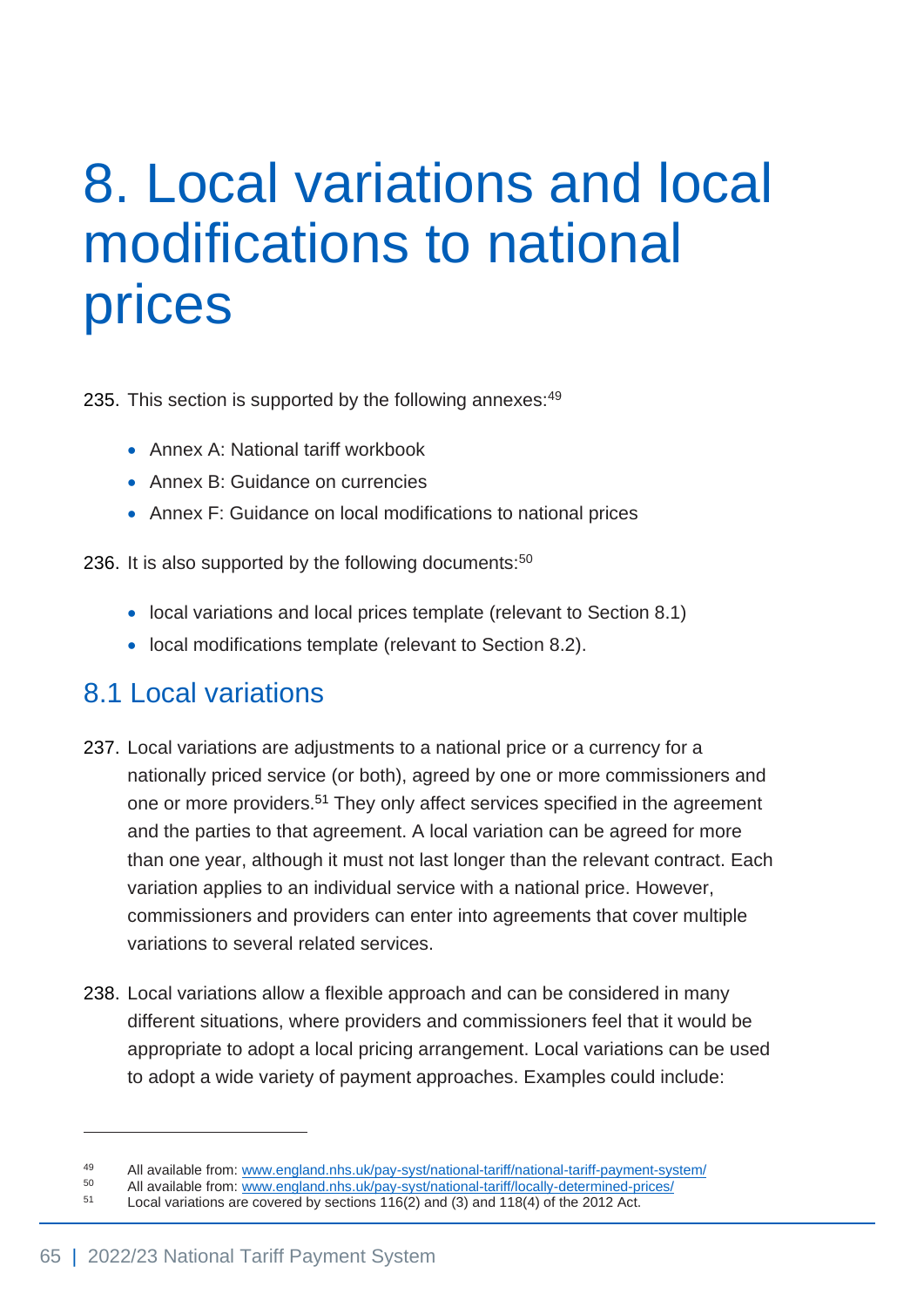- payment based on an agreed level of activity and associated spend, overlaid with a gain and loss share
- combining nationally priced services in a wider package of services with an aligned payment and incentive agreement, overlaid with a gain and loss share.
- 239. However, this is not an exhaustive list and it is for commissioners and providers to determine the approaches that would be most appropriate locally.
- 240. When agreeing local variations, providers and commissioners need to have regard to the locally determined pricing principles (see Section 4.1) and the rules set out below. In addition, it is not appropriate for local variations to be used to introduce price competition that could create undue risks to the safety or the quality of care for patients.

## **8.1.1 Rules for local variations**

241. For a local variation to be compliant with the national tariff, commissioners and providers must comply with the following rules.<sup>52</sup>

#### **Rules for local variations**

- 1. The commissioner and provider must apply the principles set out in Section 4.1 when agreeing a local variation.
- 2. The local variation must be documented in the commissioning contract between the commissioner and provider for the service to which the variation relates.
- 3. The commissioner must submit a written statement of the local variation to NHS Improvement using the local variations template.<sup>53</sup> NHS Improvement will publish the templates it receives on behalf of the commissioner.
- 4. The deadline for submitting the statement is 30 days after the agreement.

 $52$  The rules in this section are made under the 2012 Act, section 116(2).

Available from: [www.england.nhs.uk/pay-syst/national-tariff/locally-determined-prices/](https://improvement.nhs.uk/resources/locally-determined-prices/)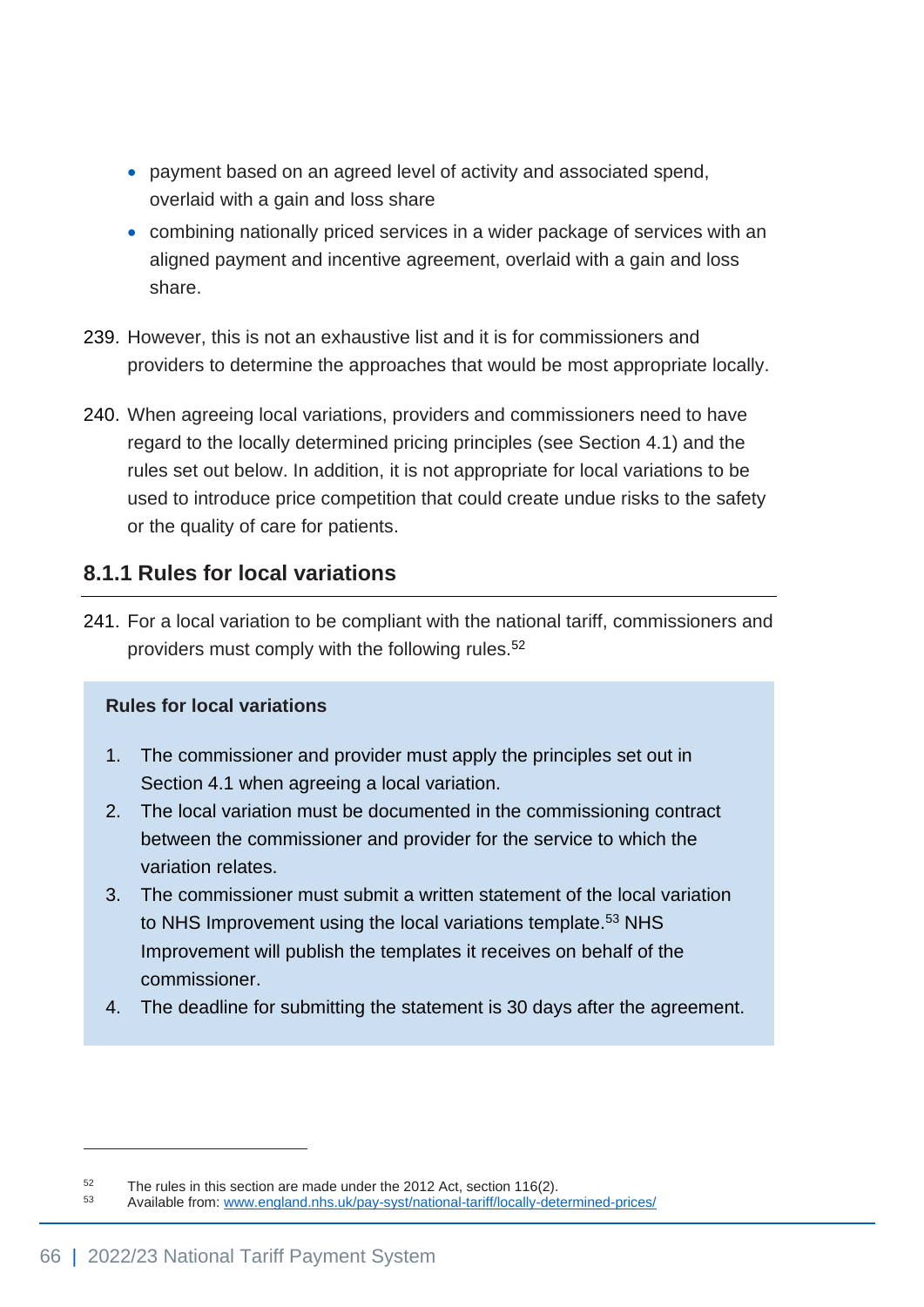- 242. Under the 2012 Act, commissioners must maintain and publish a written statement of any local variation.<sup>54</sup> They should publish each statement no later than 30 days after the variation agreement. These statements (which can be combined for multiple services) must include details of previously agreed variations for the same services.<sup>55</sup> Commissioners must therefore update the statement if they agree changes to the variations covered by the statement.
- 243. Commissioners are required to make a written statement of each local variation and submit these to NHS Improvement. Commissioners should use the template provided by NHS Improvement to prepare the written statement.<sup>56</sup> The completed template should be included in the commissioning contract (Schedule 3 of the [NHS Standard Contract\)](https://www.england.nhs.uk/nhs-standard-contract/).
- 244. NHS Improvement will publish the information submitted in the templates on its [Locally determined prices](http://www.england.nhs.uk/pay-syst/national-tariff/locally-determined-prices/) web page so that all agreed local variations are accessible to the public from a single location. Where NHS Improvement publishes the information, it will do so on behalf of the commissioner for the purposes of section 116(3) of the 2012 Act (the commissioner's duty to publish a written statement). Commissioners may take other additional steps to publish the details of the local variations (eg making the written statement available on their own website).

# 8.2 Local modifications

## **8.2.1 What are local modifications?**

- 245. Local modifications apply to a single service with a national price. Only unbundled diagnostic imaging services have national prices in the 2022/23 NTPS (see Section 5), meaning that local modifications are not available for any other services.
- 246. Under the 2012 Act, NHS Improvement is required to publish in the national tariff its methods for deciding whether to approve local modification agreements or grant local modification applications.

 $^{54}$  2012 Act, section 116(3).

 $^{55}$  2012 Act, section 116(3)(b).

<sup>56</sup> Available from: [www.england.nhs.uk/pay-syst/national-tariff/locally-determined-prices/](https://improvement.nhs.uk/resources/locally-determined-prices/)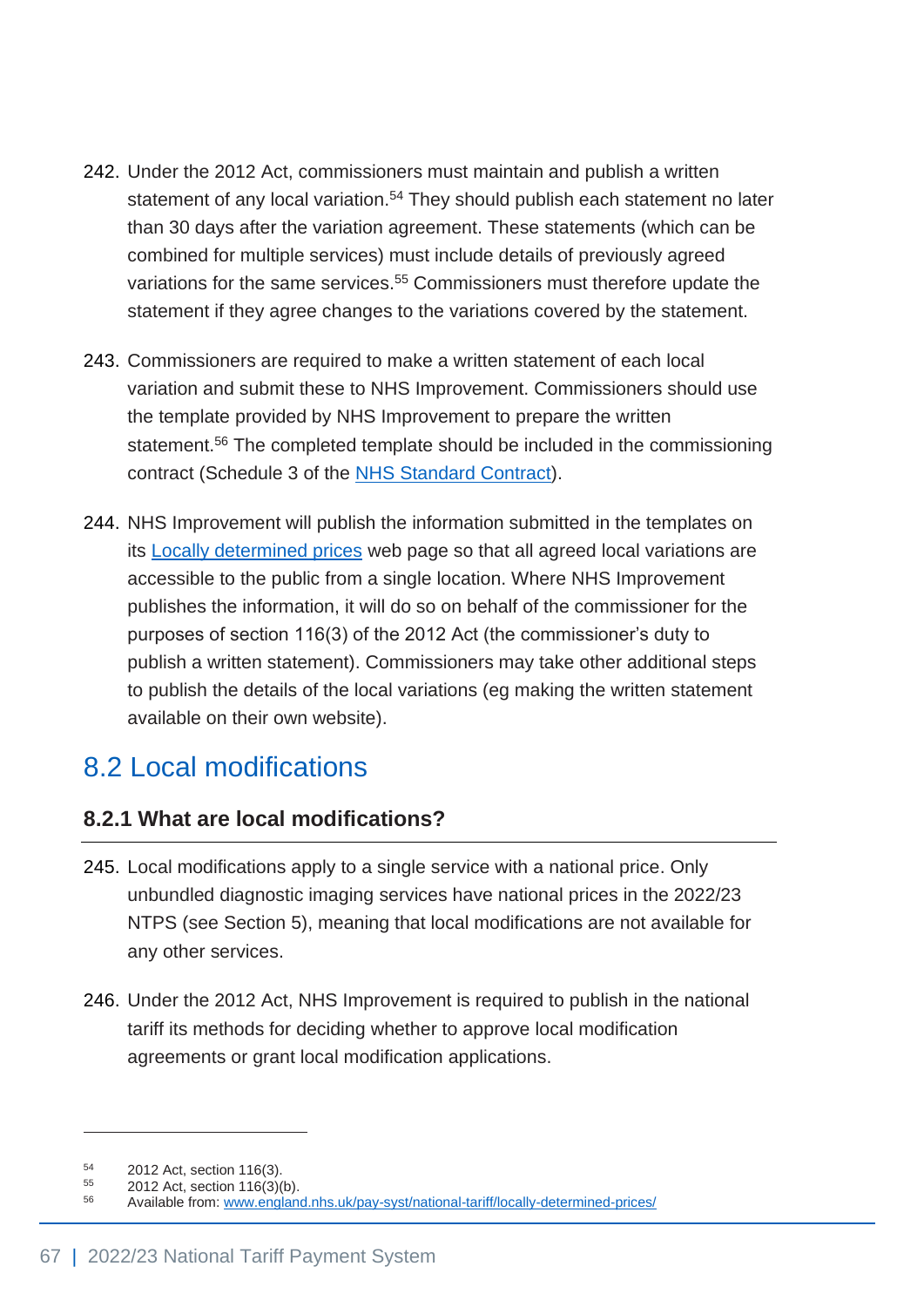- 247. Local modifications are intended to ensure that healthcare services can be delivered where they are required by commissioners for patients, even if the nationally determined price for the services would otherwise be uneconomic.
- 248. Local modifications can only be used to increase the price for an existing currency or set of currencies. Each local modification applies to a single service with a national price. In practice, several services could be uneconomic as a result of similar cost issues.
- 249. There are two types of local modification:
	- Agreements: where a provider and one or more commissioners agree a proposed increase to a nationally determined price for a specific service. For local modification agreements, NHS Improvement requires commissioners and providers to prepare joint submissions.<sup>57</sup>
	- Applications: where a provider is unable to agree an increase to a nationally determined price with one or more commissioners and instead applies to NHS Improvement to increase that price.
- 250. Local modifications are subject to approval (in the case of local modification agreements) or grant (in the case of local modification applications) by NHS Improvement.<sup>58</sup> To be approved or granted, NHS Improvement must be satisfied that providing a service at the nationally determined price would be uneconomic without the local modification.

## **8.2.2 Overview of our method for determining local modifications**

251. NHS Improvement's method is intended to identify cases where a local modification is appropriate for a provider with costs of providing a service (or services) that are higher than the nationally determined price(s) for that service (or services). Applications and agreements<sup>59</sup> must be supported by sufficient evidence to enable NHS Improvement to determine whether a local modification is appropriate, based on our method.

<sup>57</sup> Submission templates can be found at: [www.england.nhs.uk/pay-syst/national-tariff/locally-determined](https://improvement.nhs.uk/resources/locally-determined-prices/)[prices/](https://improvement.nhs.uk/resources/locally-determined-prices/)

 $58$  The legislation governing local modifications is set out in the 2012 Act, Part 3, Chapter 4. The legal framework for local modifications is principally described in sections 116, 124, 125 and 126.

<sup>&</sup>lt;sup>59</sup> The 2012 Act, section 124(4), requires that an agreement submitted to Monitor must be supported by such evidence as Monitor may require.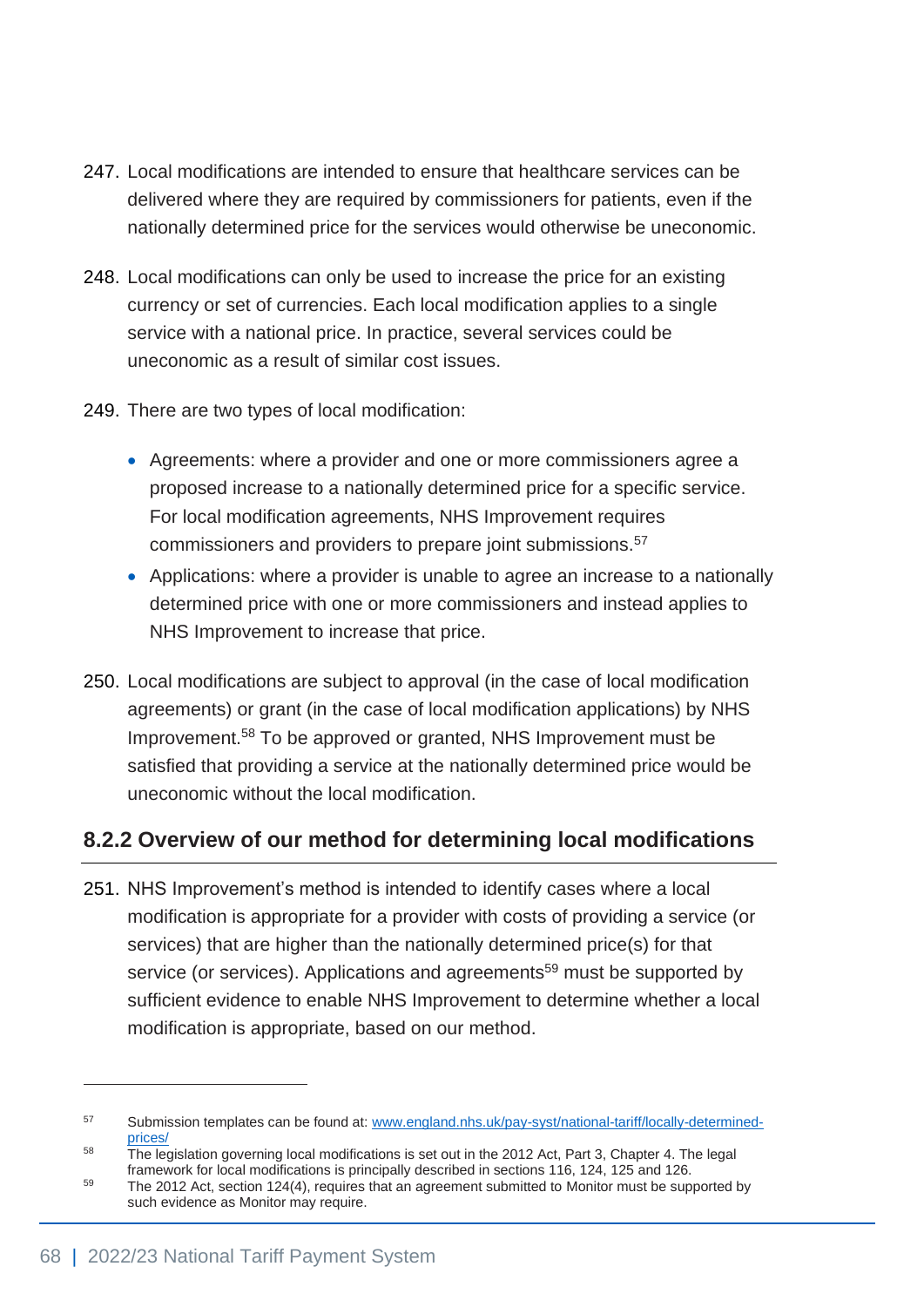252. NHS Improvement's method requires that commissioners and providers:

- apply the principles outlined in Section 4.1
- demonstrate that services are uneconomic in accordance with Section 8.2.3
- comply with our conditions for local modification agreements and applications set out in Sections 8.2.4 to 8.2.6.
- 253. NHS Improvement will determine the circumstances or areas in which the modified price is to be payable (subject to any restrictions on the circumstances or areas in which the modification applies).
- 254. NHS Improvement may take into account previously agreed local modifications when considering an agreement to extend a local modification, in cases where it can be demonstrated that the underlying issues have not changed.

## **8.2.3 Determining whether services are uneconomic**

- 255. NHS Improvement's method involves determining whether the provision of the service at the nationally determined price would be uneconomic and applying additional conditions. In relation to determining whether the provision of the service is uneconomic, local modification agreements and applications must demonstrate the following:
	- The provider's average cost of providing each service is higher than the nationally determined price.
	- The provider's average costs are higher than the nationally determined prices as a result of issue(s) that are:
		- − **specific**: the higher costs should only apply to a particular provider or subset of providers and should not be nationally applicable; for example, we would not normally consider an issue to be specific if a large number of providers have costs that are similarly higher than the national price
		- **identifiable**: the provider must be able to identify how the issue(s) it faces affect(s) the cost of the services
		- **non-controllable**: the higher costs should be beyond the direct control of the provider, either currently or in the past. Previous investment decisions that continue to contribute to high costs for particular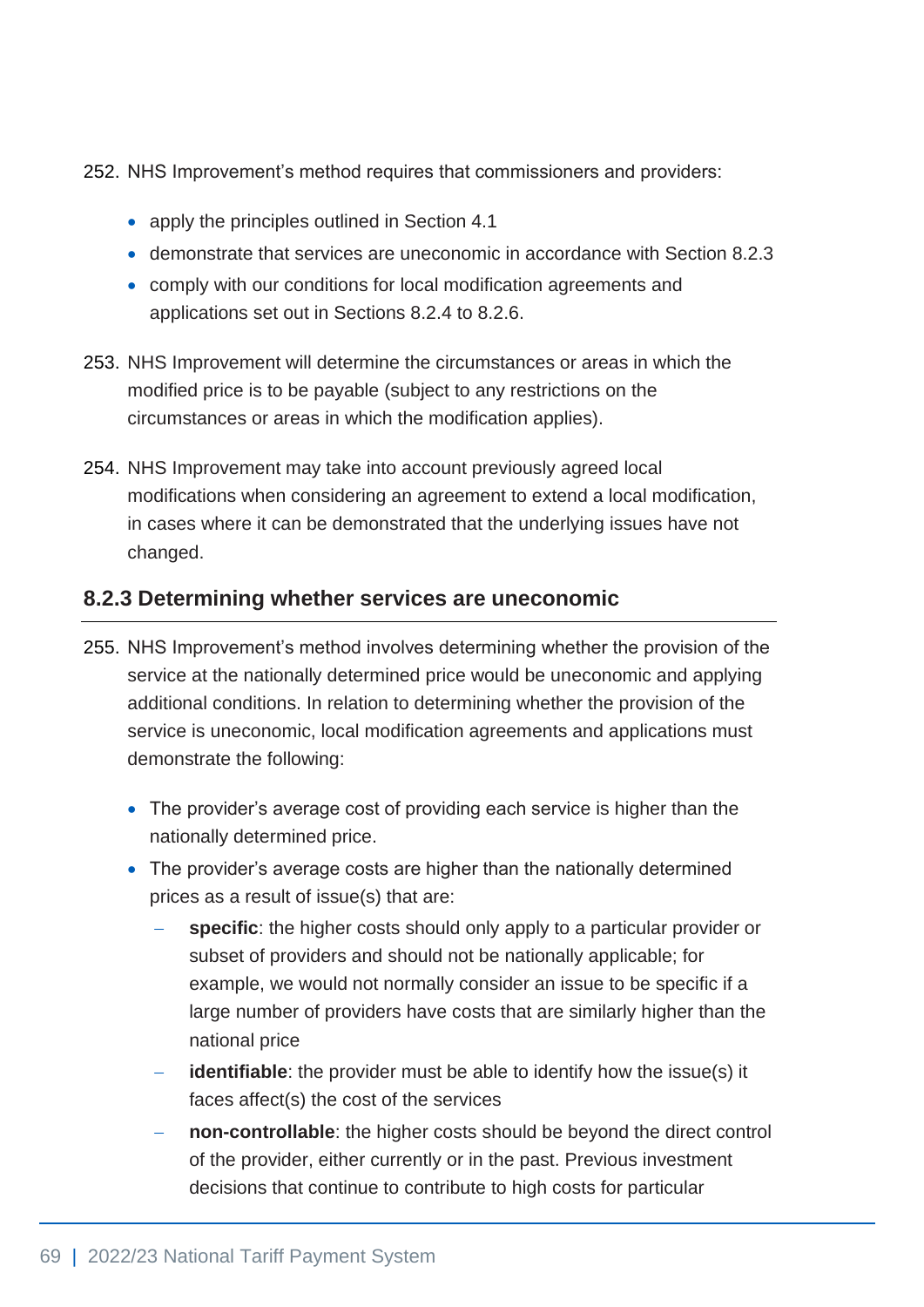services may reflect management choices that could have been avoided (for example private finance initiatives – PFI). Similarly, antiquated estate may reflect a lack of investment rather than an inherent feature of the local healthcare economy. In both such cases, we will not normally consider the additional costs to be noncontrollable. This means that higher costs as a result of previous investment decisions or antiquated estate are unlikely to be grounds for a local modification. Any differences between a provider's costs and those of a reasonably efficient provider when measured against an appropriately defined group of comparable providers would also be considered to be controllable. NHS Improvement also considers CNST costs to be controllable and therefore unlikely to be the grounds for a local modification

- not reasonably reflected elsewhere: the costs should not be adjusted elsewhere in the calculation of national prices, rules or variations, or, for example, reflected in sustainability funding.
- 256. Local modification agreements and applications must also propose a modification to the nationally determined prices of the relevant services that specifies the circumstances or areas in which the proposed modification is to apply, and the expected volume of activity for each relevant commissioner for the relevant period (which must not exceed the period covered by the national tariff).

## **8.2.4 Additional condition for local modification agreements**

257. The agreement must specify the services that will be affected, the circumstances or areas in which the modification is to apply, the start date of the local modification and the expected volume of activity for the period of the proposed local modification (which must not exceed the period covered by the national tariff).<sup>60</sup>

<sup>&</sup>lt;sup>60</sup> The start date for a local modification can be earlier than the date of the agreement, but no earlier than the date the national tariff takes effect (as required by the 2012 Act, section 124(2)).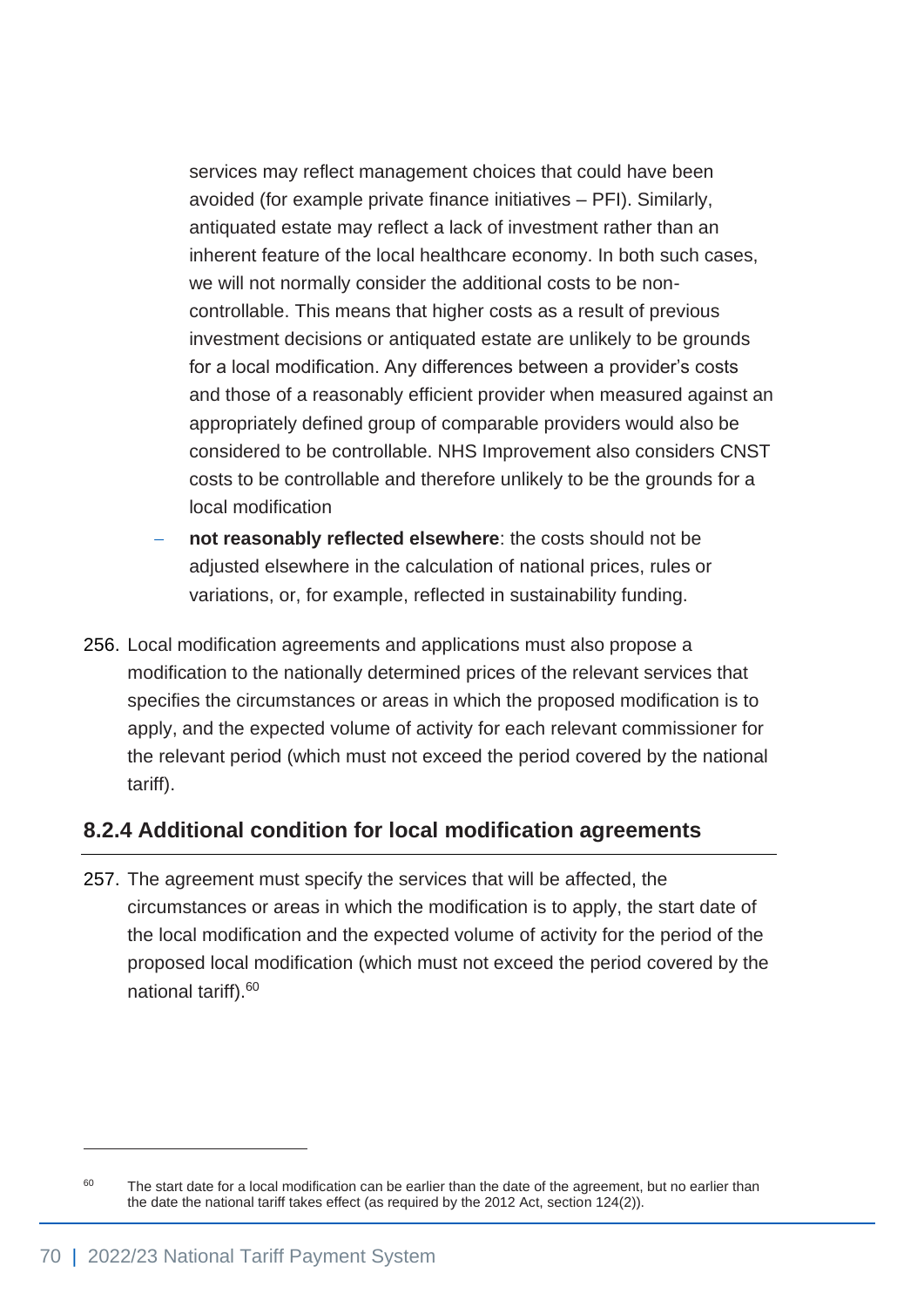## **8.2.5 Additional conditions for local modification applications**

- 258. For local modification applications, five additional conditions must also be satisfied. The applicant provider must:
	- demonstrate it has a deficit equal to or greater than 4% of revenues at an organisational level in 2021/22; see Annex F (Section 2.6) for guidance on how providers should calculate deficits for the purpose of this condition
	- demonstrate that the services are commissioner-requested services  $(CRS)^{61}$  or, in the case of NHS trusts or other providers that are not licensed, that the provider cannot reasonably cease to provide the services
	- demonstrate it has first engaged constructively with its commissioners<sup>62</sup> to try to agree alternative means of providing the services at the nationally determined price and, if unsuccessful, has engaged constructively to reach a local modification agreement before submitting an application<sup>63</sup> to NHS Improvement
	- specify the services affected by the proposed local modification, the circumstances or locations in which the proposed modification is to apply, and the expected volume of activity for each relevant commissioner for the current financial year
	- submit the application to NHS Improvement by 30 September 2022, unless there are exceptional circumstances (for example, where there is a clear and immediate risk to patients).
- 259. NHS Improvement reserves the right to grant an application, in exceptional circumstances, even if the conditions set out above have not been met.

## **8.2.6 Dates**

#### **Applications**

260. If an application for a local modification is successful, NHS Improvement will determine the date from which the modification will take effect. In most cases, applications will be effective from the start of the following financial year,

<sup>61</sup> See: *[Guidance for commissioners on ensuring the continuity of health services; Designating](https://www.gov.uk/government/publications/guidance-for-commissioners-ensuring-the-continuity-of-healthcare-services)  [commissioner requested services and location specific services](https://www.gov.uk/government/publications/guidance-for-commissioners-ensuring-the-continuity-of-healthcare-services)*, 28 March 2013.

<sup>&</sup>lt;sup>62</sup> Constructive engagement is also required by condition P5 of the provider licence, in cases where a provider believes that a local modification is required.

<sup>63</sup> Submission templates can be found at: [www.england.nhs.uk/pay-syst/national-tariff/locally-determined](https://improvement.nhs.uk/resources/locally-determined-prices/)[prices/](https://improvement.nhs.uk/resources/locally-determined-prices/)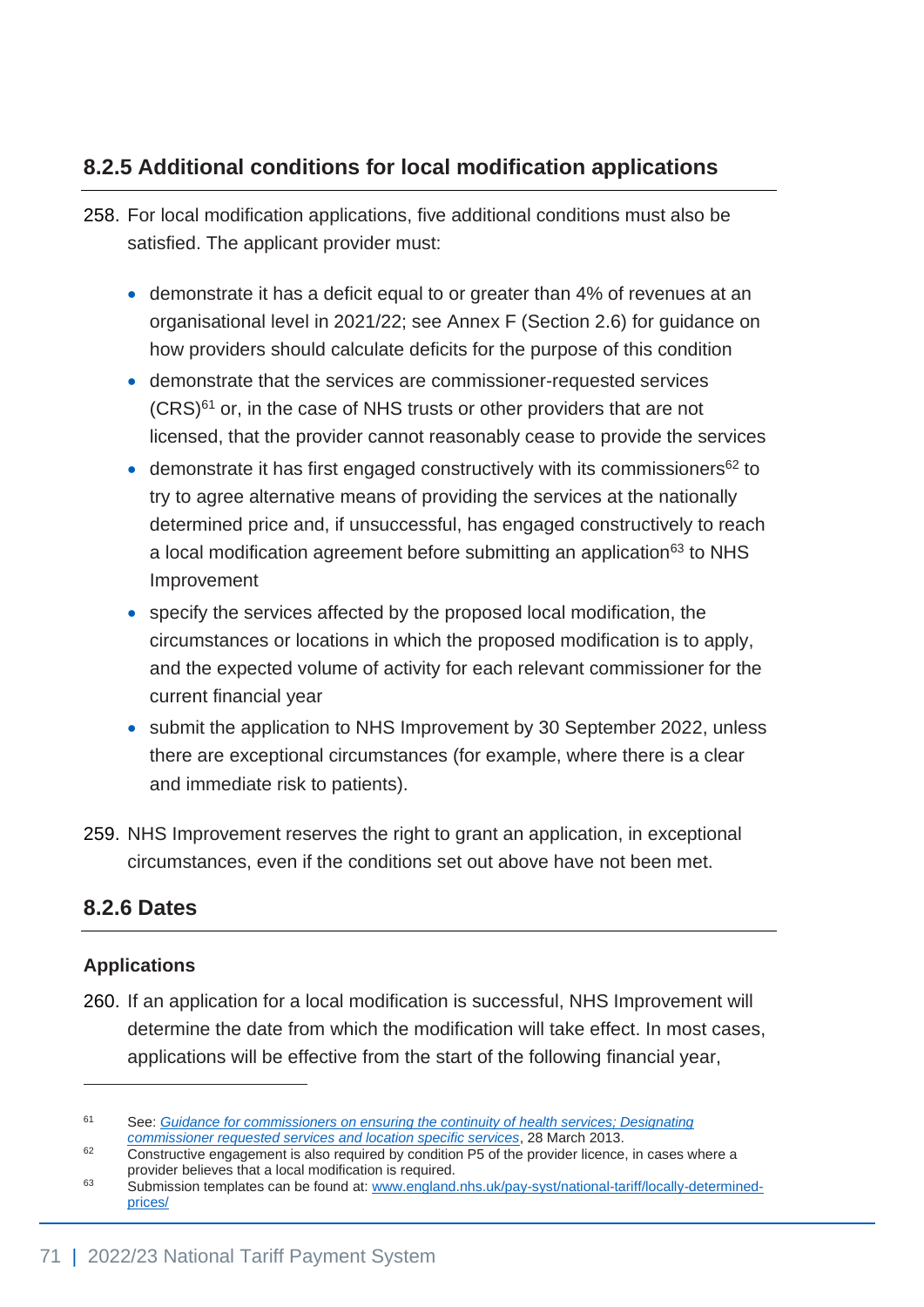subject to any changes in national prices, to allow commissioners to take account of decisions in planning their budgets.

261. In exceptional cases (particularly where delay would cause unacceptable risk of harm to patients), NHS Improvement will consider making the modification effective from an earlier date.

#### **Agreements**

- 262. The terms of a local modification agreement should be included in the relevant commissioning contract (using the [NHS Standard Contract](http://www.england.nhs.uk/nhs-standard-contract/) where appropriate) $64$  once they are agreed between the provider and commissioner. If the terms of a local modification agreement are included in the commissioning contract before NHS Improvement approves the local modification, the contract may provide for payment of the modified price pending a decision by NHS Improvement. But if NHS Improvement subsequently decides not to approve the modification, the modification would not have effect and the national price would apply. The provider and commissioner must then agree a variation to the commissioning contract to stop the modification and they may agree a mechanism for adjustment and reconciliation in relation to the period before the refusal, or possibly a local variation to the national price.
- 263. The start date for a local modification can be earlier than the date of the agreement, but no earlier than the date the national tariff takes effect (as required by the 2012 Act, section 124(2)).

<sup>&</sup>lt;sup>64</sup> Providers and commissioners should refer to the latest available guidance on the NHS Standard Contract: [www.england.nhs.uk/nhs-standard-contract.](http://www.england.nhs.uk/nhs-standard-contract)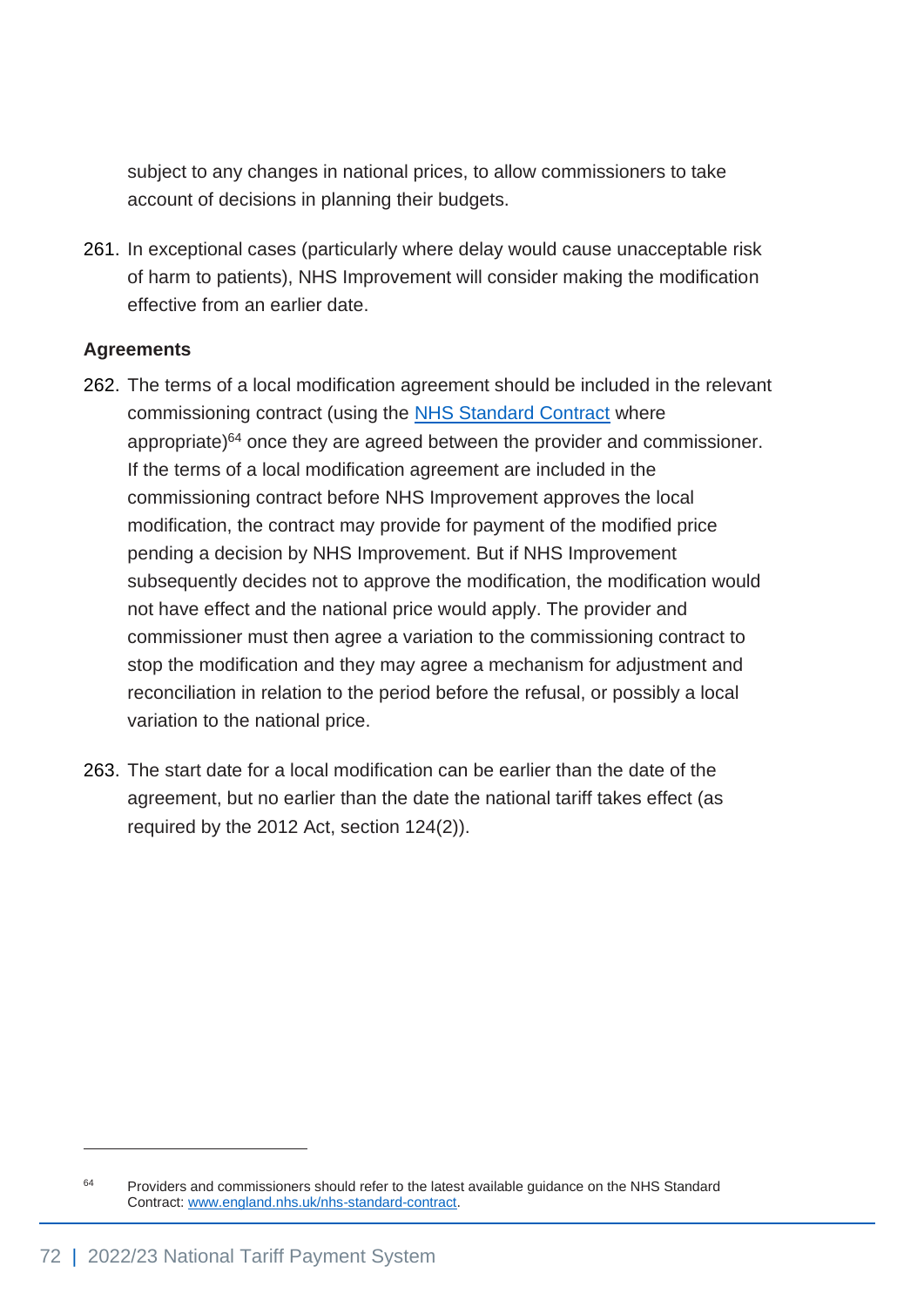## 9. Payment rules

264. The 2012 Act allows for the setting of rules relating to payments to providers where health services have been provided for the purposes of the NHS (in England).<sup>65</sup>

## 9.1 Billing and payment

265. Billing and payment must be accurate and prompt, in line with the terms and conditions set out in the [NHS Standard Contract.](https://www.england.nhs.uk/nhs-standard-contract/) Application of provisions within the NHS Standard Contract may lead to payments to providers being reduced or withheld.

## 9.2 Activity reporting

- 266. For NHS activity where there is no national price, providers must adhere to any reporting requirements set out in the [NHS Standard Contract.](https://www.england.nhs.uk/nhs-standard-contract/)
- 267. For services with national prices, providers must submit data as required under SUS quidance.<sup>66</sup>
- 268. The dates for reporting activity and making the reports available will be published on the NHS Digital website.<sup>67</sup> NHS Digital will automatically notify subscribers to its e-bulletin when these dates are announced.
- 269. NHS England has approval from the Secretary of State to allow CCGs and commissioning support units (CSUs) to process a limited set of personal confidential data when it is absolutely necessary to do so, for invoice validation purposes. This approval is subject to a set of conditions. NHS England has published advice online<sup>68</sup> about these conditions and sets the actions that CCGs, CSUs and providers must take to ensure they act lawfully.

 $^{65}$  2012 Act, section 116(4)(c).

<sup>66</sup> <https://digital.nhs.uk/services/secondary-uses-service-sus/secondary-uses-services-sus-guidance>

<sup>67</sup> <https://digital.nhs.uk/services/secondary-uses-service-sus/payment-by-results-guidance>

See: [www.england.nhs.uk/ig/in-val/invoice-validation-faqs/](http://www.england.nhs.uk/ig/in-val/invoice-validation-faqs/)